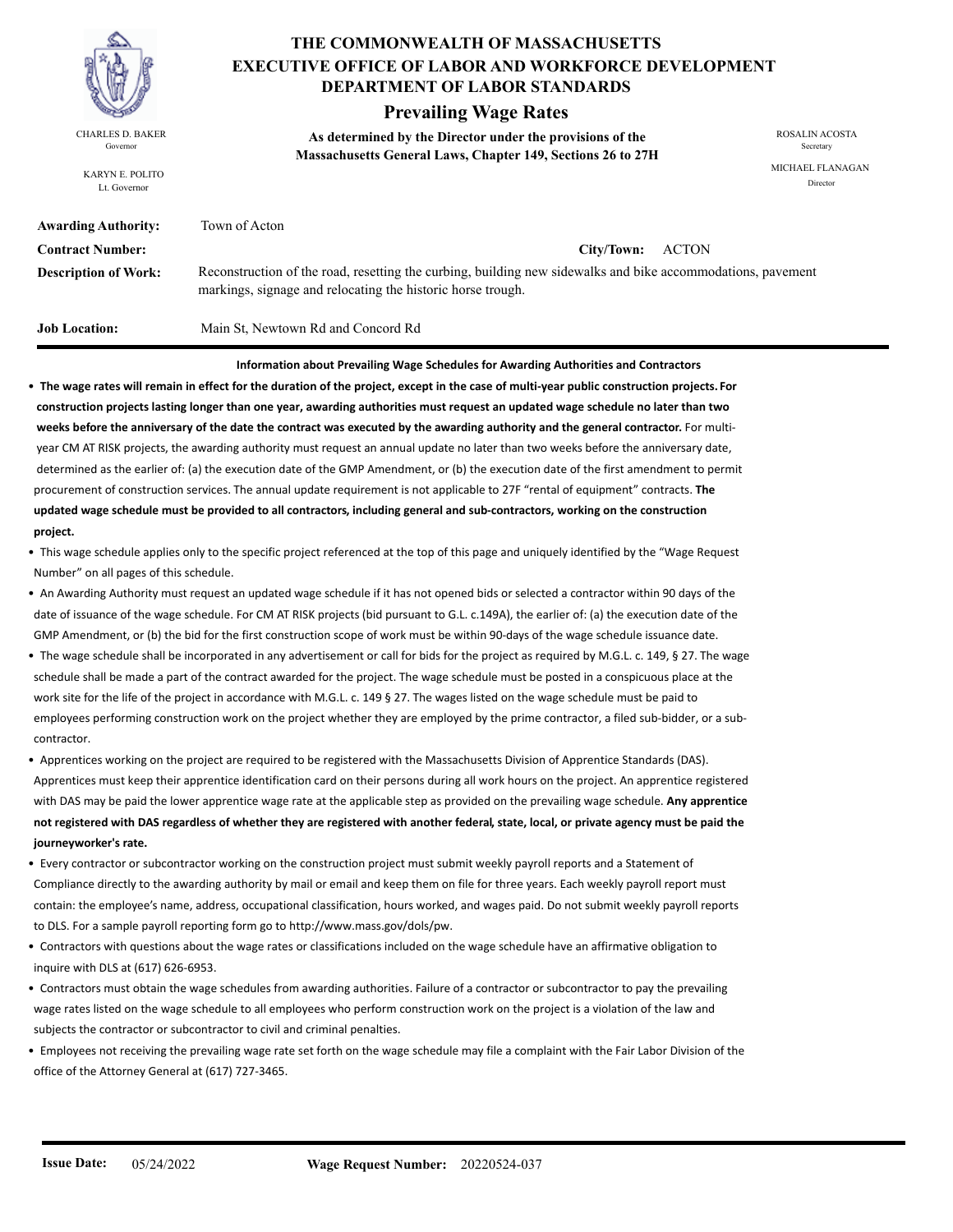| Classification                                                                      | <b>Effective Date</b> | <b>Base Wage</b> | Health  | <b>Pension</b> | Supplemental<br>Unemployment | <b>Total Rate</b> |
|-------------------------------------------------------------------------------------|-----------------------|------------------|---------|----------------|------------------------------|-------------------|
| Construction                                                                        |                       |                  |         |                |                              |                   |
| (2 AXLE) DRIVER - EQUIPMENT<br>TEAMSTERS JOINT COUNCIL NO. 10 ZONE B                | 12/01/2021            | \$35.95          | \$13.41 | \$16.01        | \$0.00                       | \$65.37           |
| (3 AXLE) DRIVER - EQUIPMENT<br>TEAMSTERS JOINT COUNCIL NO. 10 ZONE B                | 12/01/2021            | \$36.02          | \$13.41 | \$16.01        | \$0.00                       | \$65.44           |
| (4 & 5 AXLE) DRIVER - EQUIPMENT<br>TEAMSTERS JOINT COUNCIL NO. 10 ZONE B            | 12/01/2021            | \$36.14          | \$13.41 | \$16.01        | \$0.00                       | \$65.56           |
| ADS/SUBMERSIBLE PILOT<br>PILE DRIVER LOCAL 56 (ZONE 1)                              | 08/01/2020            | \$103.05         | \$9.40  | \$23.12        | \$0.00                       | \$135.57          |
| For apprentice rates see "Apprentice- PILE DRIVER"                                  |                       |                  |         |                |                              |                   |
| AIR TRACK OPERATOR                                                                  | 12/01/2021            | \$36.16          | \$9.10  | \$16.64        | \$0.00                       | \$61.90           |
| <b>LABORERS - ZONE 2</b>                                                            | 06/01/2022            | \$37.06          | \$9.10  | \$16.64        | \$0.00                       | \$62.80           |
|                                                                                     | 12/01/2022            | \$37.91          | \$9.10  | \$16.64        | \$0.00                       | \$63.65           |
|                                                                                     | 06/01/2023            | \$38.81          | \$9.10  | \$16.64        | \$0.00                       | \$64.55           |
|                                                                                     | 12/01/2023            | \$39.71          | \$9.10  | \$16.64        | \$0.00                       | \$65.45           |
| For apprentice rates see "Apprentice-LABORER"                                       |                       |                  |         |                |                              |                   |
| AIR TRACK OPERATOR (HEAVY & HIGHWAY)<br>LABORERS - ZONE 2 (HEAVY & HIGHWAY)         | 12/01/2021            | \$36.16          | \$9.10  | \$16.64        | \$0.00                       | \$61.90           |
| For apprentice rates see "Apprentice- LABORER (Heavy and Highway)                   |                       |                  |         |                |                              |                   |
| ASBESTOS REMOVER - PIPE / MECH. EQUIPT.<br>HEAT & FROST INSULATORS LOCAL 6 (BOSTON) | 12/01/2020            | \$38.10          | \$12.80 | \$9.45         | \$0.00                       | \$60.35           |
| ASPHALT RAKER                                                                       | 12/01/2021            | \$35.66          | \$9.10  | \$16.64        | \$0.00                       | \$61.40           |
| <b>LABORERS - ZONE 2</b>                                                            | 06/01/2022            | \$36.56          | \$9.10  | \$16.64        | \$0.00                       | \$62.30           |
|                                                                                     | 12/01/2022            | \$37.41          | \$9.10  | \$16.64        | \$0.00                       | \$63.15           |
|                                                                                     | 06/01/2023            | \$38.31          | \$9.10  | \$16.64        | \$0.00                       | \$64.05           |
|                                                                                     | 12/01/2023            | \$39.21          | \$9.10  | \$16.64        | \$0.00                       | \$64.95           |
| For apprentice rates see "Apprentice- LABORER"                                      |                       |                  |         |                |                              |                   |
| ASPHALT RAKER (HEAVY & HIGHWAY)<br>LABORERS - ZONE 2 (HEAVY & HIGHWAY)              | 12/01/2021            | \$35.66          | \$9.10  | \$16.64        | \$0.00                       | \$61.40           |
| For apprentice rates see "Apprentice-LABORER (Heavy and Highway)                    |                       |                  |         |                |                              |                   |
| ASPHALT/CONCRETE/CRUSHER PLANT-ON SITE<br>OPERATING ENGINEERS LOCAL 4               | 12/01/2021            | \$51.38          | \$14.00 | \$16.05        | \$0.00                       | \$81.43           |
| For apprentice rates see "Apprentice- OPERATING ENGINEERS"                          |                       |                  |         |                |                              |                   |
| <b>BACKHOE/FRONT-END LOADER</b><br>OPERATING ENGINEERS LOCAL 4                      | 12/01/2021            | \$51.38          | \$14.00 | \$16.05        | \$0.00                       | \$81.43           |
| For apprentice rates see "Apprentice- OPERATING ENGINEERS"                          |                       |                  |         |                |                              |                   |
| BARCO-TYPE JUMPING TAMPER<br>LABORERS - ZONE 2                                      | 12/01/2021            | \$35.66          | \$9.10  | \$16.64        | \$0.00                       | \$61.40           |
|                                                                                     | 06/01/2022            | \$36.56          | \$9.10  | \$16.64        | \$0.00                       | \$62.30           |
|                                                                                     | 12/01/2022            | \$37.41          | \$9.10  | \$16.64        | \$0.00                       | \$63.15           |
|                                                                                     | 06/01/2023            | \$38.31          | \$9.10  | \$16.64        | \$0.00                       | \$64.05           |
|                                                                                     | 12/01/2023            | \$39.21          | \$9.10  | \$16.64        | \$0.00                       | \$64.95           |
| For apprentice rates see "Apprentice-LABORER"                                       |                       |                  |         |                |                              |                   |
| <b>BLOCK PAVER, RAMMER / CURB SETTER</b><br><b>LABORERS - ZONE 2</b>                | 12/01/2021            | \$36.16          | \$9.10  | \$16.64        | \$0.00                       | \$61.90           |
|                                                                                     | 06/01/2022            | \$37.06          | \$9.10  | \$16.64        | \$0.00                       | \$62.80           |
|                                                                                     | 12/01/2022            | \$37.91          | \$9.10  | \$16.64        | \$0.00                       | \$63.65           |
|                                                                                     | 06/01/2023            | \$38.81          | \$9.10  | \$16.64        | \$0.00                       | \$64.55           |
|                                                                                     | 12/01/2023            | \$39.71          | \$9.10  | \$16.64        | \$0.00                       | \$65.45           |
| For apprentice rates see "Apprentice- LABORER"                                      |                       |                  |         |                |                              |                   |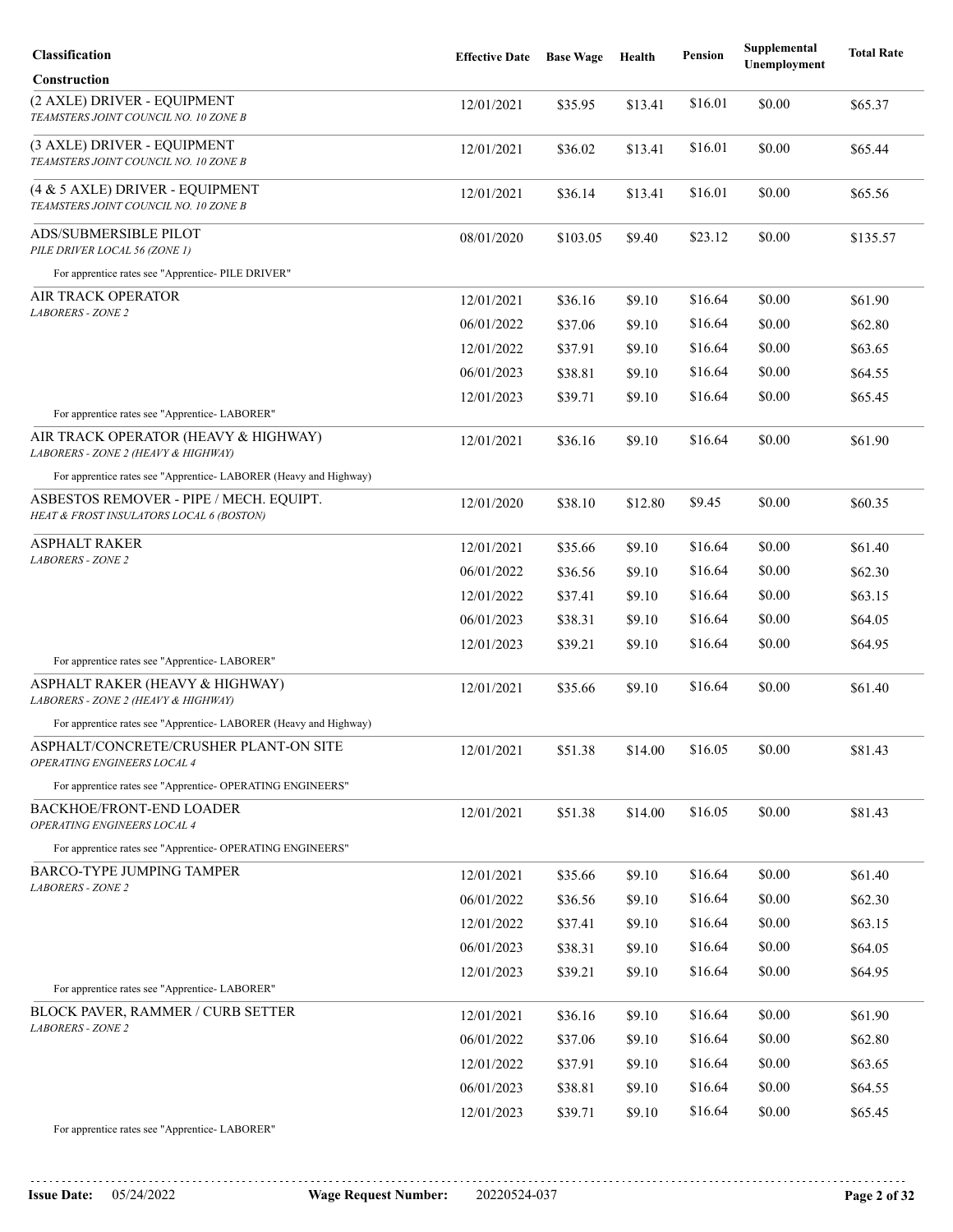| <b>Classification</b>                                                                                   | <b>Effective Date</b> | <b>Base Wage</b> | Health | Pension | Supplemental<br>Unemployment | <b>Total Rate</b> |
|---------------------------------------------------------------------------------------------------------|-----------------------|------------------|--------|---------|------------------------------|-------------------|
| BLOCK PAVER, RAMMER / CURB SETTER (HEAVY &<br>HIGHWAY)                                                  | 12/01/2021            | \$36.16          | \$9.10 | \$16.64 | \$0.00                       | \$61.90           |
| LABORERS - ZONE 2 (HEAVY & HIGHWAY)<br>For apprentice rates see "Apprentice-LABORER (Heavy and Highway) |                       |                  |        |         |                              |                   |
| <b>BOILER MAKER</b><br><b>BOILERMAKERS LOCAL 29</b>                                                     | 01/01/2020            | \$46.10          | \$7.07 | \$17.98 | \$0.00                       | \$71.15           |

| Step           | 01/01/2020<br><b>Effective Date -</b><br>percent | Apprentice Base Wage Health |        | Pension | Supplemental<br>Unemployment | <b>Total Rate</b> |
|----------------|--------------------------------------------------|-----------------------------|--------|---------|------------------------------|-------------------|
| 1              | 65                                               | \$29.97                     | \$7.07 | \$11.69 | \$0.00                       | \$48.73           |
| $\overline{c}$ | 65                                               | \$29.97                     | \$7.07 | \$11.69 | \$0.00                       | \$48.73           |
| 3              | 70                                               | \$32.27                     | \$7.07 | \$12.59 | \$0.00                       | \$51.93           |
| 4              | 75                                               | \$34.58                     | \$7.07 | \$13.49 | \$0.00                       | \$55.14           |
| 5              | 80                                               | \$36.88                     | \$7.07 | \$14.38 | \$0.00                       | \$58.33           |
| 6              | 85                                               | \$39.19                     | \$7.07 | \$15.29 | \$0.00                       | \$61.55           |
| 7              | 90                                               | \$41.49                     | \$7.07 | \$16.18 | \$0.00                       | \$64.74           |
| 8              | 95                                               | \$43.80                     | \$7.07 | \$17.09 | \$0.00                       | \$67.96           |
| Notes:         |                                                  |                             |        |         |                              |                   |
|                |                                                  |                             |        |         |                              |                   |
|                | <b>Apprentice to Journeyworker Ratio:1:4</b>     |                             |        |         |                              |                   |

*BRICKLAYERS LOCAL 3 (LOWELL)*

### **Apprentice -** *BRICK/PLASTER/CEMENT MASON - Local 3 Lowell*

|                                                                       |              | <b>Effective Date -</b> | 02/01/2022                                                 |                             |         |         | Supplemental |        |                   |
|-----------------------------------------------------------------------|--------------|-------------------------|------------------------------------------------------------|-----------------------------|---------|---------|--------------|--------|-------------------|
|                                                                       | Step         | percent                 |                                                            | Apprentice Base Wage Health |         | Pension | Unemployment |        | <b>Total Rate</b> |
|                                                                       | $\mathbf{1}$ | 50                      |                                                            | \$27.51                     | \$11.39 | \$21.65 | \$0.00       |        | \$60.55           |
|                                                                       | 2            | 60                      |                                                            | \$33.01                     | \$11.39 | \$21.65 | \$0.00       |        | \$66.05           |
|                                                                       | 3            | 70                      |                                                            | \$38.51                     | \$11.39 | \$21.65 | \$0.00       |        | \$71.55           |
|                                                                       | 4            | 80                      |                                                            | \$44.01                     | \$11.39 | \$21.65 | \$0.00       |        | \$77.05           |
|                                                                       | 5            | 90                      |                                                            | \$49.51                     | \$11.39 | \$21.65 | \$0.00       |        | \$82.55           |
|                                                                       | Notes:       |                         |                                                            |                             |         |         |              |        |                   |
|                                                                       |              |                         |                                                            |                             |         |         |              |        |                   |
|                                                                       |              |                         | <b>Apprentice to Journeyworker Ratio:1:5</b>               |                             |         |         |              |        |                   |
| BULLDOZER/GRADER/SCRAPER<br>OPERATING ENGINEERS LOCAL 4               |              |                         |                                                            | 12/01/2021                  | \$50.83 | \$14.00 | \$16.05      | \$0.00 | \$80.88           |
|                                                                       |              |                         | For apprentice rates see "Apprentice- OPERATING ENGINEERS" |                             |         |         |              |        |                   |
| CAISSON & UNDERPINNING BOTTOM MAN<br>LABORERS - FOUNDATION AND MARINE |              |                         |                                                            | 12/01/2021                  | \$42.33 | \$9.10  | \$17.72      | \$0.00 | \$69.15           |
| For apprentice rates see "Apprentice-LABORER"                         |              |                         |                                                            |                             |         |         |              |        |                   |
| CAISSON & UNDERPINNING LABORER<br>LABORERS - FOUNDATION AND MARINE    |              |                         |                                                            | 12/01/2021                  | \$41.18 | \$9.10  | \$17.72      | \$0.00 | \$68.00           |
|                                                                       |              |                         |                                                            |                             |         |         |              |        |                   |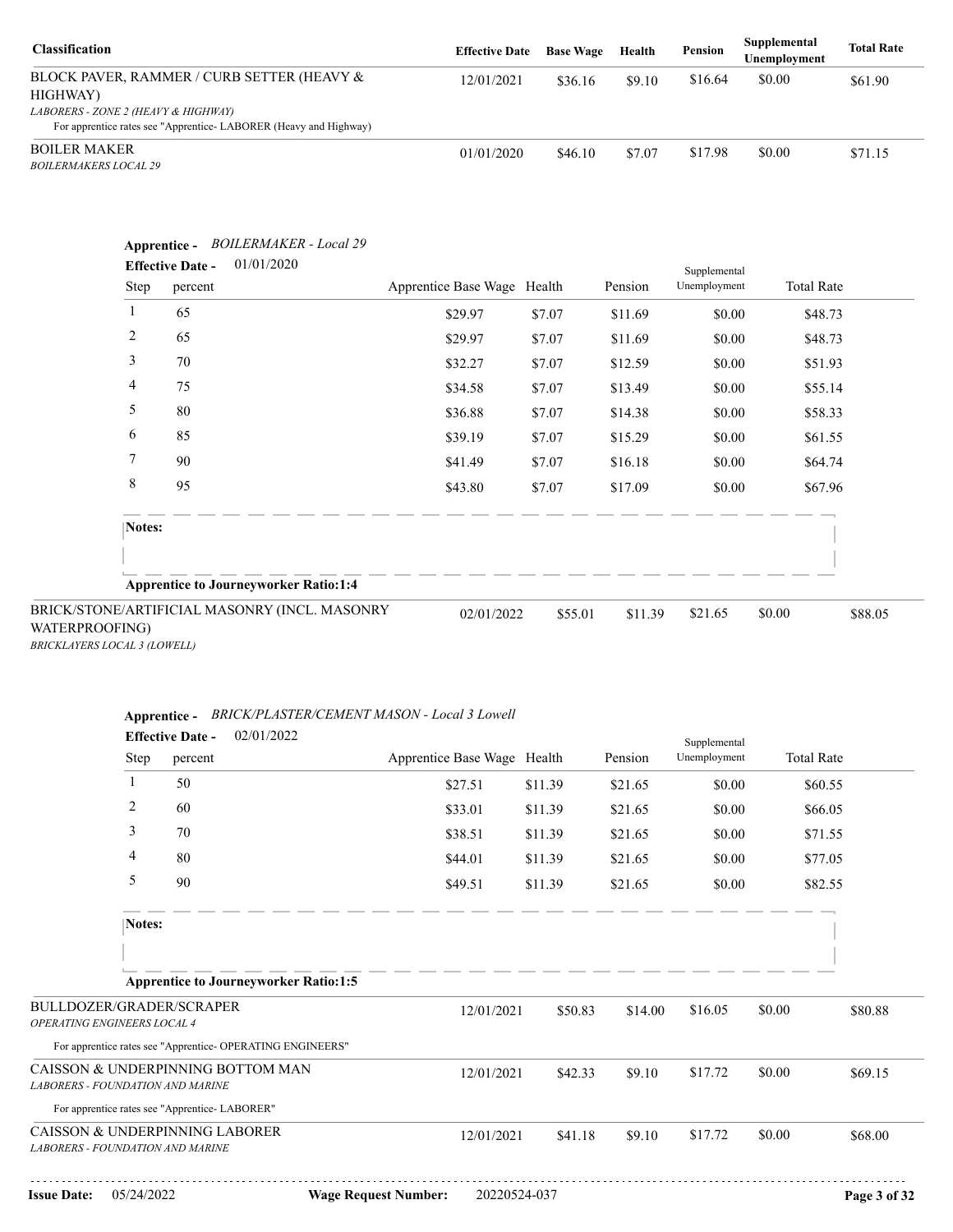| <b>Classification</b>                                                     | <b>Effective Date</b> | <b>Base Wage</b> | Health | Pension | Supplemental<br>Unemployment | <b>Total Rate</b> |
|---------------------------------------------------------------------------|-----------------------|------------------|--------|---------|------------------------------|-------------------|
| For apprentice rates see "Apprentice-LABORER"                             |                       |                  |        |         |                              |                   |
| CAISSON & UNDERPINNING TOP MAN<br><b>LABORERS - FOUNDATION AND MARINE</b> | 12/01/2021            | \$41.18          | \$9.10 | \$17.72 | \$0.00                       | \$68.00           |
| For apprentice rates see "Apprentice-LABORER"                             |                       |                  |        |         |                              |                   |
| <b>CARBIDE CORE DRILL OPERATOR</b>                                        | 12/01/2021            | \$35.66          | \$9.10 | \$16.64 | \$0.00                       | \$61.40           |
| <b>LABORERS - ZONE 2</b>                                                  | 06/01/2022            | \$36.56          | \$9.10 | \$16.64 | \$0.00                       | \$62.30           |
|                                                                           | 12/01/2022            | \$37.41          | \$9.10 | \$16.64 | \$0.00                       | \$63.15           |
|                                                                           | 06/01/2023            | \$38.31          | \$9.10 | \$16.64 | \$0.00                       | \$64.05           |
| For apprentice rates see "Apprentice-LABORER"                             | 12/01/2023            | \$39.21          | \$9.10 | \$16.64 | \$0.00                       | \$64.95           |
| <b>CARPENTER</b>                                                          | 03/01/2022            | \$44.53          | \$8.68 | \$19.97 | \$0.00                       | \$73.18           |
| <b>CARPENTERS</b> - ZONE 2 (Eastern Massachusetts)                        | 09/01/2022            | \$45.18          | \$8.68 | \$19.97 | \$0.00                       | \$73.83           |
|                                                                           | 03/01/2023            | \$45.78          | \$8.68 | \$19.97 | \$0.00                       | \$74.43           |

### **Apprentice -** *CARPENTER - Zone 2 Eastern MA*

|                | 03/01/2022<br><b>Effective Date -</b> |                             |        | Supplemental |              |                   |
|----------------|---------------------------------------|-----------------------------|--------|--------------|--------------|-------------------|
| Step           | percent                               | Apprentice Base Wage Health |        | Pension      | Unemployment | <b>Total Rate</b> |
| 1              | 50                                    | \$22.27                     | \$8.68 | \$1.73       | \$0.00       | \$32.68           |
| 2              | 60                                    | \$26.72                     | \$8.68 | \$1.73       | \$0.00       | \$37.13           |
| 3              | 70                                    | \$31.17                     | \$8.68 | \$14.78      | \$0.00       | \$54.63           |
| $\overline{4}$ | 75                                    | \$33.40                     | \$8.68 | \$14.78      | \$0.00       | \$56.86           |
| 5              | 80                                    | \$35.62                     | \$8.68 | \$16.51      | \$0.00       | \$60.81           |
| 6              | 80                                    | \$35.62                     | \$8.68 | \$16.51      | \$0.00       | \$60.81           |
| $\tau$         | 90                                    | \$40.08                     | \$8.68 | \$18.24      | \$0.00       | \$67.00           |
| 8              | 90                                    | \$40.08                     | \$8.68 | \$18.24      | \$0.00       | \$67.00           |

|                                | <b>Effective Date -</b> | 09/01/2022                                   |                                                                                                             |         | Supplemental |              |        |                   |         |
|--------------------------------|-------------------------|----------------------------------------------|-------------------------------------------------------------------------------------------------------------|---------|--------------|--------------|--------|-------------------|---------|
|                                | Step<br>percent         |                                              | Apprentice Base Wage Health                                                                                 |         | Pension      | Unemployment |        | <b>Total Rate</b> |         |
| $\mathbf{1}$                   | 50                      |                                              | \$22.59                                                                                                     | \$8.68  | \$1.73       | \$0.00       |        | \$33.00           |         |
| 2                              | 60                      |                                              | \$27.11                                                                                                     | \$8.68  | \$1.73       | \$0.00       |        | \$37.52           |         |
| 3                              | 70                      |                                              | \$31.63                                                                                                     | \$8.68  | \$14.78      | \$0.00       |        | \$55.09           |         |
| 4                              | 75                      |                                              | \$33.89                                                                                                     | \$8.68  | \$14.78      | \$0.00       |        | \$57.35           |         |
| 5                              | 80                      |                                              | \$36.14                                                                                                     | \$8.68  | \$16.51      | \$0.00       |        | \$61.33           |         |
| 6                              | 80                      |                                              | \$36.14                                                                                                     | \$8.68  | \$16.51      | \$0.00       |        | \$61.33           |         |
| 7                              | 90                      |                                              | \$40.66                                                                                                     | \$8.68  | \$18.24      | \$0.00       |        | \$67.58           |         |
| 8                              | 90                      |                                              | \$40.66                                                                                                     | \$8.68  | \$18.24      | \$0.00       |        | \$67.58           |         |
|                                | Notes:                  |                                              |                                                                                                             |         |              |              |        |                   |         |
|                                |                         |                                              | % Indentured After 10/1/17; 45/45/55/55/70/70/80/80<br>Step 1&2 \$30.45/3&4 \$36.57/5&6 \$56.36/7&8 \$62.54 |         |              |              |        |                   |         |
|                                |                         | <b>Apprentice to Journeyworker Ratio:1:5</b> |                                                                                                             |         |              |              |        |                   |         |
| <b>CARPENTER WOOD FRAME</b>    |                         |                                              | 04/01/2022                                                                                                  | \$23.66 | \$7.21       | \$4.80       | \$0.00 |                   | \$35.67 |
| CARPENTERS-ZONE 3 (Wood Frame) |                         |                                              | 04/01/2023                                                                                                  | \$24.16 | \$7.21       | \$4.80       | \$0.00 |                   | \$36.17 |

All Aspects of New Wood Frame Work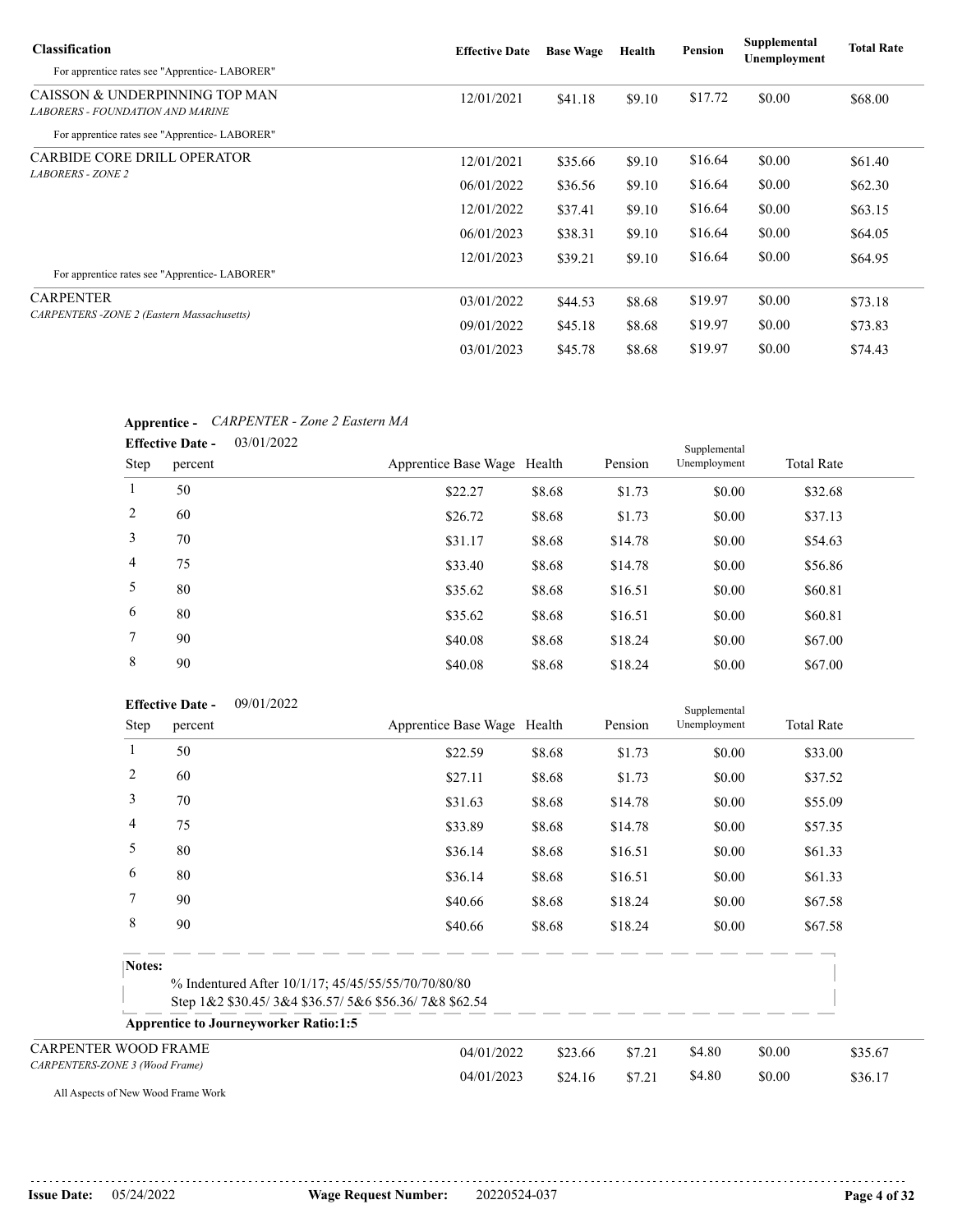|                | 04/01/2022<br><b>Effective Date -</b> |                             |        |         |              |                   |
|----------------|---------------------------------------|-----------------------------|--------|---------|--------------|-------------------|
| Step           | percent                               | Apprentice Base Wage Health |        | Pension | Unemployment | <b>Total Rate</b> |
| 1              | 60                                    | \$14.20                     | \$7.21 | \$0.00  | \$0.00       | \$21.41           |
| 2              | 60                                    | \$14.20                     | \$7.21 | \$0.00  | \$0.00       | \$21.41           |
| 3              | 65                                    | \$15.38                     | \$7.21 | \$0.00  | \$0.00       | \$22.59           |
| $\overline{4}$ | 70                                    | \$16.56                     | \$7.21 | \$0.00  | \$0.00       | \$23.77           |
| 5              | 75                                    | \$17.75                     | \$7.21 | \$3.80  | \$0.00       | \$28.76           |
| 6              | 80                                    | \$18.93                     | \$7.21 | \$3.80  | \$0.00       | \$29.94           |
| 7              | 85                                    | \$20.11                     | \$7.21 | \$3.80  | \$0.00       | \$31.12           |
| 8              | 90                                    | \$21.29                     | \$7.21 | \$3.80  | \$0.00       | \$32.30           |

# **Apprentice -** *CARPENTER (Wood Frame) - Zone 3*

#### 04/01/2023 **Effective Date -**

|                                                                         | <b>Effective Date -</b><br>04/01/2023        |                                                      |         |         | Supplemental |                   |         |
|-------------------------------------------------------------------------|----------------------------------------------|------------------------------------------------------|---------|---------|--------------|-------------------|---------|
| Step                                                                    | percent                                      | Apprentice Base Wage Health                          |         | Pension | Unemployment | <b>Total Rate</b> |         |
|                                                                         | 60                                           | \$14.50                                              | \$7.21  | \$0.00  | \$0.00       | \$21.71           |         |
| 2                                                                       | 60                                           | \$14.50                                              | \$7.21  | \$0.00  | \$0.00       | \$21.71           |         |
| 3                                                                       | 65                                           | \$15.70                                              | \$7.21  | \$0.00  | \$0.00       | \$22.91           |         |
| 4                                                                       | 70                                           | \$16.91                                              | \$7.21  | \$0.00  | \$0.00       | \$24.12           |         |
| 5                                                                       | 75                                           | \$18.12                                              | \$7.21  | \$3.80  | \$0.00       | \$29.13           |         |
| 6                                                                       | 80                                           | \$19.33                                              | \$7.21  | \$3.80  | \$0.00       | \$30.34           |         |
| 7                                                                       | 85                                           | \$20.54                                              | \$7.21  | \$3.80  | \$0.00       | \$31.55           |         |
| 8                                                                       | 90                                           | \$21.74                                              | \$7.21  | \$3.80  | \$0.00       | \$32.75           |         |
| Notes:                                                                  |                                              |                                                      |         |         |              |                   |         |
|                                                                         |                                              | % Indentured After 10/1/17; 45/45/55/55/70/70/80/80  |         |         |              |                   |         |
|                                                                         |                                              | Step 1&2 \$17.86/3&4 \$20.22/5&6 \$27.57/7&8 \$29.94 |         |         |              |                   |         |
|                                                                         | <b>Apprentice to Journeyworker Ratio:1:5</b> |                                                      |         |         |              |                   |         |
| <b>CEMENT MASONRY/PLASTERING</b><br><b>BRICKLAYERS LOCAL 3 (LOWELL)</b> |                                              | 01/01/2020                                           | \$45.23 | \$12.75 | \$22.41      | \$0.62            | \$81.01 |

### **Apprentice -** *CEMENT MASONRY/PLASTERING - Lowell*

|                | <b>Effective Date -</b> | 01/01/2020 |                             |         |         | Supplemental |                   |  |
|----------------|-------------------------|------------|-----------------------------|---------|---------|--------------|-------------------|--|
| Step           | percent                 |            | Apprentice Base Wage Health |         | Pension | Unemployment | <b>Total Rate</b> |  |
|                | 50                      |            | \$22.62                     | \$12.75 | \$15.41 | \$0.00       | \$50.78           |  |
| 2              | 60                      |            | \$27.14                     | \$12.75 | \$17.41 | \$0.62       | \$57.92           |  |
| 3              | 65                      |            | \$29.40                     | \$12.75 | \$18.41 | \$0.62       | \$61.18           |  |
| $\overline{4}$ | 70                      |            | \$31.66                     | \$12.75 | \$19.41 | \$0.62       | \$64.44           |  |
| 5              | 75                      |            | \$33.92                     | \$12.75 | \$20.41 | \$0.62       | \$67.70           |  |
| 6              | 80                      |            | \$36.18                     | \$12.75 | \$21.41 | \$0.62       | \$70.96           |  |
|                | 90                      |            | \$40.71                     | \$12.75 | \$22.41 | \$0.62       | \$76.49           |  |
|                |                         |            |                             |         |         |              |                   |  |

#### **Notes:**

Steps 3,4 are 500 hrs. All other steps are 1,000 hrs.

**Apprentice to Journeyworker Ratio:1:3**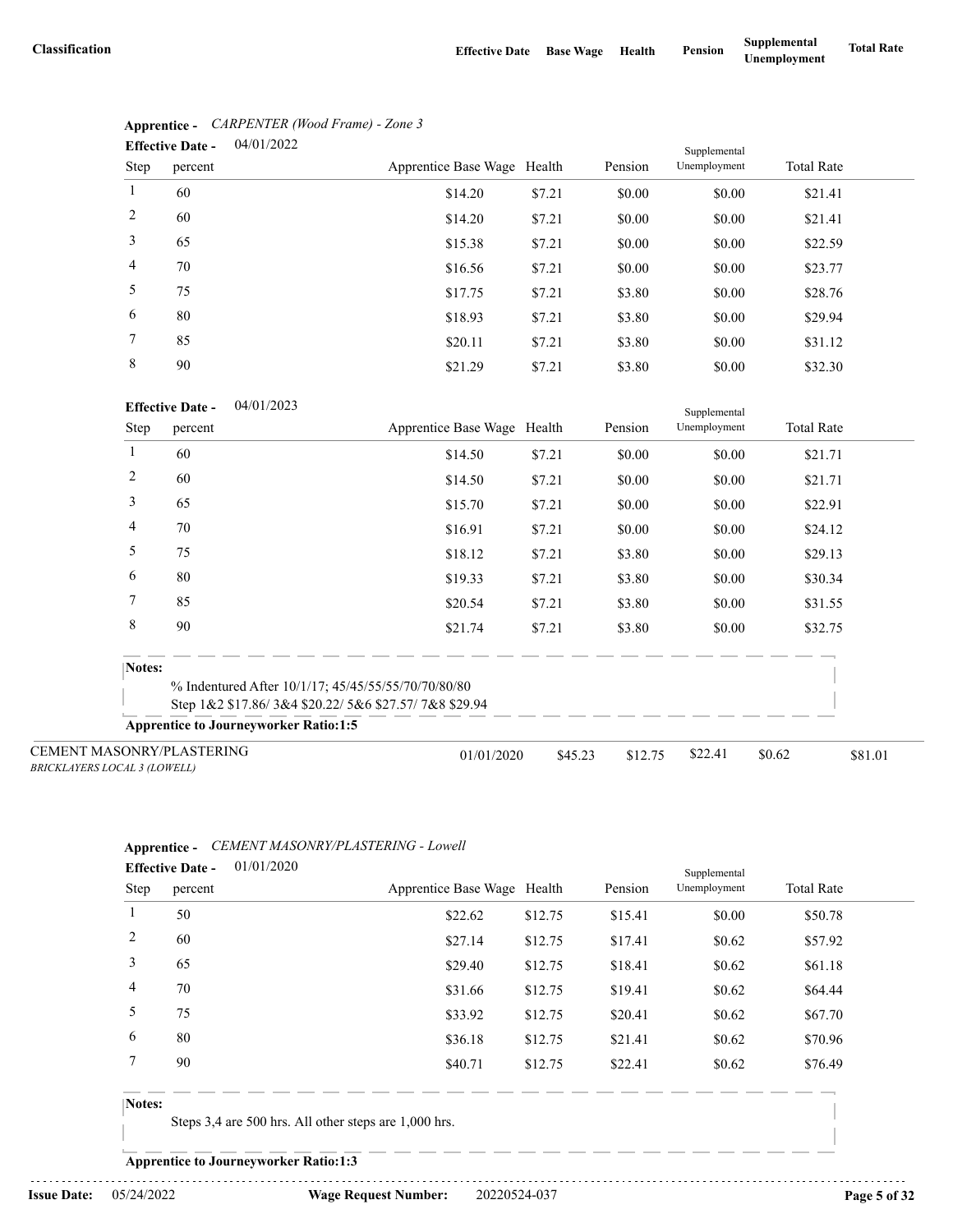| <b>Classification</b>                                                             | <b>Effective Date</b> | <b>Base Wage</b> | Health  | <b>Pension</b> | Supplemental<br>Unemployment | <b>Total Rate</b> |
|-----------------------------------------------------------------------------------|-----------------------|------------------|---------|----------------|------------------------------|-------------------|
| <b>CHAIN SAW OPERATOR</b>                                                         | 12/01/2021            | \$35.66          | \$9.10  | \$16.64        | \$0.00                       | \$61.40           |
| <b>LABORERS - ZONE 2</b>                                                          | 06/01/2022            | \$36.56          | \$9.10  | \$16.64        | \$0.00                       | \$62.30           |
|                                                                                   | 12/01/2022            | \$37.41          | \$9.10  | \$16.64        | \$0.00                       | \$63.15           |
|                                                                                   | 06/01/2023            | \$38.31          | \$9.10  | \$16.64        | \$0.00                       | \$64.05           |
|                                                                                   | 12/01/2023            | \$39.21          | \$9.10  | \$16.64        | \$0.00                       | \$64.95           |
| For apprentice rates see "Apprentice-LABORER"                                     |                       |                  |         |                |                              |                   |
| <b>CLAM SHELLS/SLURRY BUCKETS/HEADING MACHINES</b><br>OPERATING ENGINEERS LOCAL 4 | 12/01/2021            | \$52.38          | \$14.00 | \$16.05        | \$0.00                       | \$82.43           |
| For apprentice rates see "Apprentice- OPERATING ENGINEERS"                        |                       |                  |         |                |                              |                   |
| <b>COMPRESSOR OPERATOR</b>                                                        | 12/01/2021            | \$33.69          | \$14.00 | \$16.05        | \$0.00                       | \$63.74           |
| OPERATING ENGINEERS LOCAL 4                                                       |                       |                  |         |                |                              |                   |
| For apprentice rates see "Apprentice- OPERATING ENGINEERS"                        |                       |                  |         |                |                              |                   |
| DELEADER (BRIDGE)                                                                 | 01/01/2022            | \$53.66          | \$8.65  | \$23.05        | \$0.00                       | \$85.36           |
| PAINTERS LOCAL 35 - ZONE 2                                                        | 07/01/2022            | \$54.86          | \$8.65  | \$23.05        | \$0.00                       | \$86.56           |
|                                                                                   | 01/01/2023            | \$56.06          | \$8.65  | \$23.05        | \$0.00                       | \$87.76           |
|                                                                                   | 07/01/2023            | \$57.26          | \$8.65  | \$23.05        | \$0.00                       | \$88.96           |
|                                                                                   | 01/01/2024            | \$58.46          | \$8.65  | \$23.05        | \$0.00                       | \$90.16           |
|                                                                                   | 07/01/2024            | \$59.66          | \$8.65  | \$23.05        | \$0.00                       | \$91.36           |
|                                                                                   | 01/01/2025            | \$60.86          | \$8.65  | \$23.05        | \$0.00                       | \$92.56           |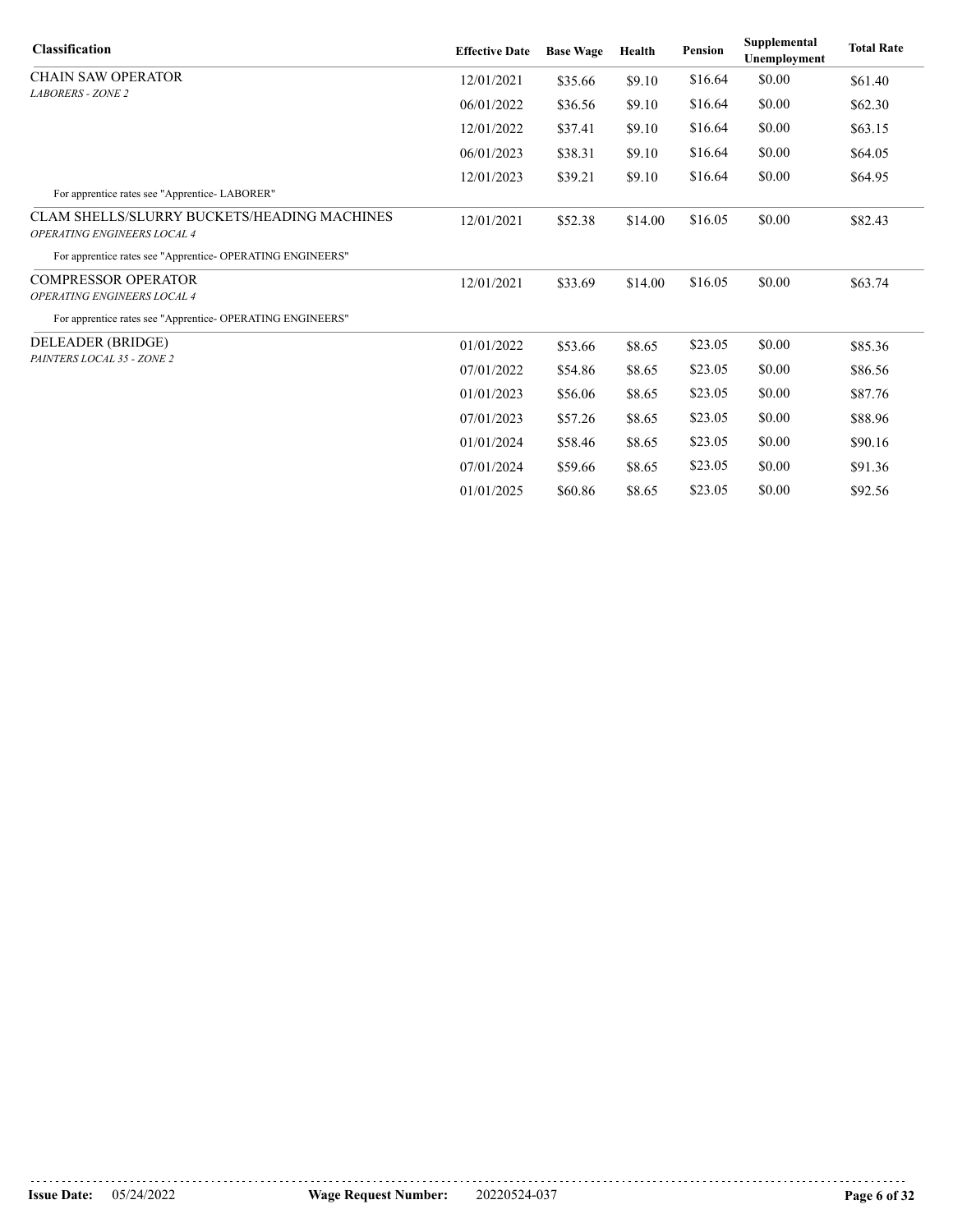|                | 01/01/2022<br><b>Effective Date -</b> |                             |        |         | Supplemental |                   |
|----------------|---------------------------------------|-----------------------------|--------|---------|--------------|-------------------|
| Step           | percent                               | Apprentice Base Wage Health |        | Pension | Unemployment | <b>Total Rate</b> |
| 1              | 50                                    | \$26.83                     | \$8.65 | \$0.00  | \$0.00       | \$35.48           |
| 2              | 55                                    | \$29.51                     | \$8.65 | \$6.27  | \$0.00       | \$44.43           |
| 3              | 60                                    | \$32.20                     | \$8.65 | \$6.84  | \$0.00       | \$47.69           |
| $\overline{4}$ | 65                                    | \$34.88                     | \$8.65 | \$7.41  | \$0.00       | \$50.94           |
| 5              | 70                                    | \$37.56                     | \$8.65 | \$19.63 | \$0.00       | \$65.84           |
| 6              | 75                                    | \$40.25                     | \$8.65 | \$20.20 | \$0.00       | \$69.10           |
| $\tau$         | 80                                    | \$42.93                     | \$8.65 | \$20.77 | \$0.00       | \$72.35           |
| 8              | 90                                    | \$48.29                     | \$8.65 | \$21.91 | \$0.00       | \$78.85           |

# **Apprentice -** *PAINTER Local 35 - BRIDGES/TANKS*

#### 07/01/2022 **Effective Date -**

| <b>Effective Date -</b> |         | 0//01/2022 |                             |        |         | Supplemental |                   |
|-------------------------|---------|------------|-----------------------------|--------|---------|--------------|-------------------|
| Step                    | percent |            | Apprentice Base Wage Health |        | Pension | Unemployment | <b>Total Rate</b> |
|                         | 50      |            | \$27.43                     | \$8.65 | \$0.00  | \$0.00       | \$36.08           |
| 2                       | 55      |            | \$30.17                     | \$8.65 | \$6.27  | \$0.00       | \$45.09           |
| 3                       | 60      |            | \$32.92                     | \$8.65 | \$6.84  | \$0.00       | \$48.41           |
| 4                       | 65      |            | \$35.66                     | \$8.65 | \$7.41  | \$0.00       | \$51.72           |
| 5                       | 70      |            | \$38.40                     | \$8.65 | \$19.63 | \$0.00       | \$66.68           |
| 6                       | 75      |            | \$41.15                     | \$8.65 | \$20.20 | \$0.00       | \$70.00           |
|                         | 80      |            | \$43.89                     | \$8.65 | \$20.77 | \$0.00       | \$73.31           |
| 8                       | 90      |            | \$49.37                     | \$8.65 | \$21.91 | \$0.00       | \$79.93           |

Steps are 750 hrs.

### **Apprentice to Journeyworker Ratio:1:1**

| <b>DEMO: ADZEMAN</b>                          | 12/01/2021 | \$41.33 | \$9.10 | \$17.57 | \$0.00 | \$68.00 |
|-----------------------------------------------|------------|---------|--------|---------|--------|---------|
| <b>LABORERS - ZONE 2</b>                      | 06/01/2022 | \$42.33 | \$9.10 | \$17.57 | \$0.00 | \$69.00 |
|                                               | 12/01/2022 | \$43.33 | \$9.10 | \$17.57 | \$0.00 | \$70.00 |
|                                               | 06/01/2023 | \$44.33 | \$9.10 | \$17.57 | \$0.00 | \$71.00 |
|                                               | 12/01/2023 | \$45.58 | \$9.10 | \$17.57 | \$0.00 | \$72.25 |
| For apprentice rates see "Apprentice-LABORER" |            |         |        |         |        |         |
| DEMO: BACKHOE/LOADER/HAMMER OPERATOR          | 12/01/2021 | \$42.33 | \$9.10 | \$17.57 | \$0.00 | \$69.00 |
| <b>LABORERS - ZONE 2</b>                      | 06/01/2022 | \$43.33 | \$9.10 | \$17.57 | \$0.00 | \$70.00 |
|                                               | 12/01/2022 | \$44.33 | \$9.10 | \$17.57 | \$0.00 | \$71.00 |
|                                               | 06/01/2023 | \$45.33 | \$9.10 | \$17.57 | \$0.00 | \$72.00 |
|                                               | 12/01/2023 | \$46.58 | \$9.10 | \$17.57 | \$0.00 | \$73.25 |
| For apprentice rates see "Apprentice-LABORER" |            |         |        |         |        |         |
| <b>DEMO: BURNERS</b>                          | 12/01/2021 | \$42.08 | \$9.10 | \$17.57 | \$0.00 | \$68.75 |
| <b>LABORERS - ZONE 2</b>                      | 06/01/2022 | \$43.08 | \$9.10 | \$17.57 | \$0.00 | \$69.75 |
|                                               | 12/01/2022 | \$44.08 | \$9.10 | \$17.57 | \$0.00 | \$70.75 |
|                                               | 06/01/2023 | \$45.08 | \$9.10 | \$17.57 | \$0.00 | \$71.75 |
|                                               | 12/01/2023 | \$46.33 | \$9.10 | \$17.57 | \$0.00 | \$73.00 |
|                                               |            |         |        |         |        |         |

For apprentice rates see "Apprentice- LABORER"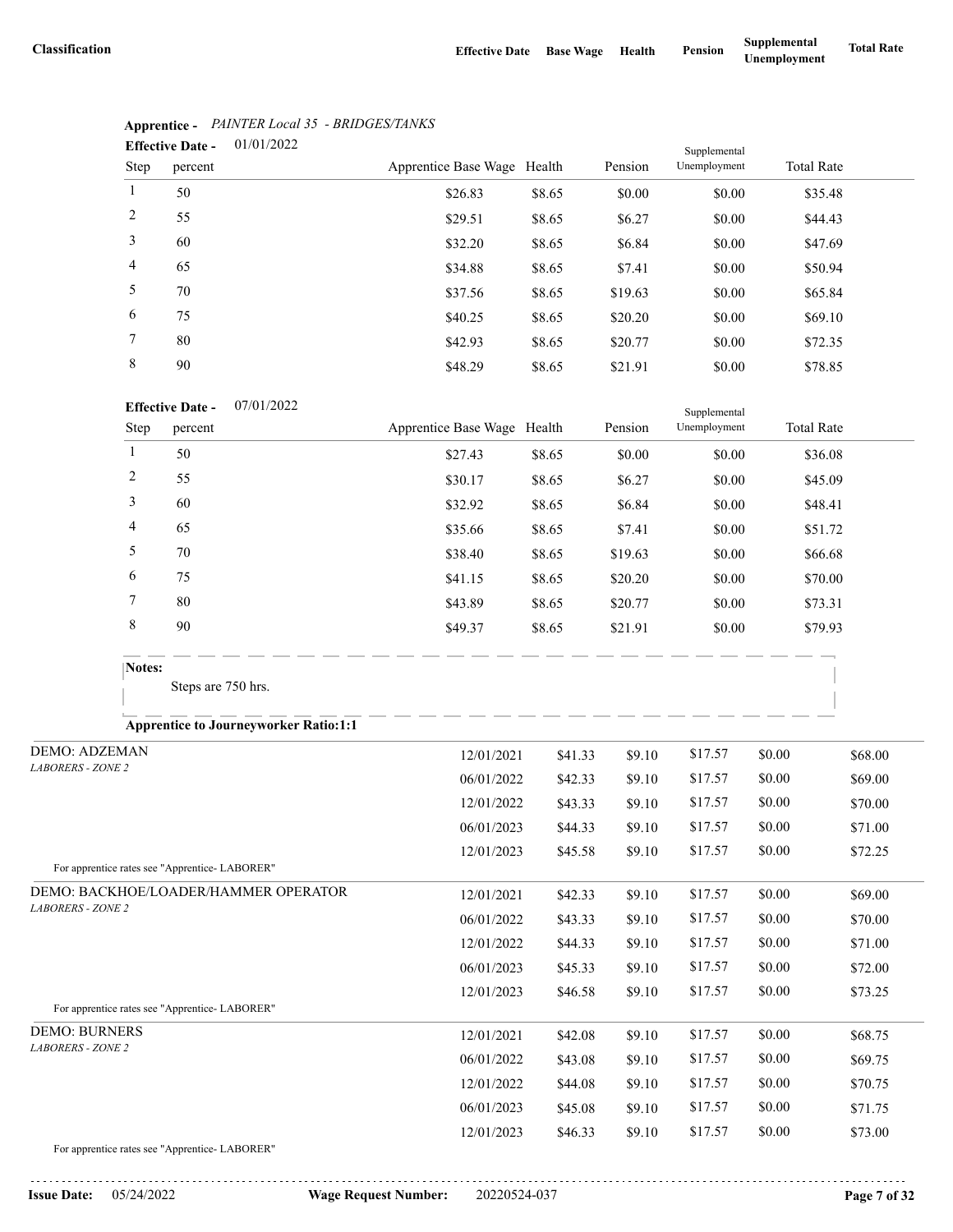| Classification                                                    | <b>Effective Date</b> | <b>Base Wage</b> | Health  | Pension | Supplemental<br>Unemployment | <b>Total Rate</b> |
|-------------------------------------------------------------------|-----------------------|------------------|---------|---------|------------------------------|-------------------|
| DEMO: CONCRETE CUTTER/SAWYER                                      | 12/01/2021            | \$42.33          | \$9.10  | \$17.57 | \$0.00                       | \$69.00           |
| <b>LABORERS - ZONE 2</b>                                          | 06/01/2022            | \$43.33          | \$9.10  | \$17.57 | \$0.00                       | \$70.00           |
|                                                                   | 12/01/2022            | \$44.33          | \$9.10  | \$17.57 | \$0.00                       | \$71.00           |
|                                                                   | 06/01/2023            | \$45.33          | \$9.10  | \$17.57 | \$0.00                       | \$72.00           |
|                                                                   | 12/01/2023            | \$46.58          | \$9.10  | \$17.57 | \$0.00                       | \$73.25           |
| For apprentice rates see "Apprentice- LABORER"                    |                       |                  |         |         |                              |                   |
| DEMO: JACKHAMMER OPERATOR<br><b>LABORERS - ZONE 2</b>             | 12/01/2021            | \$42.08          | \$9.10  | \$17.57 | \$0.00                       | \$68.75           |
|                                                                   | 06/01/2022            | \$43.08          | \$9.10  | \$17.57 | \$0.00                       | \$69.75           |
|                                                                   | 12/01/2022            | \$44.08          | \$9.10  | \$17.57 | \$0.00                       | \$70.75           |
|                                                                   | 06/01/2023            | \$45.08          | \$9.10  | \$17.57 | \$0.00                       | \$71.75           |
|                                                                   | 12/01/2023            | \$46.33          | \$9.10  | \$17.57 | \$0.00                       | \$73.00           |
| For apprentice rates see "Apprentice- LABORER"                    |                       |                  |         |         |                              |                   |
| DEMO: WRECKING LABORER<br><b>LABORERS - ZONE 2</b>                | 12/01/2021            | \$41.33          | \$9.10  | \$17.57 | \$0.00                       | \$68.00           |
|                                                                   | 06/01/2022            | \$42.33          | \$9.10  | \$17.57 | \$0.00                       | \$69.00           |
|                                                                   | 12/01/2022            | \$43.33          | \$9.10  | \$17.57 | \$0.00                       | \$70.00           |
|                                                                   | 06/01/2023            | \$44.33          | \$9.10  | \$17.57 | \$0.00                       | \$71.00           |
|                                                                   | 12/01/2023            | \$45.58          | \$9.10  | \$17.57 | \$0.00                       | \$72.25           |
| For apprentice rates see "Apprentice-LABORER"                     |                       |                  |         |         |                              |                   |
| DIRECTIONAL DRILL MACHINE OPERATOR<br>OPERATING ENGINEERS LOCAL 4 | 12/01/2021            | \$50.83          | \$14.00 | \$16.05 | \$0.00                       | \$80.88           |
| For apprentice rates see "Apprentice- OPERATING ENGINEERS"        |                       |                  |         |         |                              |                   |
| <b>DIVER</b><br>PILE DRIVER LOCAL 56 (ZONE 1)                     | 08/01/2020            | \$68.70          | \$9.40  | \$23.12 | \$0.00                       | \$101.22          |
| For apprentice rates see "Apprentice- PILE DRIVER"                |                       |                  |         |         |                              |                   |
| <b>DIVER TENDER</b>                                               | 08/01/2020            | \$49.07          | \$9.40  | \$23.12 | \$0.00                       | \$81.59           |
| PILE DRIVER LOCAL 56 (ZONE 1)                                     |                       |                  |         |         |                              |                   |
| For apprentice rates see "Apprentice- PILE DRIVER"                |                       |                  |         |         |                              |                   |
| DIVER TENDER (EFFLUENT)<br>PILE DRIVER LOCAL 56 (ZONE 1)          | 08/01/2020            | \$73.60          | \$9.40  | \$23.12 | \$0.00                       | \$106.12          |
| For apprentice rates see "Apprentice- PILE DRIVER"                |                       |                  |         |         |                              |                   |
| DIVER/SLURRY (EFFLUENT)<br>PILE DRIVER LOCAL 56 (ZONE 1)          | 08/01/2020            | \$103.05         | \$9.40  | \$23.12 | \$0.00                       | \$135.57          |
| For apprentice rates see "Apprentice- PILE DRIVER"                |                       |                  |         |         |                              |                   |
| DRAWBRIDGE OPERATOR (Construction)<br>DRAWBRIDGE - SEIU LOCAL 888 | 07/01/2020            | \$26.77          | \$6.67  | \$3.93  | \$0.16                       | \$37.53           |
| <b>ELECTRICIAN</b>                                                | 03/01/2022            | \$57.32          | \$13.00 | \$20.82 | \$0.00                       | \$91.14           |
| ELECTRICIANS LOCAL 103                                            | 09/01/2022            | \$58.76          | \$13.00 | \$20.86 | \$0.00                       | \$92.62           |
|                                                                   | 03/01/2023            | \$60.43          | \$13.00 | \$20.91 | \$0.00                       | \$94.34           |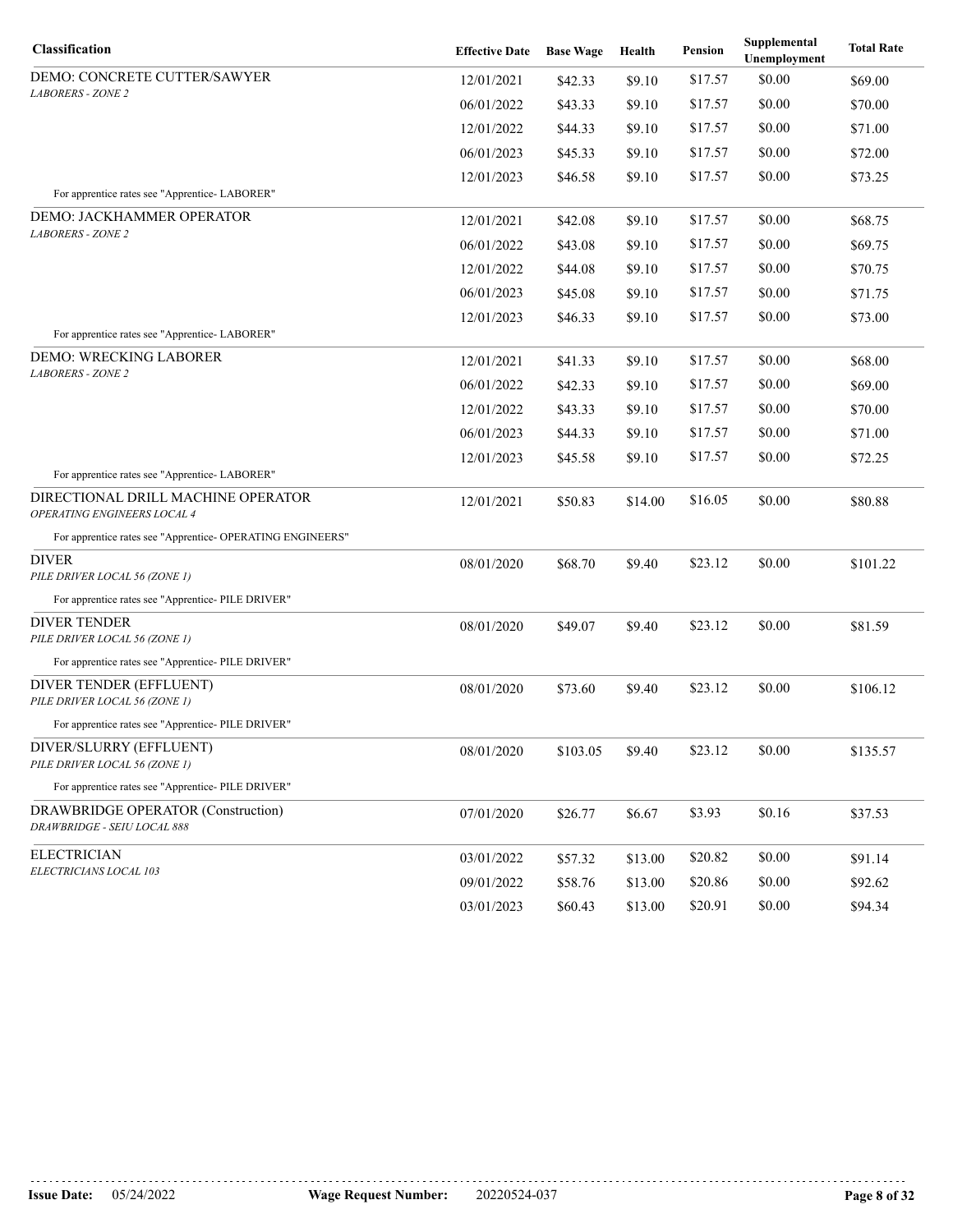|                 | <b>Effective Date -</b> | 03/01/2022 |                             | Supplemental |         |              |                   |  |
|-----------------|-------------------------|------------|-----------------------------|--------------|---------|--------------|-------------------|--|
| Step            | percent                 |            | Apprentice Base Wage Health |              | Pension | Unemployment | <b>Total Rate</b> |  |
| $\mathbf{1}$    | 40                      |            | \$22.93                     | \$13.00      | \$0.69  | \$0.00       | \$36.62           |  |
| 2               | 40                      |            | \$22.93                     | \$13.00      | \$0.69  | \$0.00       | \$36.62           |  |
| 3               | 45                      |            | \$25.79                     | \$13.00      | \$15.62 | \$0.00       | \$54.41           |  |
| $\overline{4}$  | 45                      |            | \$25.79                     | \$13.00      | \$15.62 | \$0.00       | \$54.41           |  |
| 5               | 50                      |            | \$28.66                     | \$13.00      | \$16.10 | \$0.00       | \$57.76           |  |
| 6               | 55                      |            | \$31.53                     | \$13.00      | \$16.58 | \$0.00       | \$61.11           |  |
| $7\phantom{.0}$ | 60                      |            | \$34.39                     | \$13.00      | \$17.04 | \$0.00       | \$64.43           |  |
| 8               | 65                      |            | \$37.26                     | \$13.00      | \$17.52 | \$0.00       | \$67.78           |  |
| 9               | 70                      |            | \$40.12                     | \$13.00      | \$17.98 | \$0.00       | \$71.10           |  |
| 10              | 75                      |            | \$42.99                     | \$13.00      | \$18.46 | \$0.00       | \$74.45           |  |

# **Apprentice -** *ELECTRICIAN - Local 103*

| <b>Effective Date -</b> | 09/01/2022 |
|-------------------------|------------|
|-------------------------|------------|

|                                                       | <b>Effective Date -</b><br>09/01/2022           |                                                 |         |         | Supplemental |                    |
|-------------------------------------------------------|-------------------------------------------------|-------------------------------------------------|---------|---------|--------------|--------------------|
| Step                                                  | percent                                         | Apprentice Base Wage Health                     |         | Pension | Unemployment | <b>Total Rate</b>  |
| 1                                                     | 40                                              | \$23.50                                         | \$13.00 | \$0.71  | \$0.00       | \$37.21            |
| $\overline{c}$                                        | 40                                              | \$23.50                                         | \$13.00 | \$0.71  | \$0.00       | \$37.21            |
| 3                                                     | 45                                              | \$26.44                                         | \$13.00 | \$15.64 | \$0.00       | \$55.08            |
| 4                                                     | 45                                              | \$26.44                                         | \$13.00 | \$15.64 | \$0.00       | \$55.08            |
| 5                                                     | 50                                              | \$29.38                                         | \$13.00 | \$16.12 | \$0.00       | \$58.50            |
| 6                                                     | 55                                              | \$32.32                                         | \$13.00 | \$16.60 | \$0.00       | \$61.92            |
| 7                                                     | 60                                              | \$35.26                                         | \$13.00 | \$17.07 | \$0.00       | \$65.33            |
| 8                                                     | 65                                              | \$38.19                                         | \$13.00 | \$17.55 | \$0.00       | \$68.74            |
| 9                                                     | 70                                              | \$41.13                                         | \$13.00 | \$18.01 | \$0.00       | \$72.14            |
| 10                                                    | 75                                              | \$44.07                                         | \$13.00 | \$18.49 | \$0.00       | \$75.56            |
| Notes: :                                              |                                                 |                                                 |         |         |              |                    |
|                                                       |                                                 | App Prior 1/1/03; 30/35/40/45/50/55/65/70/75/80 |         |         |              |                    |
|                                                       | <b>Apprentice to Journeyworker Ratio:2:3***</b> |                                                 |         |         |              |                    |
| ELEVATOR CONSTRUCTOR<br>ELEVATOR CONSTRUCTORS LOCAL 4 |                                                 | 01/01/2022                                      | \$65.62 | \$16.03 | \$20.21      | \$0.00<br>\$101.86 |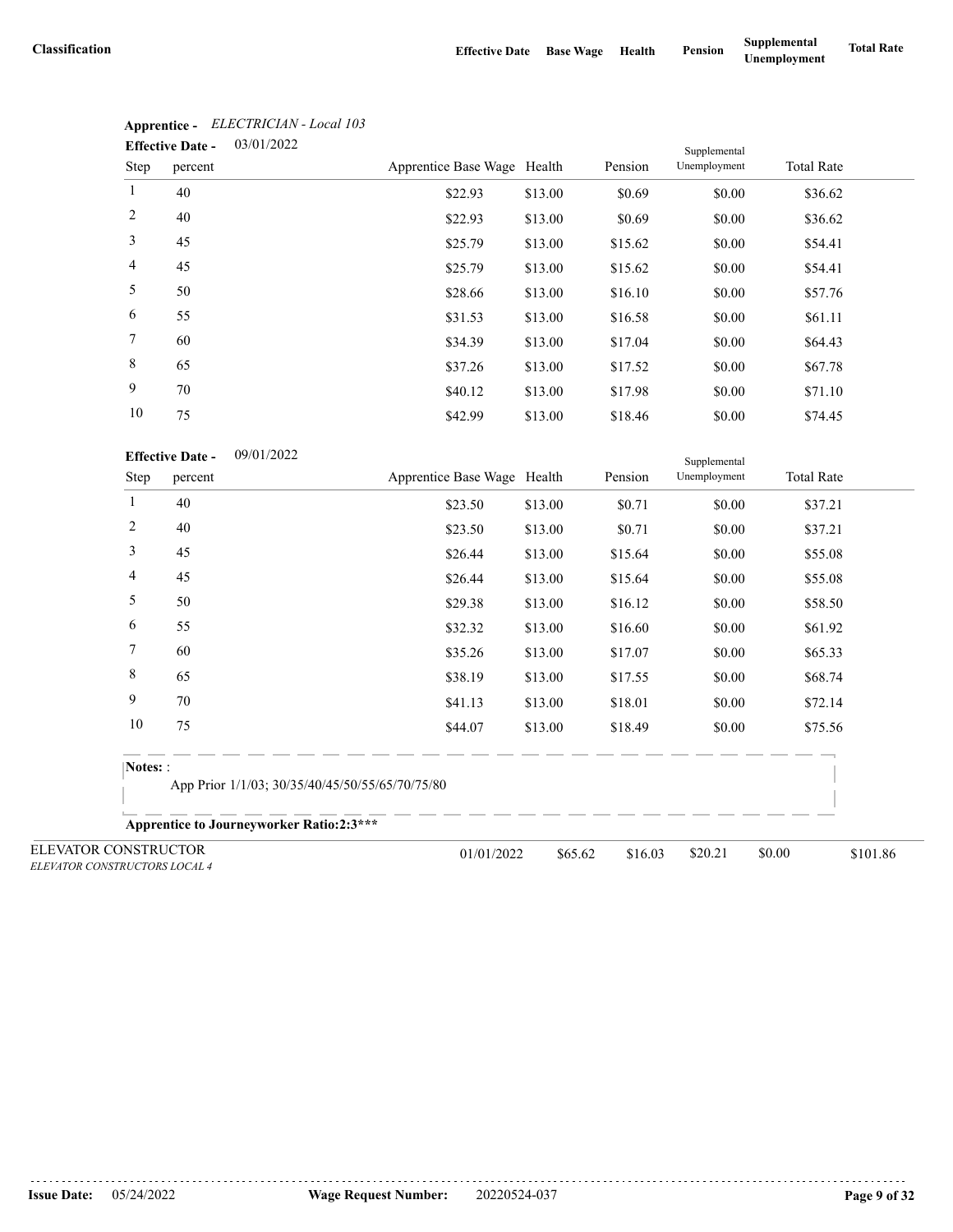|                                                                                     |              | <b>Effective Date -</b>                            | 01/01/2022                                                           |                             |                    |         | Supplemental |        |                   |
|-------------------------------------------------------------------------------------|--------------|----------------------------------------------------|----------------------------------------------------------------------|-----------------------------|--------------------|---------|--------------|--------|-------------------|
|                                                                                     | Step         | percent                                            |                                                                      | Apprentice Base Wage Health |                    | Pension | Unemployment |        | <b>Total Rate</b> |
|                                                                                     | $\mathbf{1}$ | 50                                                 |                                                                      | \$32.81                     | \$16.03            | \$0.00  | \$0.00       |        | \$48.84           |
|                                                                                     | 2            | 55                                                 |                                                                      | \$36.09                     | \$16.03            | \$20.21 | \$0.00       |        | \$72.33           |
|                                                                                     | 3            | 65                                                 |                                                                      | \$42.65                     | \$16.03            | \$20.21 | \$0.00       |        | \$78.89           |
|                                                                                     | 4            | 70                                                 |                                                                      | \$45.93                     | \$16.03            | \$20.21 | \$0.00       |        | \$82.17           |
|                                                                                     | 5            | 80                                                 |                                                                      | \$52.50                     | \$16.03<br>\$20.21 |         | \$0.00       |        | \$88.74           |
|                                                                                     | Notes:       |                                                    | Steps 1-2 are 6 mos.; Steps 3-5 are 1 year                           |                             |                    |         |              |        |                   |
|                                                                                     |              |                                                    | <b>Apprentice to Journeyworker Ratio:1:1</b>                         |                             |                    |         |              |        |                   |
| ELEVATOR CONSTRUCTOR HELPER                                                         |              |                                                    |                                                                      | 01/01/2022                  |                    |         | \$20.21      | \$0.00 |                   |
| ELEVATOR CONSTRUCTORS LOCAL 4                                                       |              |                                                    |                                                                      |                             | \$45.93            | \$16.03 |              |        | \$82.17           |
|                                                                                     |              |                                                    | For apprentice rates see "Apprentice - ELEVATOR CONSTRUCTOR"         |                             |                    |         |              |        |                   |
| FENCE & GUARD RAIL ERECTOR (HEAVY & HIGHWAY)<br>LABORERS - ZONE 2 (HEAVY & HIGHWAY) |              |                                                    |                                                                      | 12/01/2021                  | \$35.66            | \$9.10  | \$16.64      | \$0.00 | \$61.40           |
|                                                                                     |              |                                                    | For apprentice rates see "Apprentice-LABORER (Heavy and Highway)     |                             |                    |         |              |        |                   |
| FIELD ENG.INST.PERSON-BLDG, SITE, HVY/HWY<br>OPERATING ENGINEERS LOCAL 4            |              |                                                    |                                                                      | 05/01/2022                  | \$47.18            | \$14.00 | \$16.05      | \$0.00 | \$77.23           |
|                                                                                     |              |                                                    | For apprentice rates see "Apprentice- OPERATING ENGINEERS"           |                             |                    |         |              |        |                   |
| FIELD ENG.PARTY CHIEF-BLDG, SITE, HVY/HWY<br><b>OPERATING ENGINEERS LOCAL 4</b>     |              |                                                    |                                                                      | 05/01/2022                  | \$48.72            | \$14.00 | \$16.05      | \$0.00 | \$78.77           |
|                                                                                     |              |                                                    | For apprentice rates see "Apprentice- OPERATING ENGINEERS"           |                             |                    |         |              |        |                   |
| FIELD ENG.ROD PERSON-BLDG, SITE, HVY/HWY<br>OPERATING ENGINEERS LOCAL 4             |              |                                                    |                                                                      | 05/01/2022                  | \$23.33            | \$14.00 | \$16.05      | \$0.00 | \$53.38           |
|                                                                                     |              |                                                    | For apprentice rates see "Apprentice- OPERATING ENGINEERS"           |                             |                    |         |              |        |                   |
| FIRE ALARM INSTALLER                                                                |              |                                                    |                                                                      | 03/01/2022                  | \$57.32            | \$13.00 | \$20.82      | \$0.00 | \$91.14           |
| ELECTRICIANS LOCAL 103                                                              |              |                                                    |                                                                      | 09/01/2022                  | \$58.76            | \$13.00 | \$20.86      | \$0.00 | \$92.62           |
|                                                                                     |              | For apprentice rates see "Apprentice- ELECTRICIAN" |                                                                      | 03/01/2023                  | \$60.43            | \$13.00 | \$20.91      | \$0.00 | \$94.34           |
| FIRE ALARM REPAIR / MAINTENANCE                                                     |              |                                                    |                                                                      | 03/01/2022                  | \$44.71            | \$13.00 | \$18.74      | \$0.00 | \$76.45           |
|                                                                                     |              |                                                    | / COMMISSIONINGELECTRICIANS                                          | 09/01/2022                  | \$46.42            | \$13.00 | \$18.87      | \$0.00 | \$78.29           |
| LOCAL 103                                                                           |              |                                                    |                                                                      | 03/01/2023                  | \$48.34            | \$13.00 | \$19.01      | \$0.00 | \$80.35           |
|                                                                                     |              |                                                    | For apprentice rates see "Apprentice- TELECOMMUNICATIONS TECHNICIAN" |                             |                    |         |              |        |                   |
| FIREMAN (ASST. ENGINEER)<br>OPERATING ENGINEERS LOCAL 4                             |              |                                                    |                                                                      | 12/01/2021                  | \$41.76            | \$14.00 | \$16.05      | \$0.00 | \$71.81           |
|                                                                                     |              |                                                    | For apprentice rates see "Apprentice- OPERATING ENGINEERS"           |                             |                    |         |              |        |                   |
| FLAGGER & SIGNALER (HEAVY & HIGHWAY)<br>LABORERS - ZONE 2 (HEAVY & HIGHWAY)         |              |                                                    |                                                                      | 12/01/2021                  | \$24.50            | \$9.10  | \$16.64      | \$0.00 | \$50.24           |
|                                                                                     |              |                                                    | For apprentice rates see "Apprentice-LABORER (Heavy and Highway)     |                             |                    |         |              |        |                   |
| <b>FLOORCOVERER</b><br>FLOORCOVERERS LOCAL 2168 ZONE I                              |              |                                                    |                                                                      | 03/01/2022                  | \$49.93            | \$8.68  | \$20.27      | \$0.00 | \$78.88           |

# **Apprentice -** *ELEVATOR CONSTRUCTOR - Local 4*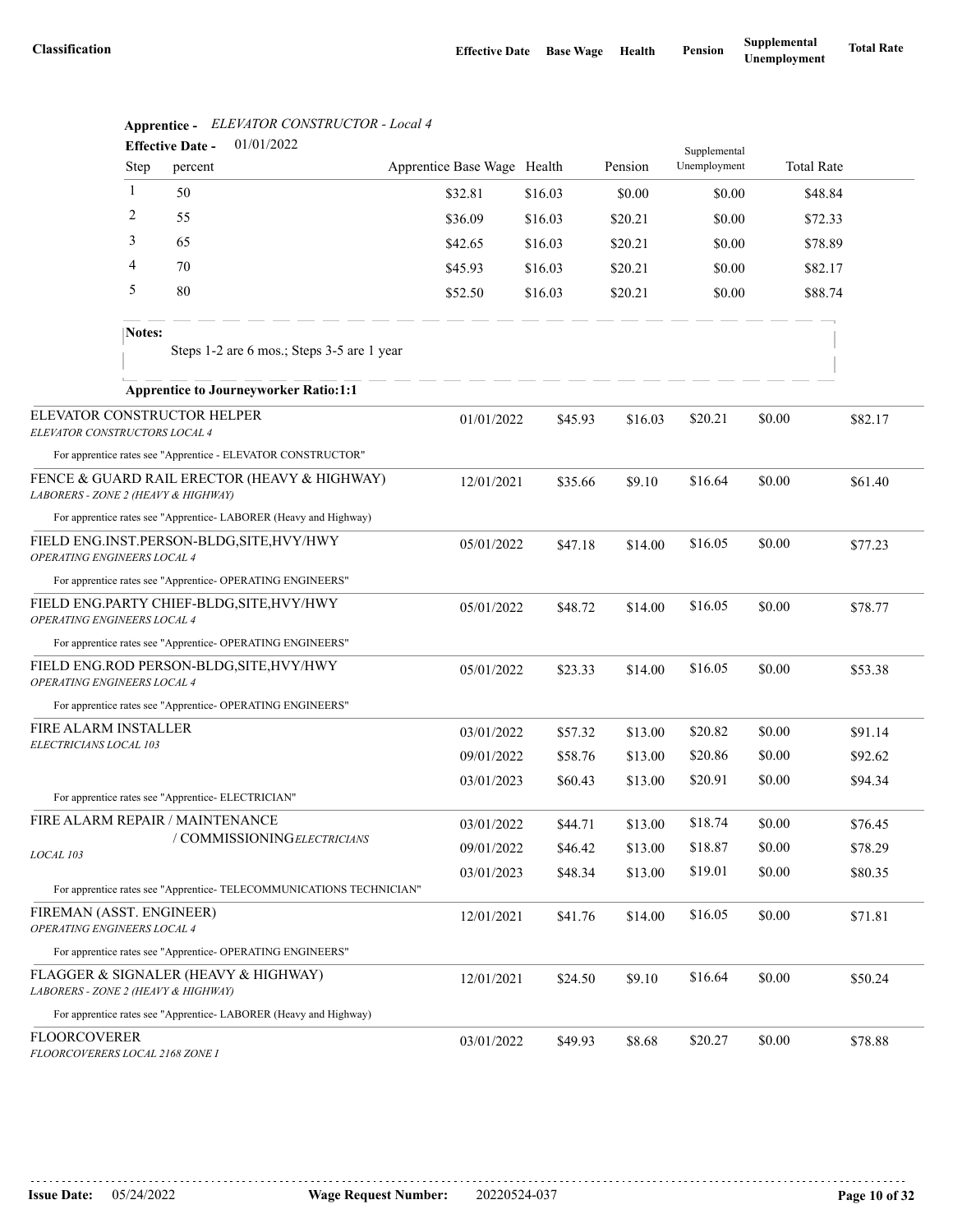|                                                        |      | 03/01/2022<br><b>Effective Date -</b>                                     |                                                                                                                 |        |         |         | Supplemental |        |                   |         |
|--------------------------------------------------------|------|---------------------------------------------------------------------------|-----------------------------------------------------------------------------------------------------------------|--------|---------|---------|--------------|--------|-------------------|---------|
|                                                        | Step | percent                                                                   | Apprentice Base Wage Health                                                                                     |        |         | Pension | Unemployment |        | <b>Total Rate</b> |         |
|                                                        | 1    | 50                                                                        | \$24.97                                                                                                         | \$8.68 |         | \$1.79  | \$0.00       |        | \$35.44           |         |
|                                                        | 2    | 55                                                                        | \$27.46                                                                                                         | \$8.68 |         | \$1.79  | \$0.00       |        | \$37.93           |         |
|                                                        | 3    | 60                                                                        | \$29.96                                                                                                         | \$8.68 |         | \$14.90 | \$0.00       |        | \$53.54           |         |
|                                                        | 4    | 65                                                                        | \$32.45                                                                                                         | \$8.68 |         | \$14.90 | \$0.00       |        | \$56.03           |         |
|                                                        | 5    | 70                                                                        | \$34.95                                                                                                         | \$8.68 |         | \$16.69 | \$0.00       |        | \$60.32           |         |
|                                                        | 6    | 75                                                                        | \$37.45                                                                                                         | \$8.68 |         | \$16.69 | \$0.00       |        | \$62.82           |         |
|                                                        | 7    | 80                                                                        | \$39.94                                                                                                         | \$8.68 |         | \$18.48 | \$0.00       |        | \$67.10           |         |
|                                                        | 8    | 85                                                                        | \$42.44                                                                                                         | \$8.68 |         | \$18.48 | \$0.00       |        | \$69.60           |         |
|                                                        |      | Notes: Steps are 750 hrs.<br><b>Apprentice to Journeyworker Ratio:1:1</b> | % After 10/1/17; 45/45/55/55/70/70/80/80 (1500hr Steps)<br>Step 1&2 \$32.94/3&4 \$39.66/5&6 \$60.32/7&8 \$67.10 |        |         |         |              |        |                   |         |
| FORK LIFT/CHERRY PICKER<br>OPERATING ENGINEERS LOCAL 4 |      |                                                                           | 12/01/2021                                                                                                      |        | \$51.38 | \$14.00 | \$16.05      | \$0.00 |                   | \$81.43 |
|                                                        |      | For apprentice rates see "Apprentice- OPERATING ENGINEERS"                |                                                                                                                 |        |         |         |              |        |                   |         |
| <b>OPERATING ENGINEERS LOCAL 4</b>                     |      | GENERATOR/LIGHTING PLANT/HEATERS                                          | 12/01/2021                                                                                                      |        | \$33.69 | \$14.00 | \$16.05      | \$0.00 |                   | \$63.74 |
|                                                        |      | For apprentice rates see "Apprentice- OPERATING ENGINEERS"                |                                                                                                                 |        |         |         |              |        |                   |         |
|                                                        |      | GLAZIER (GLASS PLANK/AIR BARRIER/INTERIOR                                 | 01/01/2022                                                                                                      |        | \$43.16 | \$8.65  | \$23.05      | \$0.00 |                   | \$74.86 |
| SYSTEMS)<br>GLAZIERS LOCAL 35 (ZONE 2)                 |      |                                                                           | 07/01/2022                                                                                                      |        | \$44.36 | \$8.65  | \$23.05      | \$0.00 |                   | \$76.06 |
|                                                        |      |                                                                           | 01/01/2023                                                                                                      |        | \$45.56 | \$8.65  | \$23.05      | \$0.00 |                   | \$77.26 |
|                                                        |      |                                                                           | 07/01/2023                                                                                                      |        | \$46.76 | \$8.65  | \$23.05      | \$0.00 |                   | \$78.46 |
|                                                        |      |                                                                           | 01/01/2024                                                                                                      |        | \$47.96 | \$8.65  | \$23.05      | \$0.00 |                   | \$79.66 |
|                                                        |      |                                                                           | 07/01/2024                                                                                                      |        | \$49.16 | \$8.65  | \$23.05      | \$0.00 |                   | \$80.86 |
|                                                        |      |                                                                           | 01/01/2025                                                                                                      |        | \$50.36 | \$8.65  | \$23.05      | \$0.00 |                   | \$82.06 |

# **Apprentice -** *FLOORCOVERER - Local 2168 Zone I*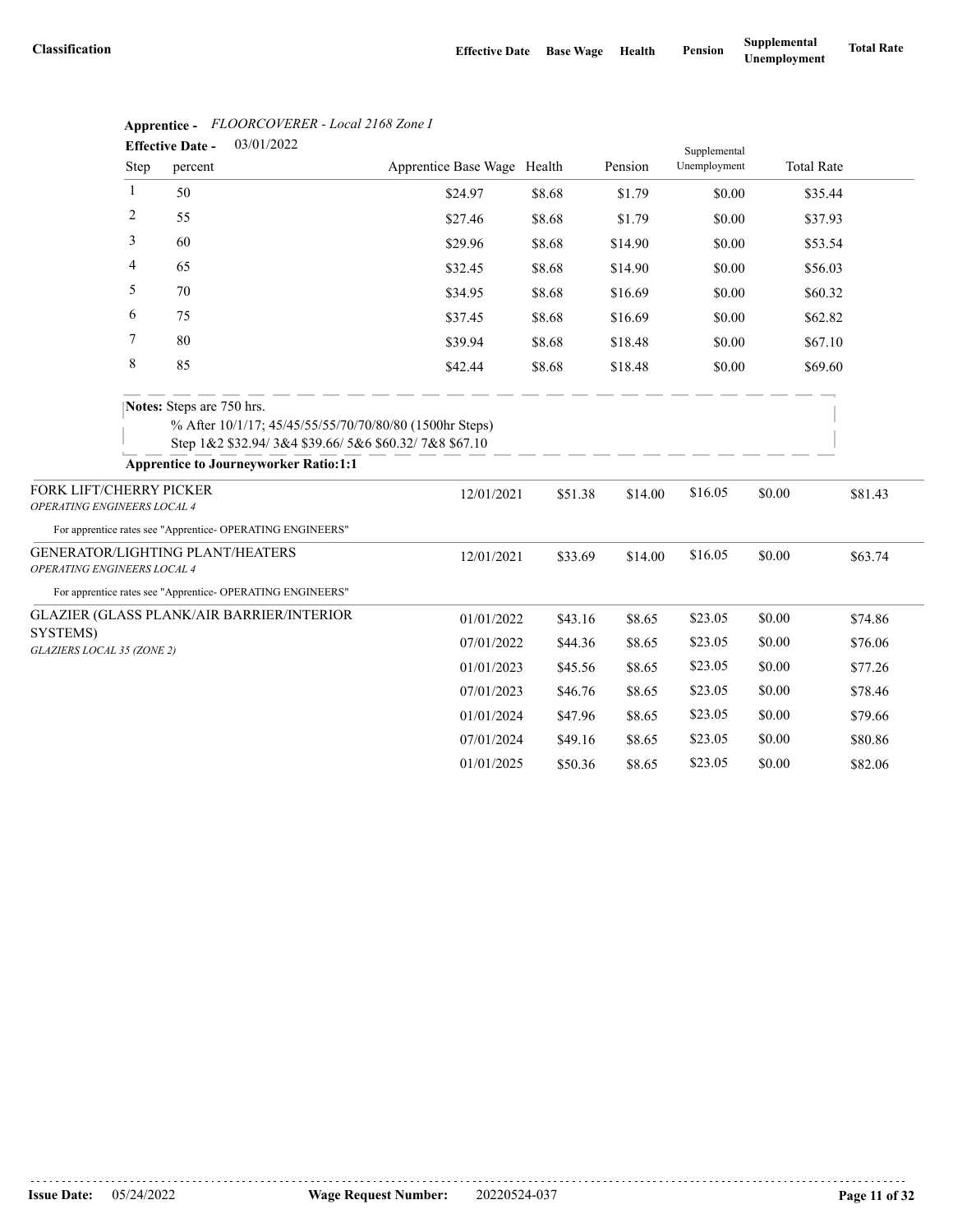| 01/01/2022<br><b>Effective Date -</b><br>Supplemental |         |                             |        |         |              |                   |
|-------------------------------------------------------|---------|-----------------------------|--------|---------|--------------|-------------------|
| Step                                                  | percent | Apprentice Base Wage Health |        | Pension | Unemployment | <b>Total Rate</b> |
| $\mathbf{1}$                                          | 50      | \$21.58                     | \$8.65 | \$0.00  | \$0.00       | \$30.23           |
| 2                                                     | 55      | \$23.74                     | \$8.65 | \$6.27  | \$0.00       | \$38.66           |
| 3                                                     | 60      | \$25.90                     | \$8.65 | \$6.84  | \$0.00       | \$41.39           |
| $\overline{4}$                                        | 65      | \$28.05                     | \$8.65 | \$7.41  | \$0.00       | \$44.11           |
| 5                                                     | 70      | \$30.21                     | \$8.65 | \$19.63 | \$0.00       | \$58.49           |
| 6                                                     | 75      | \$32.37                     | \$8.65 | \$20.20 | \$0.00       | \$61.22           |
| $7\phantom{.0}$                                       | 80      | \$34.53                     | \$8.65 | \$20.77 | \$0.00       | \$63.95           |
| 8                                                     | 90      | \$38.84                     | \$8.65 | \$21.91 | \$0.00       | \$69.40           |

| Apprentice -            | GLAZIER - Local 35 Zone 2 |
|-------------------------|---------------------------|
| <b>Effective Date -</b> | 01/01/2022                |

07/01/2022 **Effective Date -**

|                                    | <b>Effective Date -</b><br>07/01/2022        |  |                             |         |         |              |                   |         |
|------------------------------------|----------------------------------------------|--|-----------------------------|---------|---------|--------------|-------------------|---------|
| Step                               | percent                                      |  | Apprentice Base Wage Health |         | Pension | Unemployment | <b>Total Rate</b> |         |
| 1                                  | 50                                           |  | \$22.18                     | \$8.65  | \$0.00  | \$0.00       | \$30.83           |         |
| 2                                  | 55                                           |  | \$24.40                     | \$8.65  | \$6.27  | \$0.00       | \$39.32           |         |
| 3                                  | 60                                           |  | \$26.62                     | \$8.65  | \$6.84  | \$0.00       | \$42.11           |         |
| 4                                  | 65                                           |  | \$28.83                     | \$8.65  | \$7.41  | \$0.00       | \$44.89           |         |
| 5                                  | 70                                           |  | \$31.05                     | \$8.65  | \$19.63 | \$0.00       | \$59.33           |         |
| 6                                  | 75                                           |  | \$33.27                     | \$8.65  | \$20.20 | \$0.00       | \$62.12           |         |
| 7                                  | 80                                           |  | \$35.49                     | \$8.65  | \$20.77 | \$0.00       | \$64.91           |         |
| 8                                  | 90                                           |  | \$39.92                     | \$8.65  | \$21.91 | \$0.00       | \$70.48           |         |
|                                    | Notes:                                       |  |                             |         |         |              |                   |         |
|                                    | Steps are 750 hrs.                           |  |                             |         |         |              |                   |         |
|                                    | <b>Apprentice to Journeyworker Ratio:1:1</b> |  |                             |         |         |              |                   |         |
| <b>OPERATING ENGINEERS LOCAL 4</b> | HOISTING ENGINEER/CRANES/GRADALLS            |  | 12/01/2021                  | \$51.38 | \$14.00 | \$16.05      | \$0.00            | \$81.43 |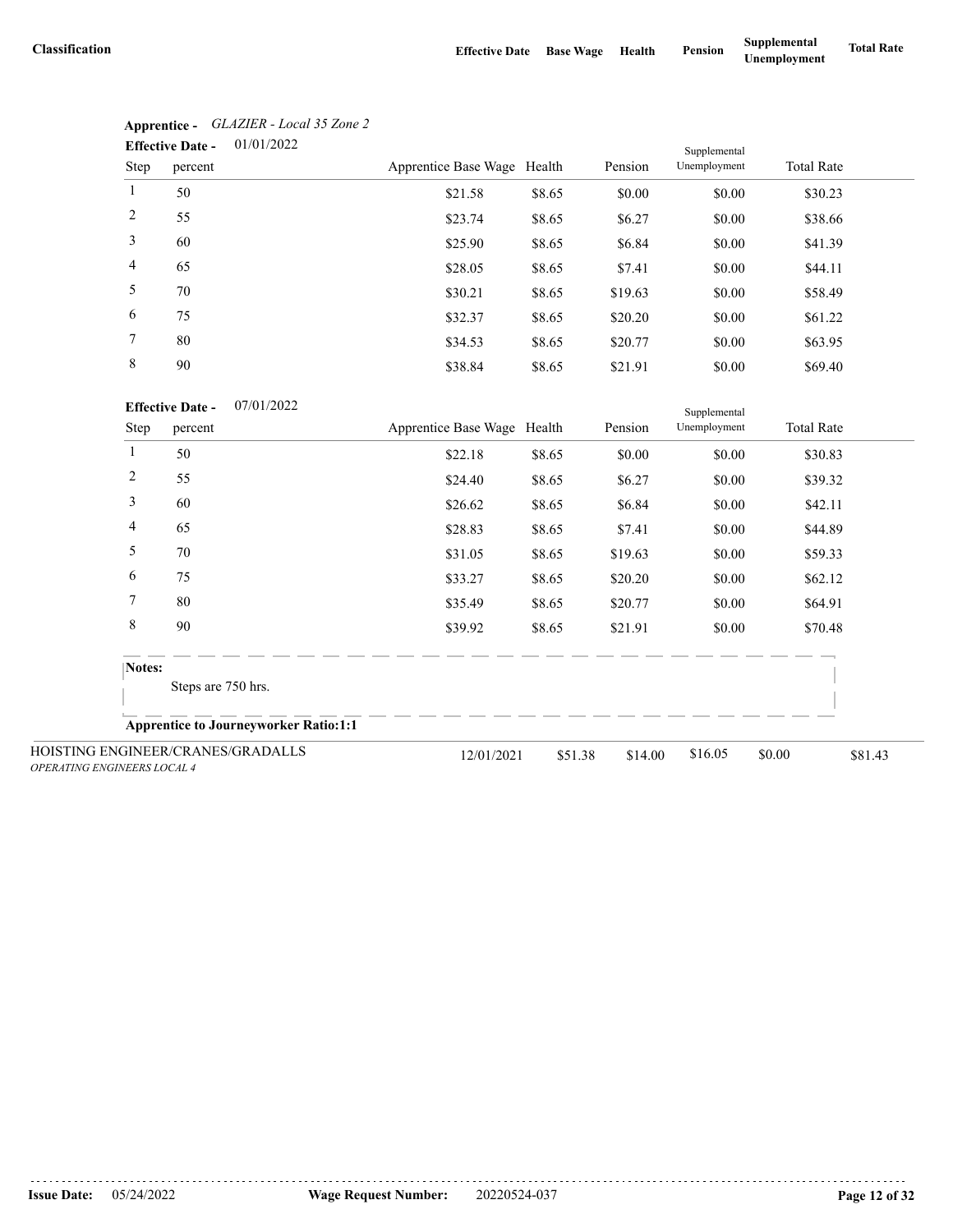|                                                    | Apprenuce -    | $\sigma$ ERATENT ENGINEERS - LOCUL $\tau$<br>12/01/2021<br><b>Effective Date -</b> |                             |         |         |                              |         |                   |
|----------------------------------------------------|----------------|------------------------------------------------------------------------------------|-----------------------------|---------|---------|------------------------------|---------|-------------------|
|                                                    | Step           | percent                                                                            | Apprentice Base Wage Health |         | Pension | Supplemental<br>Unemployment |         | <b>Total Rate</b> |
|                                                    | $\mathbf{1}$   | 55                                                                                 | \$28.26                     | \$14.00 | \$0.00  | \$0.00                       |         | \$42.26           |
|                                                    | $\overline{2}$ | 60                                                                                 | \$30.83                     | \$14.00 | \$16.05 | \$0.00                       |         | \$60.88           |
|                                                    | 3              | 65                                                                                 | \$33.40                     | \$14.00 | \$16.05 | \$0.00                       |         | \$63.45           |
|                                                    | 4              | 70                                                                                 | \$35.97                     | \$14.00 | \$16.05 | \$0.00                       |         | \$66.02           |
|                                                    | 5              | 75                                                                                 | \$38.54                     | \$14.00 | \$16.05 | \$0.00                       |         | \$68.59           |
|                                                    | 6              | 80                                                                                 | \$41.10                     | \$14.00 | \$16.05 | \$0.00                       |         | \$71.15           |
|                                                    | 7              | 85                                                                                 | \$43.67                     | \$14.00 | \$16.05 | \$0.00                       |         | \$73.72           |
|                                                    | 8              | 90                                                                                 | \$46.24                     | \$14.00 | \$16.05 | \$0.00                       |         | \$76.29           |
|                                                    | Notes:         |                                                                                    |                             |         |         |                              |         |                   |
|                                                    |                |                                                                                    |                             |         |         |                              |         |                   |
|                                                    |                | <b>Apprentice to Journeyworker Ratio:1:6</b>                                       |                             |         |         |                              |         |                   |
| HVAC (DUCTWORK)<br>SHEETMETAL WORKERS LOCAL 17 - A |                | 02/01/2022                                                                         | \$53.70                     | \$13.80 | \$25.60 | \$2.79                       | \$95.89 |                   |
|                                                    |                | For apprentice rates see "Apprentice- SHEET METAL WORKER"                          |                             |         |         |                              |         |                   |
| HVAC (ELECTRICAL CONTROLS)                         |                | 03/01/2022                                                                         | \$57.32                     | \$13.00 | \$20.82 | \$0.00                       | \$91.14 |                   |
| ELECTRICIANS LOCAL 103                             |                |                                                                                    | 09/01/2022                  | \$58.76 | \$13.00 | \$20.86                      | \$0.00  | \$92.62           |
|                                                    |                |                                                                                    | 03/01/2023                  | \$60.43 | \$13.00 | \$20.91                      | \$0.00  | \$94.34           |
|                                                    |                | For apprentice rates see "Apprentice- ELECTRICIAN"                                 |                             |         |         |                              |         |                   |
| SHEETMETAL WORKERS LOCAL 17 - A                    |                | HVAC (TESTING AND BALANCING - AIR)                                                 | 02/01/2022                  | \$53.70 | \$13.80 | \$25.60                      | \$2.79  | \$95.89           |
|                                                    |                | For apprentice rates see "Apprentice- SHEET METAL WORKER"                          |                             |         |         |                              |         |                   |
| PIPEFITTERS LOCAL 537                              |                | HVAC (TESTING AND BALANCING - WATER)                                               | 03/01/2021                  | \$57.94 | \$11.70 | \$20.24                      | \$0.00  | \$89.88           |
|                                                    |                | For apprentice rates see "Apprentice-PIPEFITTER" or "PLUMBER/PIPEFITTER"           |                             |         |         |                              |         |                   |
| HVAC MECHANIC<br>PIPEFITTERS LOCAL 537             |                |                                                                                    | 03/01/2021                  | \$57.94 | \$11.70 | \$20.24                      | \$0.00  | \$89.88           |
|                                                    |                | For apprentice rates see "Apprentice-PIPEFITTER" or "PLUMBER/PIPEFITTER"           |                             |         |         |                              |         |                   |
| HYDRAULIC DRILLS                                   |                |                                                                                    | 12/01/2021                  | \$36.16 | \$9.10  | \$16.64                      | \$0.00  | \$61.90           |
| LABORERS - ZONE 2                                  |                |                                                                                    | 06/01/2022                  | \$37.06 | \$9.10  | \$16.64                      | \$0.00  | \$62.80           |
|                                                    |                |                                                                                    | 12/01/2022                  | \$37.91 | \$9.10  | \$16.64                      | \$0.00  | \$63.65           |
|                                                    |                |                                                                                    | 06/01/2023                  | \$38.81 | \$9.10  | \$16.64                      | \$0.00  | \$64.55           |
|                                                    |                |                                                                                    | 12/01/2023                  | \$39.71 | \$9.10  | \$16.64                      | \$0.00  | \$65.45           |
|                                                    |                | For apprentice rates see "Apprentice-LABORER"                                      |                             |         |         |                              |         |                   |
| LABORERS - ZONE 2 (HEAVY & HIGHWAY)                |                | HYDRAULIC DRILLS (HEAVY & HIGHWAY)                                                 | 12/01/2021                  | \$36.16 | \$9.10  | \$16.64                      | \$0.00  | \$61.90           |
|                                                    |                | For apprentice rates see "Apprentice-LABORER (Heavy and Highway)                   |                             |         |         |                              |         |                   |
| <b>INSULATOR (PIPES &amp; TANKS)</b>               |                |                                                                                    | 09/01/2021                  | \$51.40 | \$13.80 | \$17.14                      | \$0.00  | \$82.34           |
|                                                    |                | HEAT & FROST INSULATORS LOCAL 6 (BOSTON)                                           | 09/01/2022                  | \$53.85 | \$13.80 | \$17.14                      | \$0.00  | \$84.79           |

**Apprentice -** *OPERATING ENGINEERS - Local 4*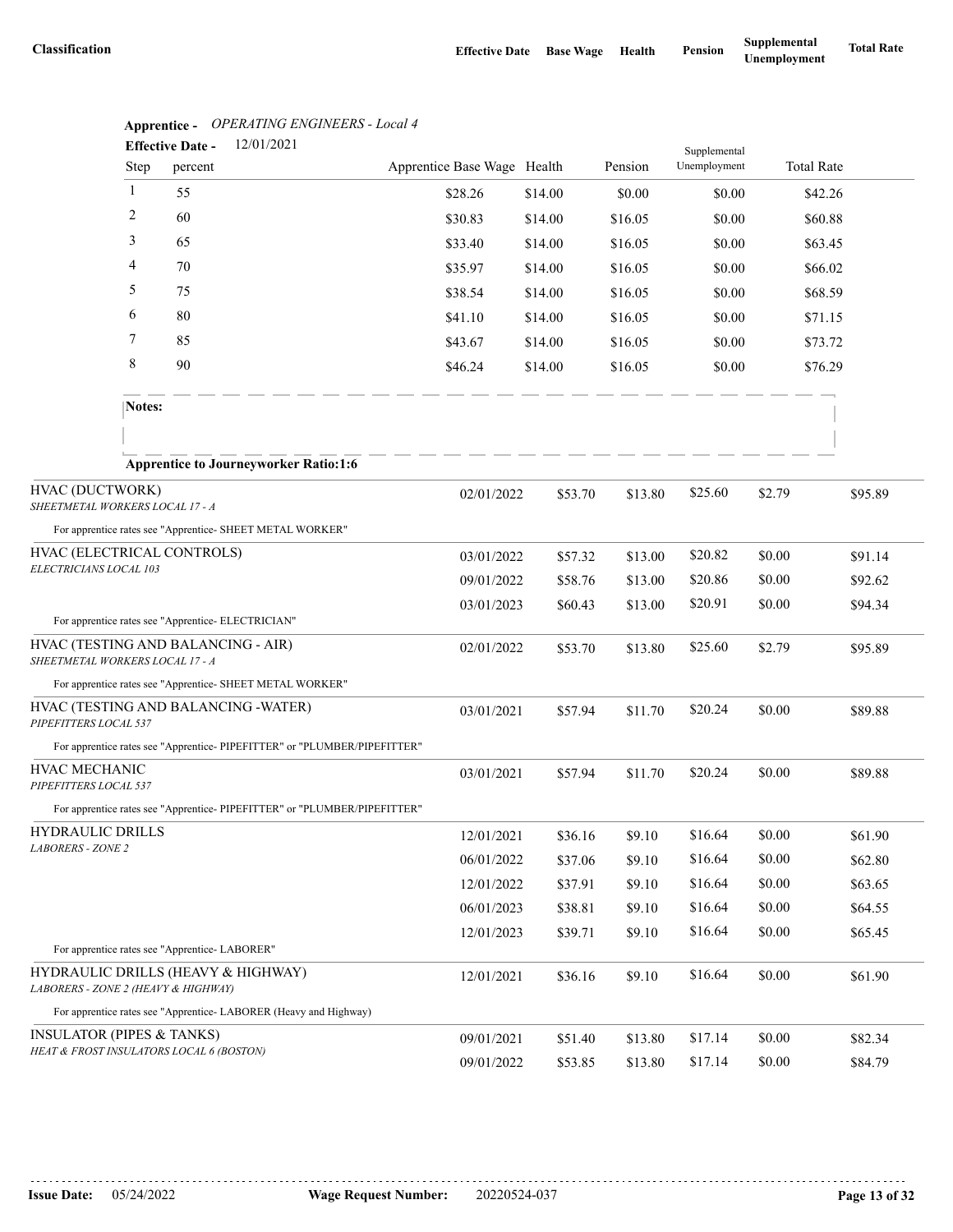|      | <b>Effective Date -</b> | 09/01/2021 |                             |         |         | Supplemental |                   |
|------|-------------------------|------------|-----------------------------|---------|---------|--------------|-------------------|
| Step | percent                 |            | Apprentice Base Wage Health |         | Pension | Unemployment | <b>Total Rate</b> |
|      | 50                      |            | \$25.70                     | \$13.80 | \$12.42 | \$0.00       | \$51.92           |
| 2    | 60                      |            | \$30.84                     | \$13.80 | \$13.36 | \$0.00       | \$58.00           |
| 3    | 70                      |            | \$35.98                     | \$13.80 | \$14.31 | \$0.00       | \$64.09           |
| 4    | 80                      |            | \$41.12                     | \$13.80 | \$15.25 | \$0.00       | \$70.17           |

|      | Apprentice - ASBESTOS INSULATOR (Pipes & Tanks) - Local 6 Boston |
|------|------------------------------------------------------------------|
| $ -$ | 001010001                                                        |

|                                                                 | 09/01/2022<br><b>Effective Date -</b>        |                             |         |         | Supplemental |                   |         |
|-----------------------------------------------------------------|----------------------------------------------|-----------------------------|---------|---------|--------------|-------------------|---------|
| Step                                                            | percent                                      | Apprentice Base Wage Health |         | Pension | Unemployment | <b>Total Rate</b> |         |
|                                                                 | 50                                           | \$26.93                     | \$13.80 | \$12.42 | \$0.00       | \$53.15           |         |
| 2                                                               | 60                                           | \$32.31                     | \$13.80 | \$13.36 | \$0.00       | \$59.47           |         |
| 3                                                               | 70                                           | \$37.70                     | \$13.80 | \$14.31 | \$0.00       | \$65.81           |         |
| 4                                                               | 80                                           | \$43.08                     | \$13.80 | \$15.25 | \$0.00       | \$72.13           |         |
| Notes:                                                          | Steps are 1 year                             |                             |         |         |              |                   |         |
|                                                                 | <b>Apprentice to Journeyworker Ratio:1:4</b> |                             |         |         |              |                   |         |
| <b>IRONWORKER/WELDER</b><br>IRONWORKERS LOCAL 7 (LAWRENCE AREA) |                                              | 03/16/2022                  | \$46.19 | \$8.20  | \$26.50      | \$0.00            | \$80.89 |

### **Apprentice -** *IRONWORKER - Local 7 Lawrence*

|                          |        | 03/16/2022<br><b>Effective Date -</b>           |                             |         |         |                              |                   |         |
|--------------------------|--------|-------------------------------------------------|-----------------------------|---------|---------|------------------------------|-------------------|---------|
|                          | Step   | percent                                         | Apprentice Base Wage Health |         | Pension | Supplemental<br>Unemployment | <b>Total Rate</b> |         |
|                          | 1      | 60                                              | \$27.71                     | \$8.20  | \$26.50 | \$0.00                       |                   | \$62.41 |
|                          | 2      | 70                                              | \$32.33                     | \$8.20  | \$26.50 | \$0.00                       |                   | \$67.03 |
|                          | 3      | 75                                              | \$34.64                     | \$8.20  | \$26.50 | \$0.00                       |                   | \$69.34 |
|                          | 4      | 80                                              | \$36.95                     | \$8.20  | \$26.50 | \$0.00                       |                   | \$71.65 |
|                          | 5      | 85                                              | \$39.26                     | \$8.20  | \$26.50 | \$0.00                       |                   | \$73.96 |
|                          | 6      | 90                                              | \$41.57                     | \$8.20  | \$26.50 | \$0.00                       |                   | \$76.27 |
|                          | Notes: |                                                 |                             |         |         |                              |                   |         |
|                          |        | Structural 1:6; Ornamental 1:4                  |                             |         |         |                              |                   |         |
|                          |        | <b>Apprentice to Journeyworker Ratio:</b>       |                             |         |         |                              |                   |         |
|                          |        | <b>JACKHAMMER &amp; PAVING BREAKER OPERATOR</b> | 12/01/2021                  | \$35.66 | \$9.10  | \$16.64                      | \$0.00            | \$61.40 |
| <b>LABORERS - ZONE 2</b> |        |                                                 | 06/01/2022                  | \$36.56 | \$9.10  | \$16.64                      | \$0.00            | \$62.30 |
|                          |        |                                                 | 12/01/2022                  | \$37.41 | \$9.10  | \$16.64                      | \$0.00            | \$63.15 |
|                          |        |                                                 | 06/01/2023                  | \$38.31 | \$9.10  | \$16.64                      | \$0.00            | \$64.05 |
|                          |        |                                                 | 12/01/2023                  | \$39.21 | \$9.10  | \$16.64                      | \$0.00            | \$64.95 |

For apprentice rates see "Apprentice- LABORER"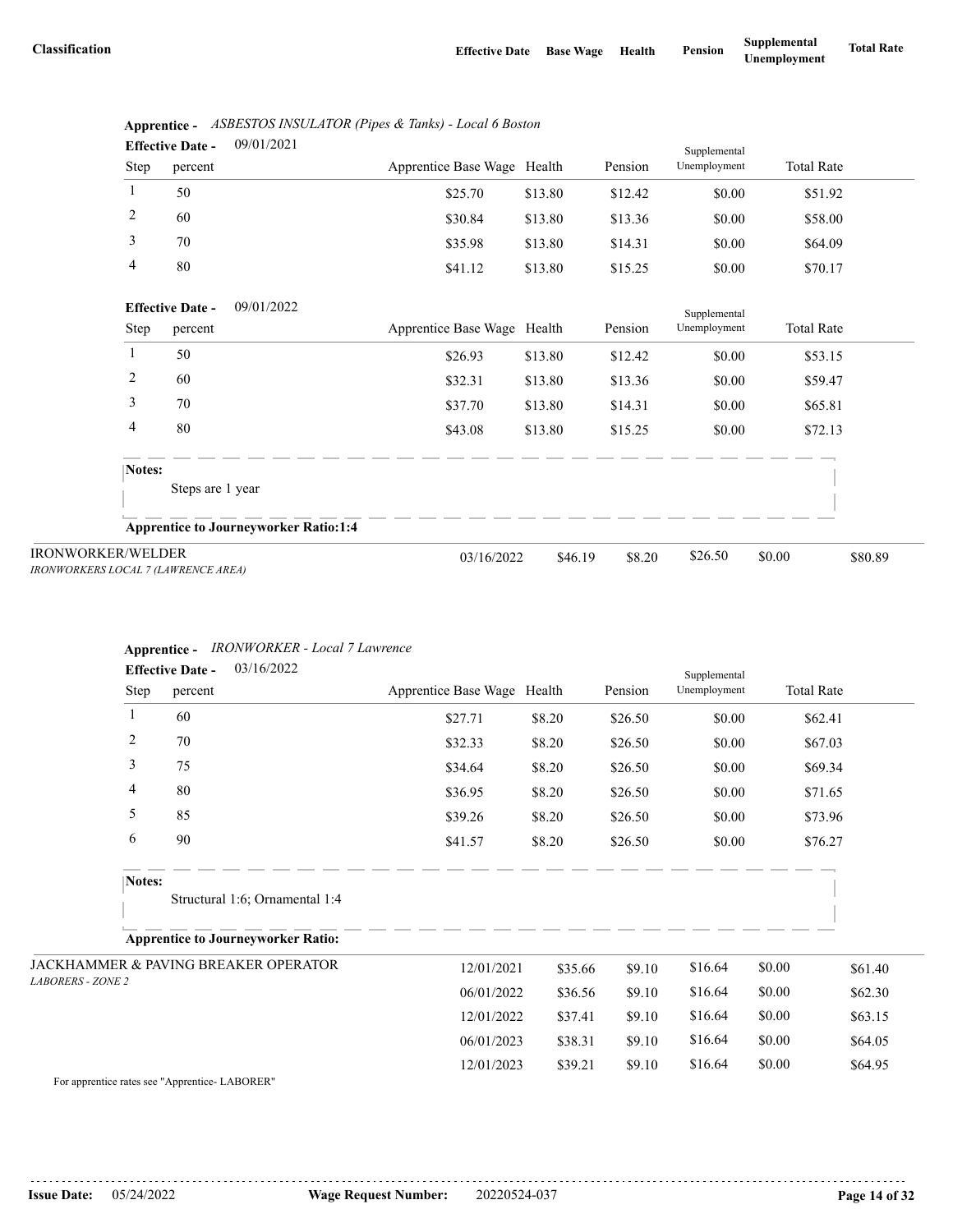LABORER *LABORERS - ZONE 2*

| <b>Classification</b>    | <b>Effective Date</b> | <b>Base Wage</b> | Health | <b>Pension</b> | Supplemental<br>Unemployment | <b>Total Rate</b> |
|--------------------------|-----------------------|------------------|--------|----------------|------------------------------|-------------------|
| LABORER                  | 12/01/2021            | \$35.41          | \$9.10 | \$16.64        | \$0.00                       | \$61.15           |
| <i>LABORERS - ZONE 2</i> | 06/01/2022            | \$36.31          | \$9.10 | \$16.64        | \$0.00                       | \$62.05           |
|                          | 12/01/2022            | \$37.16          | \$9.10 | \$16.64        | \$0.00                       | \$62.90           |
|                          | 06/01/2023            | \$38.06          | \$9.10 | \$16.64        | \$0.00                       | \$63.80           |
|                          | 12/01/2023            | \$38.96          | \$9.10 | \$16.64        | \$0.00                       | \$64.70           |

|        | <b>Effective Date -</b>                  | 12/01/2021                                   |                             |         |         | Supplemental |                   |
|--------|------------------------------------------|----------------------------------------------|-----------------------------|---------|---------|--------------|-------------------|
| Step   | percent                                  |                                              | Apprentice Base Wage Health |         | Pension | Unemployment | <b>Total Rate</b> |
| 1      | 60                                       |                                              | \$21.25                     | \$9.10  | \$16.64 | \$0.00       | \$46.99           |
| 2      | 70                                       |                                              | \$24.79                     | \$9.10  | \$16.64 | \$0.00       | \$50.53           |
| 3      | 80                                       |                                              | \$28.33                     | \$9.10  | \$16.64 | \$0.00       | \$54.07           |
| 4      | 90                                       |                                              | \$31.87                     | \$9.10  | \$16.64 | \$0.00       | \$57.61           |
|        | <b>Effective Date -</b>                  | 06/01/2022                                   |                             |         |         | Supplemental |                   |
| Step   | percent                                  |                                              | Apprentice Base Wage Health |         | Pension | Unemployment | <b>Total Rate</b> |
|        | 60                                       |                                              | \$21.79                     | \$9.10  | \$16.64 | \$0.00       | \$47.53           |
| 2      | 70                                       |                                              | \$25.42                     | \$9.10  | \$16.64 | \$0.00       | \$51.16           |
| 3      | 80                                       |                                              | \$29.05                     | \$9.10  | \$16.64 | \$0.00       | \$54.79           |
| 4      | 90                                       |                                              | \$32.68                     | \$9.10  | \$16.64 | \$0.00       | \$58.42           |
| Notes: |                                          |                                              |                             |         |         |              |                   |
|        |                                          |                                              |                             |         |         |              |                   |
|        |                                          | <b>Apprentice to Journeyworker Ratio:1:5</b> |                             |         |         |              |                   |
|        | EAVY & HIGHWAY)<br>E 2 (HEAVY & HIGHWAY) |                                              | 12/01/2021                  | \$35.41 | \$9.10  | \$16.64      | \$0.00<br>\$61.15 |

| LABORER (HEAVY & HIGHWAY)           |
|-------------------------------------|
| LABORERS - ZONE 2 (HEAVY & HIGHWAY) |

| Apprentice - LABORER (Heavy & Highway) - Zone 2 |                             |         |         |              |                   |         |
|-------------------------------------------------|-----------------------------|---------|---------|--------------|-------------------|---------|
| 12/01/2021<br><b>Effective Date -</b>           |                             |         |         | Supplemental |                   |         |
| Step<br>percent                                 | Apprentice Base Wage Health |         | Pension | Unemployment | <b>Total Rate</b> |         |
| 1<br>60                                         | \$21.25                     | \$9.10  | \$16.64 | \$0.00       | \$46.99           |         |
| 2<br>70                                         | \$24.79                     | \$9.10  | \$16.64 | \$0.00       | \$50.53           |         |
| 3<br>80                                         | \$28.33                     | \$9.10  | \$16.64 | \$0.00       | \$54.07           |         |
| 4<br>90                                         | \$31.87                     | \$9.10  | \$16.64 | \$0.00       | \$57.61           |         |
| Notes:                                          |                             |         |         |              |                   |         |
|                                                 |                             |         |         |              |                   |         |
| <b>Apprentice to Journeyworker Ratio:1:5</b>    |                             |         |         |              |                   |         |
| <b>LABORER: CARPENTER TENDER</b>                | 12/01/2021                  | \$35.41 | \$9.10  | \$16.64      | \$0.00            | \$61.15 |
| <b>LABORERS - ZONE 2</b>                        | 06/01/2022                  | \$36.31 | \$9.10  | \$16.64      | \$0.00            | \$62.05 |
|                                                 | 12/01/2022                  | \$37.16 | \$9.10  | \$16.64      | \$0.00            | \$62.90 |
|                                                 | 06/01/2023                  | \$38.06 | \$9.10  | \$16.64      | \$0.00            | \$63.80 |
|                                                 | 12/01/2023                  | \$38.96 | \$9.10  | \$16.64      | \$0.00            | \$64.70 |
| For apprentice rates see "Apprentice-LABORER"   |                             |         |         |              |                   |         |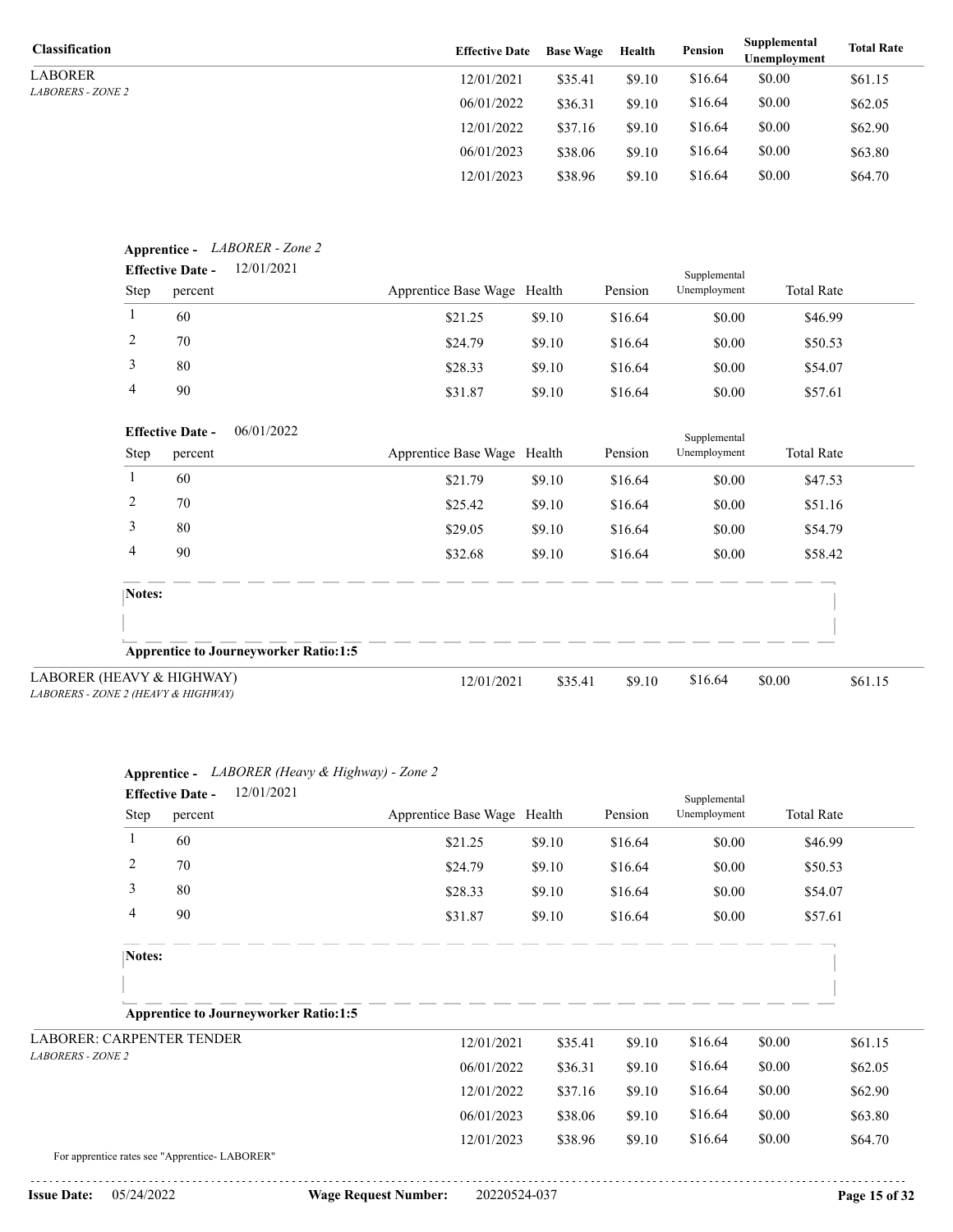| Classification                                                                                                                                                                                                                                             | <b>Effective Date</b> | <b>Base Wage</b> | Health  | Pension | Supplemental<br>Unemployment | <b>Total Rate</b> |
|------------------------------------------------------------------------------------------------------------------------------------------------------------------------------------------------------------------------------------------------------------|-----------------------|------------------|---------|---------|------------------------------|-------------------|
| <b>LABORER: CEMENT FINISHER TENDER</b>                                                                                                                                                                                                                     | 12/01/2021            | \$35.41          | \$9.10  | \$16.64 | \$0.00                       | \$61.15           |
| <b>LABORERS - ZONE 2</b>                                                                                                                                                                                                                                   | 06/01/2022            | \$36.31          | \$9.10  | \$16.64 | \$0.00                       | \$62.05           |
|                                                                                                                                                                                                                                                            | 12/01/2022            | \$37.16          | \$9.10  | \$16.64 | \$0.00                       | \$62.90           |
|                                                                                                                                                                                                                                                            | 06/01/2023            | \$38.06          | \$9.10  | \$16.64 | \$0.00                       | \$63.80           |
|                                                                                                                                                                                                                                                            | 12/01/2023            | \$38.96          | \$9.10  | \$16.64 | \$0.00                       | \$64.70           |
| For apprentice rates see "Apprentice-LABORER"                                                                                                                                                                                                              |                       |                  |         |         |                              |                   |
| LABORER: HAZARDOUS WASTE/ASBESTOS REMOVER<br><b>LABORERS - ZONE 2</b>                                                                                                                                                                                      | 12/01/2021            | \$35.50          | \$9.10  | \$16.70 | \$0.00                       | \$61.30           |
|                                                                                                                                                                                                                                                            | 06/01/2022            | \$36.40          | \$9.10  | \$16.70 | \$0.00                       | \$62.20           |
|                                                                                                                                                                                                                                                            | 12/01/2022            | \$37.25          | \$9.10  | \$16.70 | \$0.00                       | \$63.05           |
|                                                                                                                                                                                                                                                            | 06/01/2023            | \$38.15          | \$9.10  | \$16.70 | \$0.00                       | \$63.95           |
|                                                                                                                                                                                                                                                            | 12/01/2023            | \$39.05          | \$9.10  | \$16.70 | \$0.00                       | \$64.85           |
| For apprentice rates see "Apprentice-LABORER"                                                                                                                                                                                                              |                       |                  |         |         |                              |                   |
| <b>LABORER: MASON TENDER</b><br><b>LABORERS - ZONE 2</b>                                                                                                                                                                                                   | 12/01/2021            | \$35.66          | \$9.10  | \$16.64 | \$0.00                       | \$61.40           |
|                                                                                                                                                                                                                                                            | 06/01/2022            | \$36.56          | \$9.10  | \$16.64 | \$0.00                       | \$62.30           |
|                                                                                                                                                                                                                                                            | 12/01/2022            | \$37.41          | \$9.10  | \$16.64 | \$0.00                       | \$63.15           |
|                                                                                                                                                                                                                                                            | 06/01/2023            | \$38.31          | \$9.10  | \$16.64 | \$0.00                       | \$64.05           |
|                                                                                                                                                                                                                                                            | 12/01/2023            | \$39.21          | \$9.10  | \$16.64 | \$0.00                       | \$64.95           |
| For apprentice rates see "Apprentice-LABORER"<br>LABORER: MASON TENDER (HEAVY & HIGHWAY)<br>LABORERS - ZONE 2 (HEAVY & HIGHWAY)                                                                                                                            | 12/01/2021            | \$35.66          | \$9.10  | \$16.64 | \$0.00                       | \$61.40           |
| For apprentice rates see "Apprentice- LABORER (Heavy and Highway)                                                                                                                                                                                          |                       |                  |         |         |                              |                   |
| LABORER: MULTI-TRADE TENDER                                                                                                                                                                                                                                | 12/01/2021            | \$35.41          | \$9.10  | \$16.64 | \$0.00                       | \$61.15           |
| <b>LABORERS - ZONE 2</b>                                                                                                                                                                                                                                   | 06/01/2022            | \$36.31          | \$9.10  | \$16.64 | \$0.00                       | \$62.05           |
|                                                                                                                                                                                                                                                            | 12/01/2022            | \$37.16          | \$9.10  | \$16.64 | \$0.00                       | \$62.90           |
|                                                                                                                                                                                                                                                            | 06/01/2023            | \$38.06          | \$9.10  | \$16.64 | \$0.00                       | \$63.80           |
|                                                                                                                                                                                                                                                            | 12/01/2023            | \$38.96          | \$9.10  | \$16.64 | \$0.00                       | \$64.70           |
| For apprentice rates see "Apprentice-LABORER"                                                                                                                                                                                                              |                       |                  |         |         |                              |                   |
| <b>LABORER: TREE REMOVER</b>                                                                                                                                                                                                                               | 12/01/2021            | \$35.41          | \$9.10  | \$16.64 | \$0.00                       | \$61.15           |
| <b>LABORERS - ZONE 2</b>                                                                                                                                                                                                                                   | 06/01/2022            | \$36.31          | \$9.10  | \$16.64 | \$0.00                       | \$62.05           |
|                                                                                                                                                                                                                                                            | 12/01/2022            | \$37.16          | \$9.10  | \$16.64 | \$0.00                       | \$62.90           |
|                                                                                                                                                                                                                                                            | 06/01/2023            | \$38.06          | \$9.10  | \$16.64 | \$0.00                       | \$63.80           |
|                                                                                                                                                                                                                                                            | 12/01/2023            | \$38.96          | \$9.10  | \$16.64 | \$0.00                       | \$64.70           |
| This classification applies to the removal of standing trees, and the trimming and removal of branches and limbs when related to public works construction or site<br>clearance incidental to construction . For apprentice rates see "Apprentice-LABORER" |                       |                  |         |         |                              |                   |
| <b>LASER BEAM OPERATOR</b>                                                                                                                                                                                                                                 | 12/01/2021            | \$35.66          | \$9.10  | \$16.64 | \$0.00                       | \$61.40           |
| <b>LABORERS - ZONE 2</b>                                                                                                                                                                                                                                   | 06/01/2022            | \$36.56          | \$9.10  | \$16.64 | \$0.00                       | \$62.30           |
|                                                                                                                                                                                                                                                            | 12/01/2022            | \$37.41          | \$9.10  | \$16.64 | \$0.00                       | \$63.15           |
|                                                                                                                                                                                                                                                            | 06/01/2023            | \$38.31          | \$9.10  | \$16.64 | \$0.00                       | \$64.05           |
|                                                                                                                                                                                                                                                            | 12/01/2023            | \$39.21          | \$9.10  | \$16.64 | \$0.00                       | \$64.95           |
| For apprentice rates see "Apprentice- LABORER"                                                                                                                                                                                                             |                       |                  |         |         |                              |                   |
| LASER BEAM OPERATOR (HEAVY & HIGHWAY)<br>LABORERS - ZONE 2 (HEAVY & HIGHWAY)                                                                                                                                                                               | 12/01/2021            | \$35.66          | \$9.10  | \$16.64 | \$0.00                       | \$61.40           |
| For apprentice rates see "Apprentice- LABORER (Heavy and Highway)                                                                                                                                                                                          |                       |                  |         |         |                              |                   |
| <b>MARBLE &amp; TILE FINISHERS</b><br>BRICKLAYERS LOCAL 3 - MARBLE & TILE                                                                                                                                                                                  | 02/01/2022            | \$43.69          | \$11.39 | \$20.37 | \$0.00                       | \$75.45           |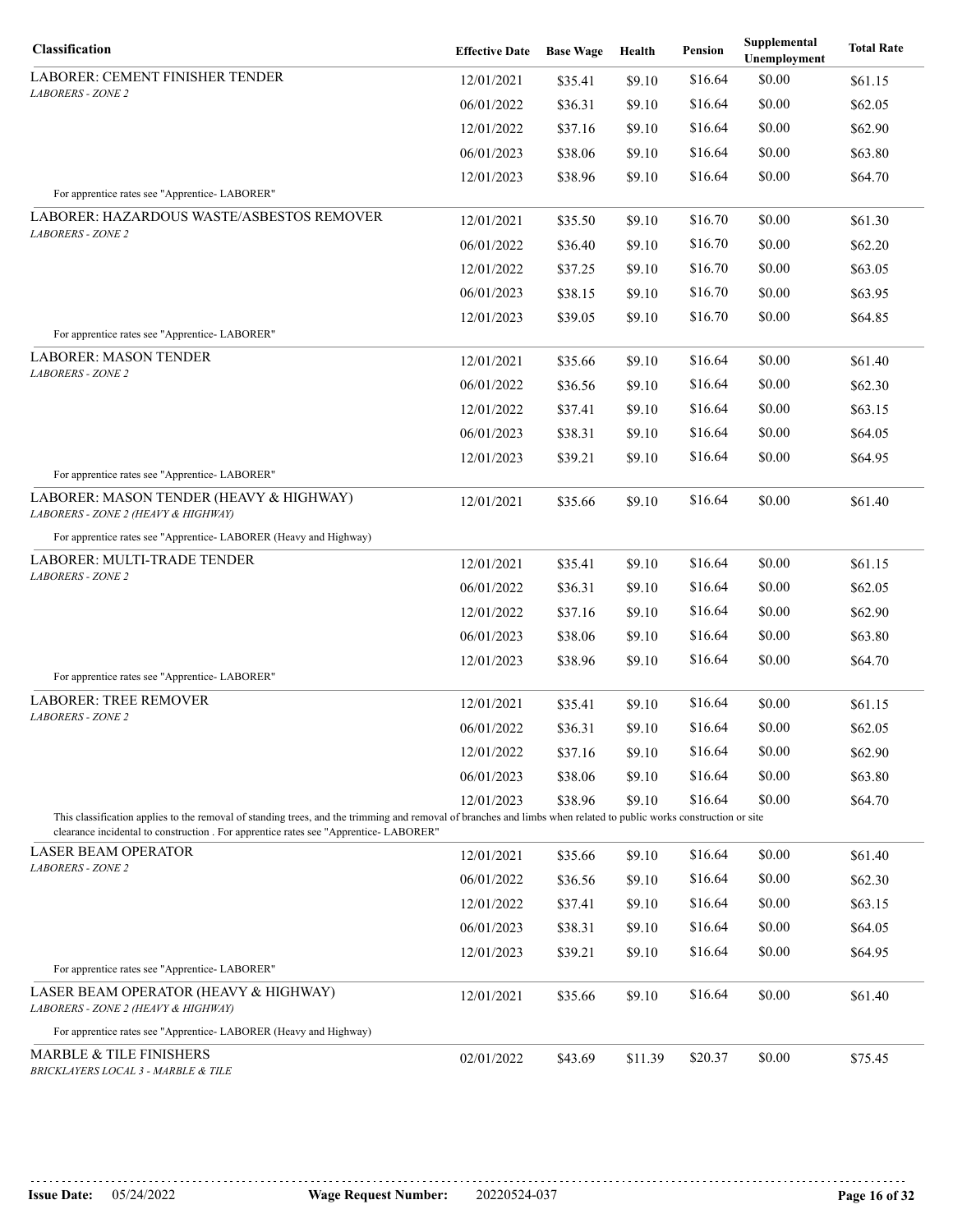| <b>Effective Date -</b>             |        | 02/01/2022 |                                              |                             |         | Supplemental |              |                   |         |
|-------------------------------------|--------|------------|----------------------------------------------|-----------------------------|---------|--------------|--------------|-------------------|---------|
|                                     | Step   | percent    |                                              | Apprentice Base Wage Health |         | Pension      | Unemployment | <b>Total Rate</b> |         |
|                                     |        | 50         |                                              | \$21.85                     | \$11.39 | \$20.37      | \$0.00       | \$53.61           |         |
|                                     | 2      | 60         |                                              | \$26.21                     | \$11.39 | \$20.37      | \$0.00       | \$57.97           |         |
|                                     | 3      | 70         |                                              | \$30.58                     | \$11.39 | \$20.37      | \$0.00       | \$62.34           |         |
|                                     | 4      | 80         |                                              | \$34.95                     | \$11.39 | \$20.37      | \$0.00       | \$66.71           |         |
|                                     | 5      | 90         |                                              | \$39.32                     | \$11.39 | \$20.37      | \$0.00       | \$71.08           |         |
|                                     | Notes: |            |                                              |                             |         |              |              |                   |         |
|                                     |        |            |                                              |                             |         |              |              |                   |         |
|                                     |        |            | <b>Apprentice to Journeyworker Ratio:1:3</b> |                             |         |              |              |                   |         |
| BRICKLAYERS LOCAL 3 - MARBLE & TILE |        |            | MARBLE MASONS, TILELAYERS & TERRAZZO MECH    | 02/01/2022                  | \$57.17 | \$11.39      | \$22.31      | \$0.00            | \$90.87 |

|  | Apprentice - MARBLE & TILE FINISHER - Local 3 Marble & Tile |  |
|--|-------------------------------------------------------------|--|
|--|-------------------------------------------------------------|--|

|                              | Apprentice - MARBLE-TILE-TERRAZZO MECHANIC - Local 3 Marble & Tile |
|------------------------------|--------------------------------------------------------------------|
| $\mathbf{r}$ as $\mathbf{r}$ | 0.2101/2022                                                        |

|                                    | 02/01/2022<br><b>Effective Date -</b>                      |                             |         |         | Supplemental |                   |         |
|------------------------------------|------------------------------------------------------------|-----------------------------|---------|---------|--------------|-------------------|---------|
| Step                               | percent                                                    | Apprentice Base Wage Health |         | Pension | Unemployment | <b>Total Rate</b> |         |
| 1                                  | 50                                                         | \$28.59                     | \$11.39 | \$22.31 | \$0.00       | \$62.29           |         |
| 2                                  | 60                                                         | \$34.30                     | \$11.39 | \$22.31 | \$0.00       | \$68.00           |         |
| 3                                  | 70                                                         | \$40.02                     | \$11.39 | \$22.31 | \$0.00       | \$73.72           |         |
| 4                                  | 80                                                         | \$45.74                     | \$11.39 | \$22.31 | \$0.00       | \$79.44           |         |
| 5                                  | 90                                                         | \$51.45                     | \$11.39 | \$22.31 | \$0.00       | \$85.15           |         |
| Notes:                             |                                                            |                             |         |         |              |                   |         |
|                                    |                                                            |                             |         |         |              |                   |         |
|                                    | <b>Apprentice to Journeyworker Ratio:1:5</b>               |                             |         |         |              |                   |         |
| <b>OPERATING ENGINEERS LOCAL 4</b> | MECH. SWEEPER OPERATOR (ON CONST. SITES)                   | 12/01/2021                  | \$50.83 | \$14.00 | \$16.05      | \$0.00            | \$80.88 |
|                                    | For apprentice rates see "Apprentice- OPERATING ENGINEERS" |                             |         |         |              |                   |         |
| MECHANICS MAINTENANCE              |                                                            | 12/01/2021                  | \$50.83 | \$14.00 | \$16.05      | \$0.00            | \$80.88 |
| OPERATING ENGINEERS LOCAL 4        |                                                            |                             |         |         |              |                   |         |
|                                    | For apprentice rates see "Apprentice-OPERATING ENGINEERS"  |                             |         |         |              |                   |         |
| MILLWRIGHT (Zone 2)                |                                                            | 01/03/2022                  | \$40.67 | \$8.58  | \$21.57      | \$0.00            | \$70.82 |
| MILLWRIGHTS LOCAL 1121 - Zone 2    |                                                            | 01/02/2023                  | \$41.92 | \$8.58  | \$21.57      | \$0.00            | \$72.07 |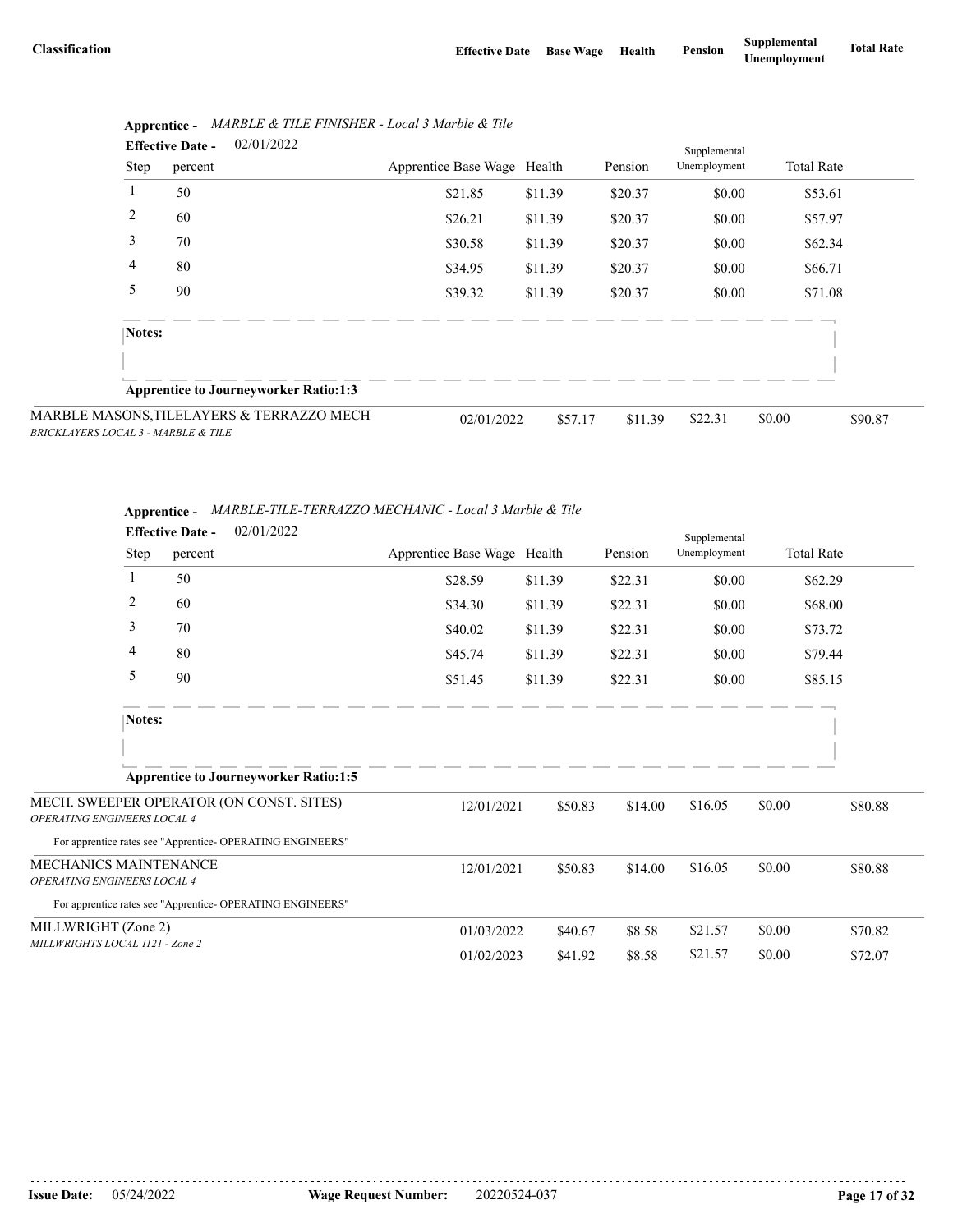|                                                               |              | <b>Effective Date -</b> | 01/03/2022                                                                                                                                             |                             |         |         | Supplemental |                   |         |
|---------------------------------------------------------------|--------------|-------------------------|--------------------------------------------------------------------------------------------------------------------------------------------------------|-----------------------------|---------|---------|--------------|-------------------|---------|
|                                                               | Step         | percent                 |                                                                                                                                                        | Apprentice Base Wage Health |         | Pension | Unemployment | <b>Total Rate</b> |         |
|                                                               | $\mathbf{1}$ | 55                      |                                                                                                                                                        | \$22.37                     | \$8.58  | \$5.72  | \$0.00       | \$36.67           |         |
|                                                               | 2            | 65                      |                                                                                                                                                        | \$26.44                     | \$8.58  | \$17.93 | \$0.00       | \$52.95           |         |
|                                                               | 3            | 75                      |                                                                                                                                                        | \$30.50                     | \$8.58  | \$18.98 | \$0.00       | \$58.06           |         |
|                                                               | 4            | 85                      |                                                                                                                                                        | \$34.57                     | \$8.58  | \$20.01 | \$0.00       | \$63.16           |         |
|                                                               |              | <b>Effective Date -</b> | 01/02/2023                                                                                                                                             |                             |         |         | Supplemental |                   |         |
|                                                               | <b>Step</b>  | percent                 |                                                                                                                                                        | Apprentice Base Wage Health |         | Pension | Unemployment | <b>Total Rate</b> |         |
|                                                               | $\mathbf{1}$ | 55                      |                                                                                                                                                        | \$23.06                     | \$8.58  | \$5.72  | \$0.00       | \$37.36           |         |
|                                                               | 2            | 65                      |                                                                                                                                                        | \$27.25                     | \$8.58  | \$17.93 | \$0.00       | \$53.76           |         |
|                                                               | 3            | 75                      |                                                                                                                                                        | \$31.44                     | \$8.58  | \$18.98 | \$0.00       | \$59.00           |         |
|                                                               | 4            | 85                      |                                                                                                                                                        | \$35.63                     | \$8.58  | \$20.01 | \$0.00       | \$64.22           |         |
|                                                               |              |                         | Notes: Step 1&2 Appr. indentured after 1/6/2020 receive no pension,<br>but do receive annuity. (Step 1 \$5.72, Step 2 \$6.66)<br>Steps are 2,000 hours |                             |         |         |              |                   |         |
|                                                               |              |                         | <b>Apprentice to Journeyworker Ratio:1:4</b>                                                                                                           |                             |         |         |              |                   |         |
| <b>MORTAR MIXER</b><br><b>LABORERS - ZONE 2</b>               |              |                         |                                                                                                                                                        | 12/01/2021                  | \$35.66 | \$9.10  | \$16.64      | \$0.00            | \$61.40 |
|                                                               |              |                         |                                                                                                                                                        | 06/01/2022                  | \$36.56 | \$9.10  | \$16.64      | \$0.00            | \$62.30 |
|                                                               |              |                         |                                                                                                                                                        | 12/01/2022                  | \$37.41 | \$9.10  | \$16.64      | \$0.00            | \$63.15 |
|                                                               |              |                         |                                                                                                                                                        | 06/01/2023                  | \$38.31 | \$9.10  | \$16.64      | \$0.00            | \$64.05 |
| For apprentice rates see "Apprentice- LABORER"                |              |                         |                                                                                                                                                        | 12/01/2023                  | \$39.21 | \$9.10  | \$16.64      | \$0.00            | \$64.95 |
| OPERATING ENGINEERS LOCAL 4                                   |              |                         | OILER (OTHER THAN TRUCK CRANES, GRADALLS)                                                                                                              | 12/01/2021                  | \$23.48 | \$14.00 | \$16.05      | \$0.00            | \$53.53 |
|                                                               |              |                         | For apprentice rates see "Apprentice- OPERATING ENGINEERS"                                                                                             |                             |         |         |              |                   |         |
| OILER (TRUCK CRANES, GRADALLS)<br>OPERATING ENGINEERS LOCAL 4 |              |                         |                                                                                                                                                        | 12/01/2021                  | \$28.44 | \$14.00 | \$16.05      | \$0.00            | \$58.49 |
|                                                               |              |                         | For apprentice rates see "Apprentice- OPERATING ENGINEERS"                                                                                             |                             |         |         |              |                   |         |
| <i>OPERATING ENGINEERS LOCAL 4</i>                            |              |                         | OTHER POWER DRIVEN EQUIPMENT - CLASS II                                                                                                                | 12/01/2021                  | \$50.83 | \$14.00 | \$16.05      | \$0.00            | \$80.88 |
|                                                               |              |                         | For apprentice rates see "Apprentice- OPERATING ENGINEERS"                                                                                             |                             |         |         |              |                   |         |
| PAINTER (BRIDGES/TANKS)                                       |              |                         |                                                                                                                                                        | 01/01/2022                  | \$53.66 | \$8.65  | \$23.05      | \$0.00            | \$85.36 |
| PAINTERS LOCAL 35 - ZONE 2                                    |              |                         |                                                                                                                                                        | 07/01/2022                  | \$54.86 | \$8.65  | \$23.05      | \$0.00            | \$86.56 |
|                                                               |              |                         |                                                                                                                                                        | 01/01/2023                  | \$56.06 | \$8.65  | \$23.05      | \$0.00            | \$87.76 |
|                                                               |              |                         |                                                                                                                                                        | 07/01/2023                  | \$57.26 | \$8.65  | \$23.05      | \$0.00            | \$88.96 |
|                                                               |              |                         |                                                                                                                                                        | 01/01/2024                  | \$58.46 | \$8.65  | \$23.05      | \$0.00            | \$90.16 |
|                                                               |              |                         |                                                                                                                                                        | 07/01/2024                  | \$59.66 | \$8.65  | \$23.05      | \$0.00            | \$91.36 |
|                                                               |              |                         |                                                                                                                                                        | 01/01/2025                  | \$60.86 | \$8.65  | \$23.05      | \$0.00            | \$92.56 |

## **Apprentice -** *MILLWRIGHT - Local 1121 Zone 2*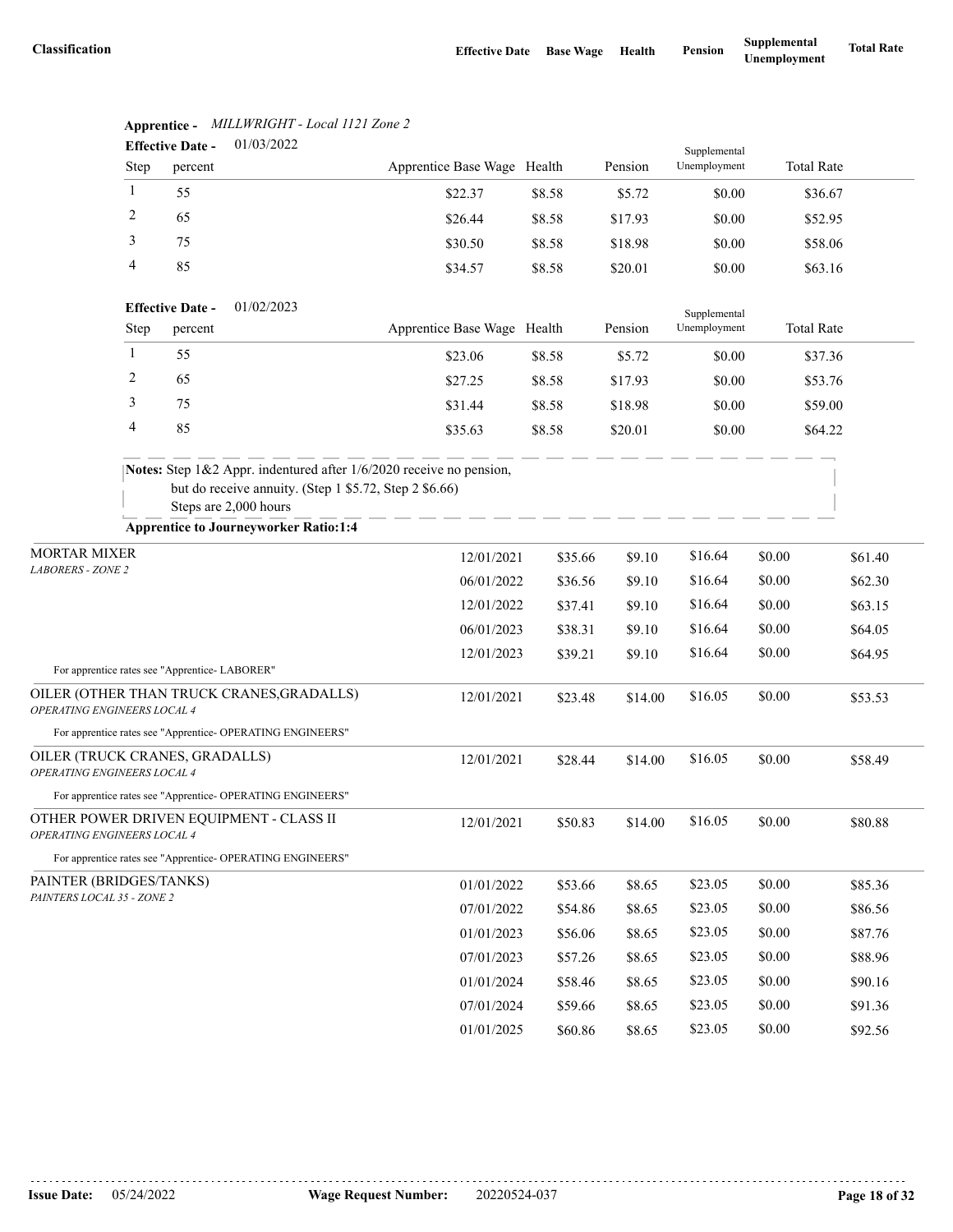|                | <b>Effective Date -</b> | 01/01/2022 |                             |        |         | Supplemental |                   |
|----------------|-------------------------|------------|-----------------------------|--------|---------|--------------|-------------------|
| Step           | percent                 |            | Apprentice Base Wage Health |        | Pension | Unemployment | <b>Total Rate</b> |
| $\mathbf{1}$   | 50                      |            | \$26.83                     | \$8.65 | \$0.00  | \$0.00       | \$35.48           |
| 2              | 55                      |            | \$29.51                     | \$8.65 | \$6.27  | \$0.00       | \$44.43           |
| 3              | 60                      |            | \$32.20                     | \$8.65 | \$6.84  | \$0.00       | \$47.69           |
| $\overline{4}$ | 65                      |            | \$34.88                     | \$8.65 | \$7.41  | \$0.00       | \$50.94           |
| 5              | 70                      |            | \$37.56                     | \$8.65 | \$19.63 | \$0.00       | \$65.84           |
| 6              | 75                      |            | \$40.25                     | \$8.65 | \$20.20 | \$0.00       | \$69.10           |
| 7              | 80                      |            | \$42.93                     | \$8.65 | \$20.77 | \$0.00       | \$72.35           |
| 8              | 90                      |            | \$48.29                     | \$8.65 | \$21.91 | \$0.00       | \$78.85           |

# **Apprentice -** *PAINTER Local 35 - BRIDGES/TANKS*

|                | <b>Effective Date -</b><br>07/01/2022                                                                                        |                             |         |         | Supplemental |        |                   |
|----------------|------------------------------------------------------------------------------------------------------------------------------|-----------------------------|---------|---------|--------------|--------|-------------------|
| Step           | percent                                                                                                                      | Apprentice Base Wage Health |         | Pension | Unemployment |        | <b>Total Rate</b> |
| $\mathbf{1}$   | 50                                                                                                                           | \$27.43                     | \$8.65  | \$0.00  | \$0.00       |        | \$36.08           |
| $\overline{c}$ | 55                                                                                                                           | \$30.17                     | \$8.65  | \$6.27  | \$0.00       |        | \$45.09           |
| 3              | 60                                                                                                                           | \$32.92                     | \$8.65  | \$6.84  | \$0.00       |        | \$48.41           |
| 4              | 65                                                                                                                           | \$35.66                     | \$8.65  | \$7.41  | \$0.00       |        | \$51.72           |
| 5              | 70                                                                                                                           | \$38.40                     | \$8.65  | \$19.63 | \$0.00       |        | \$66.68           |
| 6              | 75                                                                                                                           | \$41.15                     | \$8.65  | \$20.20 | \$0.00       |        | \$70.00           |
| 7              | 80                                                                                                                           | \$43.89                     | \$8.65  | \$20.77 | \$0.00       |        | \$73.31           |
| 8              | 90                                                                                                                           | \$49.37                     | \$8.65  | \$21.91 | \$0.00       |        | \$79.93           |
| Notes:         |                                                                                                                              |                             |         |         |              |        |                   |
|                | Steps are 750 hrs.                                                                                                           |                             |         |         |              |        |                   |
|                | <b>Apprentice to Journeyworker Ratio:1:1</b>                                                                                 |                             |         |         |              |        |                   |
|                | PAINTER (SPRAY OR SANDBLAST, NEW) *                                                                                          | 01/01/2022                  | \$44.56 | \$8.65  | \$23.05      | \$0.00 | \$76.26           |
|                | * If 30% or more of surfaces to be painted are new construction,<br>NEW paint rate shall be used. PAINTERS LOCAL 35 - ZONE 2 | 07/01/2022                  | \$45.76 | \$8.65  | \$23.05      | \$0.00 | \$77.46           |
|                |                                                                                                                              | 01/01/2023                  | \$46.96 | \$8.65  | \$23.05      | \$0.00 | \$78.66           |
|                |                                                                                                                              | 07/01/2023                  | \$48.16 | \$8.65  | \$23.05      | \$0.00 | \$79.86           |
|                |                                                                                                                              | 01/01/2024                  | \$49.36 | \$8.65  | \$23.05      | \$0.00 | \$81.06           |
|                |                                                                                                                              | 07/01/2024                  | \$50.56 | \$8.65  | \$23.05      | \$0.00 | \$82.26           |
|                |                                                                                                                              | 01/01/2025                  | \$51.76 | \$8.65  | \$23.05      | \$0.00 | \$83.46           |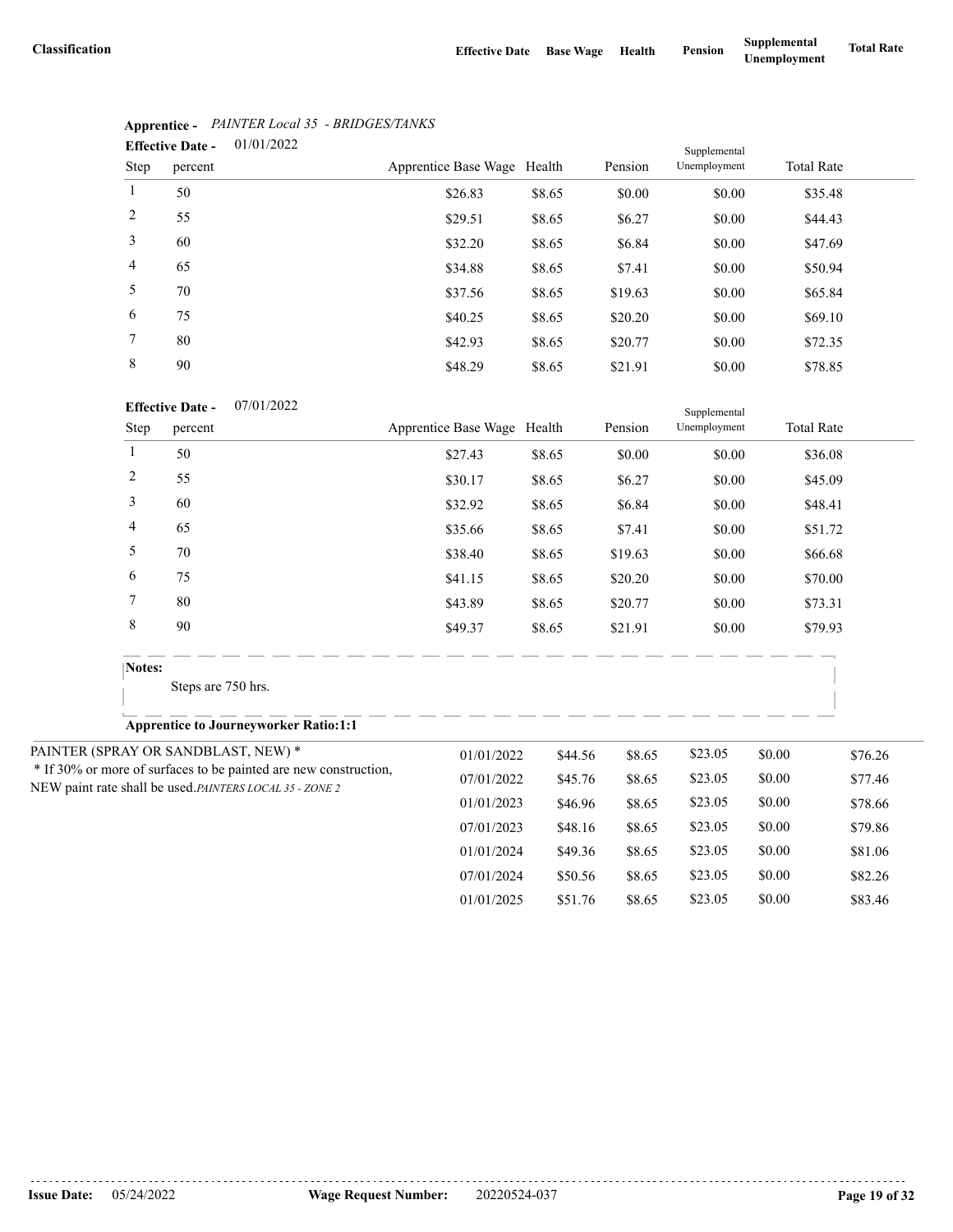07/01/2024 \$48.62 \$8.65 \$23.05 \$0.00 \$80.32 01/01/2025 \$49.82 \$8.65 \$23.05 \$0.00 \$81.52

|                | 01/01/2022<br><b>Effective Date -</b> |                             |        |         | Supplemental |                   |
|----------------|---------------------------------------|-----------------------------|--------|---------|--------------|-------------------|
| Step           | percent                               | Apprentice Base Wage Health |        | Pension | Unemployment | <b>Total Rate</b> |
| 1              | 50                                    | \$22.28                     | \$8.65 | \$0.00  | \$0.00       | \$30.93           |
| 2              | 55                                    | \$24.51                     | \$8.65 | \$6.27  | \$0.00       | \$39.43           |
| 3              | 60                                    | \$26.74                     | \$8.65 | \$6.84  | \$0.00       | \$42.23           |
| $\overline{4}$ | 65                                    | \$28.96                     | \$8.65 | \$7.41  | \$0.00       | \$45.02           |
| 5              | 70                                    | \$31.19                     | \$8.65 | \$19.63 | \$0.00       | \$59.47           |
| 6              | 75                                    | \$33.42                     | \$8.65 | \$20.20 | \$0.00       | \$62.27           |
| 7              | 80                                    | \$35.65                     | \$8.65 | \$20.77 | \$0.00       | \$65.07           |
| 8              | 90                                    | \$40.10                     | \$8.65 | \$21.91 | \$0.00       | \$70.66           |

|                | Apprentice - PAINTER Local 35 Zone 2 - Spray/Sandblast - New |
|----------------|--------------------------------------------------------------|
| Effective Date | 01/01/2022                                                   |

#### 07/01/2022 **Effective Date -**

|                            |                | <b>Effective Date -</b><br>07/01/2022        |                             |         |         | Supplemental |        |                   |
|----------------------------|----------------|----------------------------------------------|-----------------------------|---------|---------|--------------|--------|-------------------|
|                            | Step           | percent                                      | Apprentice Base Wage Health |         | Pension | Unemployment |        | <b>Total Rate</b> |
|                            | $\mathbf{1}$   | 50                                           | \$22.88                     | \$8.65  | \$0.00  | \$0.00       |        | \$31.53           |
|                            | $\overline{c}$ | 55                                           | \$25.17                     | \$8.65  | \$6.27  | \$0.00       |        | \$40.09           |
|                            | 3              | 60                                           | \$27.46                     | \$8.65  | \$6.84  | \$0.00       |        | \$42.95           |
|                            | 4              | 65                                           | \$29.74                     | \$8.65  | \$7.41  | \$0.00       |        | \$45.80           |
|                            | 5              | 70                                           | \$32.03                     | \$8.65  | \$19.63 | \$0.00       |        | \$60.31           |
|                            | 6              | 75                                           | \$34.32                     | \$8.65  | \$20.20 | \$0.00       |        | \$63.17           |
|                            | 7              | 80                                           | \$36.61                     | \$8.65  | \$20.77 | \$0.00       |        | \$66.03           |
|                            | 8              | 90                                           | \$41.18                     | \$8.65  | \$21.91 | \$0.00       |        | \$71.74           |
|                            | Notes:         |                                              |                             |         |         |              |        |                   |
|                            |                | Steps are 750 hrs.                           |                             |         |         |              |        |                   |
|                            |                | <b>Apprentice to Journeyworker Ratio:1:1</b> |                             |         |         |              |        |                   |
|                            |                | PAINTER (SPRAY OR SANDBLAST, REPAINT)        | 01/01/2022                  | \$42.62 | \$8.65  | \$23.05      | \$0.00 | \$74.32           |
| PAINTERS LOCAL 35 - ZONE 2 |                |                                              | 07/01/2022                  | \$43.82 | \$8.65  | \$23.05      | \$0.00 | \$75.52           |
|                            |                |                                              | 01/01/2023                  | \$45.02 | \$8.65  | \$23.05      | \$0.00 | \$76.72           |
|                            |                |                                              | 07/01/2023                  | \$46.22 | \$8.65  | \$23.05      | \$0.00 | \$77.92           |
|                            |                |                                              | 01/01/2024                  | \$47.42 | \$8.65  | \$23.05      | \$0.00 | \$79.12           |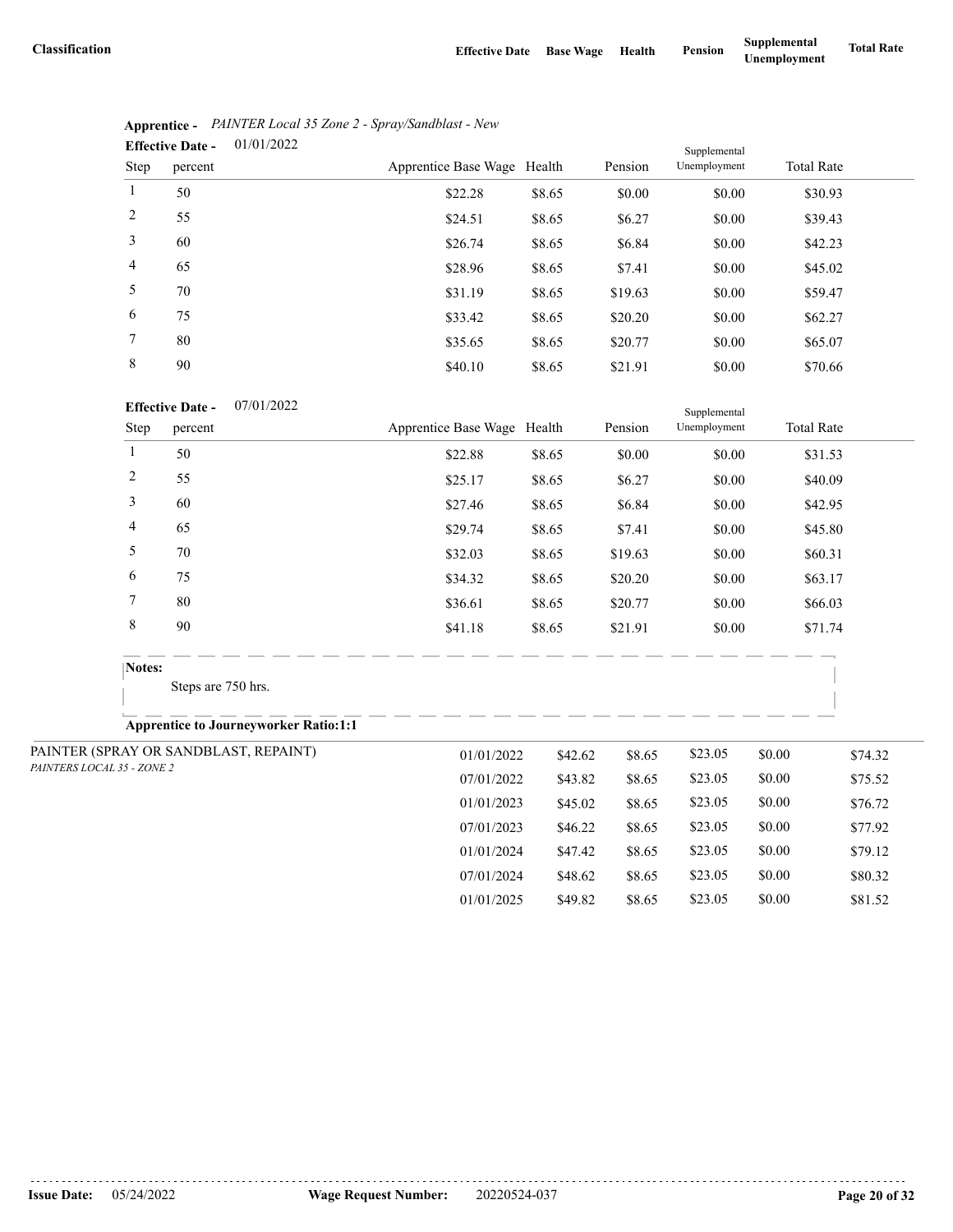|                | 01/01/2022<br><b>Effective Date -</b> |                             |        |         | Supplemental |                   |  |
|----------------|---------------------------------------|-----------------------------|--------|---------|--------------|-------------------|--|
| Step           | percent                               | Apprentice Base Wage Health |        | Pension | Unemployment | <b>Total Rate</b> |  |
| 1              | 50                                    | \$21.31                     | \$8.65 | \$0.00  | \$0.00       | \$29.96           |  |
| 2              | 55                                    | \$23.44                     | \$8.65 | \$6.27  | \$0.00       | \$38.36           |  |
| 3              | 60                                    | \$25.57                     | \$8.65 | \$6.84  | \$0.00       | \$41.06           |  |
| $\overline{4}$ | 65                                    | \$27.70                     | \$8.65 | \$7.41  | \$0.00       | \$43.76           |  |
| 5              | 70                                    | \$29.83                     | \$8.65 | \$19.63 | \$0.00       | \$58.11           |  |
| 6              | 75                                    | \$31.97                     | \$8.65 | \$20.20 | \$0.00       | \$60.82           |  |
| 7              | 80                                    | \$34.10                     | \$8.65 | \$20.77 | \$0.00       | \$63.52           |  |
| 8              | 90                                    | \$38.36                     | \$8.65 | \$21.91 | \$0.00       | \$68.92           |  |

|                               | Apprentice - PAINTER Local 35 Zone 2 - Spray/Sandblast - Repaint |
|-------------------------------|------------------------------------------------------------------|
| Effective Date $-$ 01/01/2022 |                                                                  |

| 07/01/2022 |
|------------|
|            |

|                | <b>Effective Date -</b><br>07/01/2022                            |                             |         |         | Supplemental |        |                   |
|----------------|------------------------------------------------------------------|-----------------------------|---------|---------|--------------|--------|-------------------|
| Step           | percent                                                          | Apprentice Base Wage Health |         | Pension | Unemployment |        | <b>Total Rate</b> |
| $\mathbf{1}$   | 50                                                               | \$21.91                     | \$8.65  | \$0.00  | \$0.00       |        | \$30.56           |
| $\overline{c}$ | 55                                                               | \$24.10                     | \$8.65  | \$6.27  | \$0.00       |        | \$39.02           |
| 3              | 60                                                               | \$26.29                     | \$8.65  | \$6.84  | \$0.00       |        | \$41.78           |
| 4              | 65                                                               | \$28.48                     | \$8.65  | \$7.41  | \$0.00       |        | \$44.54           |
| 5              | 70                                                               | \$30.67                     | \$8.65  | \$19.63 | \$0.00       |        | \$58.95           |
| 6              | 75                                                               | \$32.87                     | \$8.65  | \$20.20 | \$0.00       |        | \$61.72           |
| 7              | 80                                                               | \$35.06                     | \$8.65  | \$20.77 | \$0.00       |        | \$64.48           |
| $\,$ 8 $\,$    | 90                                                               | \$39.44                     | \$8.65  | \$21.91 | \$0.00       |        | \$70.00           |
| Notes:         |                                                                  |                             |         |         |              |        |                   |
|                | Steps are 750 hrs.                                               |                             |         |         |              |        |                   |
|                | <b>Apprentice to Journeyworker Ratio:1:1</b>                     |                             |         |         |              |        |                   |
|                | PAINTER / TAPER (BRUSH, NEW) *                                   | 01/01/2022                  | \$43.16 | \$8.65  | \$23.05      | \$0.00 | \$74.86           |
|                | * If 30% or more of surfaces to be painted are new construction, | 07/01/2022                  | \$44.36 | \$8.65  | \$23.05      | \$0.00 | \$76.06           |
|                | NEW paint rate shall be used.PAINTERS LOCAL 35 - ZONE 2          | 01/01/2023                  | \$45.56 | \$8.65  | \$23.05      | \$0.00 | \$77.26           |
|                |                                                                  | 07/01/2023                  | \$46.76 | \$8.65  | \$23.05      | \$0.00 | \$78.46           |
|                |                                                                  | 01/01/2024                  | \$47.96 | \$8.65  | \$23.05      | \$0.00 | \$79.66           |
|                |                                                                  | 07/01/2024                  | \$49.16 | \$8.65  | \$23.05      | \$0.00 | \$80.86           |
|                |                                                                  | 01/01/2025                  | \$50.36 | \$8.65  | \$23.05      | \$0.00 | \$82.06           |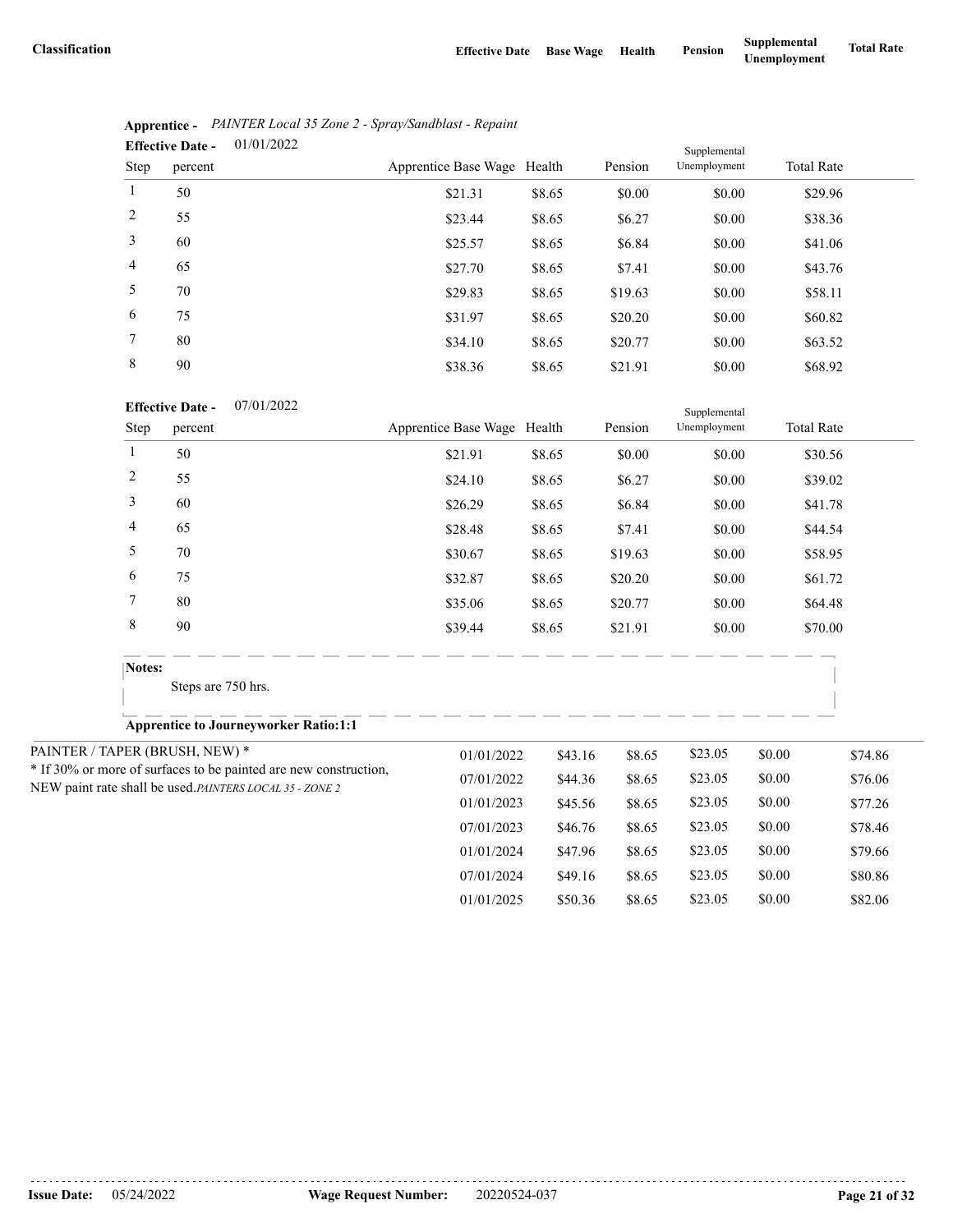07/01/2024 \$47.22 \$8.65 \$23.05 \$0.00 \$78.92 01/01/2025 \$48.42 \$8.65 \$23.05 \$0.00 \$80.12

|                | 01/01/2022<br><b>Effective Date -</b> |                             |        |         | Supplemental |                   |  |
|----------------|---------------------------------------|-----------------------------|--------|---------|--------------|-------------------|--|
| Step           | percent                               | Apprentice Base Wage Health |        | Pension | Unemployment | <b>Total Rate</b> |  |
| 1              | 50                                    | \$21.58                     | \$8.65 | \$0.00  | \$0.00       | \$30.23           |  |
| 2              | 55                                    | \$23.74                     | \$8.65 | \$6.27  | \$0.00       | \$38.66           |  |
| 3              | 60                                    | \$25.90                     | \$8.65 | \$6.84  | \$0.00       | \$41.39           |  |
| $\overline{4}$ | 65                                    | \$28.05                     | \$8.65 | \$7.41  | \$0.00       | \$44.11           |  |
| 5              | 70                                    | \$30.21                     | \$8.65 | \$19.63 | \$0.00       | \$58.49           |  |
| 6              | 75                                    | \$32.37                     | \$8.65 | \$20.20 | \$0.00       | \$61.22           |  |
| 7              | 80                                    | \$34.53                     | \$8.65 | \$20.77 | \$0.00       | \$63.95           |  |
| 8              | 90                                    | \$38.84                     | \$8.65 | \$21.91 | \$0.00       | \$69.40           |  |

# **Apprentice -** *PAINTER - Local 35 Zone 2 - BRUSH NEW*

#### 07/01/2022 **Effective Date -**

|                            |                | <b>Effective Date -</b><br>07/01/2022        |                             |         |         | Supplemental |        |                   |
|----------------------------|----------------|----------------------------------------------|-----------------------------|---------|---------|--------------|--------|-------------------|
|                            | Step           | percent                                      | Apprentice Base Wage Health |         | Pension | Unemployment |        | <b>Total Rate</b> |
|                            | $\mathbf{1}$   | 50                                           | \$22.18                     | \$8.65  | \$0.00  | \$0.00       |        | \$30.83           |
|                            | $\overline{c}$ | 55                                           | \$24.40                     | \$8.65  | \$6.27  | \$0.00       |        | \$39.32           |
|                            | 3              | 60                                           | \$26.62                     | \$8.65  | \$6.84  | \$0.00       |        | \$42.11           |
|                            | 4              | 65                                           | \$28.83                     | \$8.65  | \$7.41  | \$0.00       |        | \$44.89           |
|                            | 5              | 70                                           | \$31.05                     | \$8.65  | \$19.63 | \$0.00       |        | \$59.33           |
|                            | 6              | 75                                           | \$33.27                     | \$8.65  | \$20.20 | \$0.00       |        | \$62.12           |
|                            | 7              | 80                                           | \$35.49                     | \$8.65  | \$20.77 | \$0.00       |        | \$64.91           |
|                            | 8              | 90                                           | \$39.92                     | \$8.65  | \$21.91 | \$0.00       |        | \$70.48           |
|                            | Notes:         |                                              |                             |         |         |              |        |                   |
|                            |                | Steps are 750 hrs.                           |                             |         |         |              |        |                   |
|                            |                | <b>Apprentice to Journeyworker Ratio:1:1</b> |                             |         |         |              |        |                   |
|                            |                | PAINTER / TAPER (BRUSH, REPAINT)             | 01/01/2022                  | \$41.22 | \$8.65  | \$23.05      | \$0.00 | \$72.92           |
| PAINTERS LOCAL 35 - ZONE 2 |                |                                              | 07/01/2022                  | \$42.42 | \$8.65  | \$23.05      | \$0.00 | \$74.12           |
|                            |                |                                              | 01/01/2023                  | \$43.62 | \$8.65  | \$23.05      | \$0.00 | \$75.32           |
|                            |                |                                              | 07/01/2023                  | \$44.82 | \$8.65  | \$23.05      | \$0.00 | \$76.52           |
|                            |                |                                              | 01/01/2024                  | \$46.02 | \$8.65  | \$23.05      | \$0.00 | \$77.72           |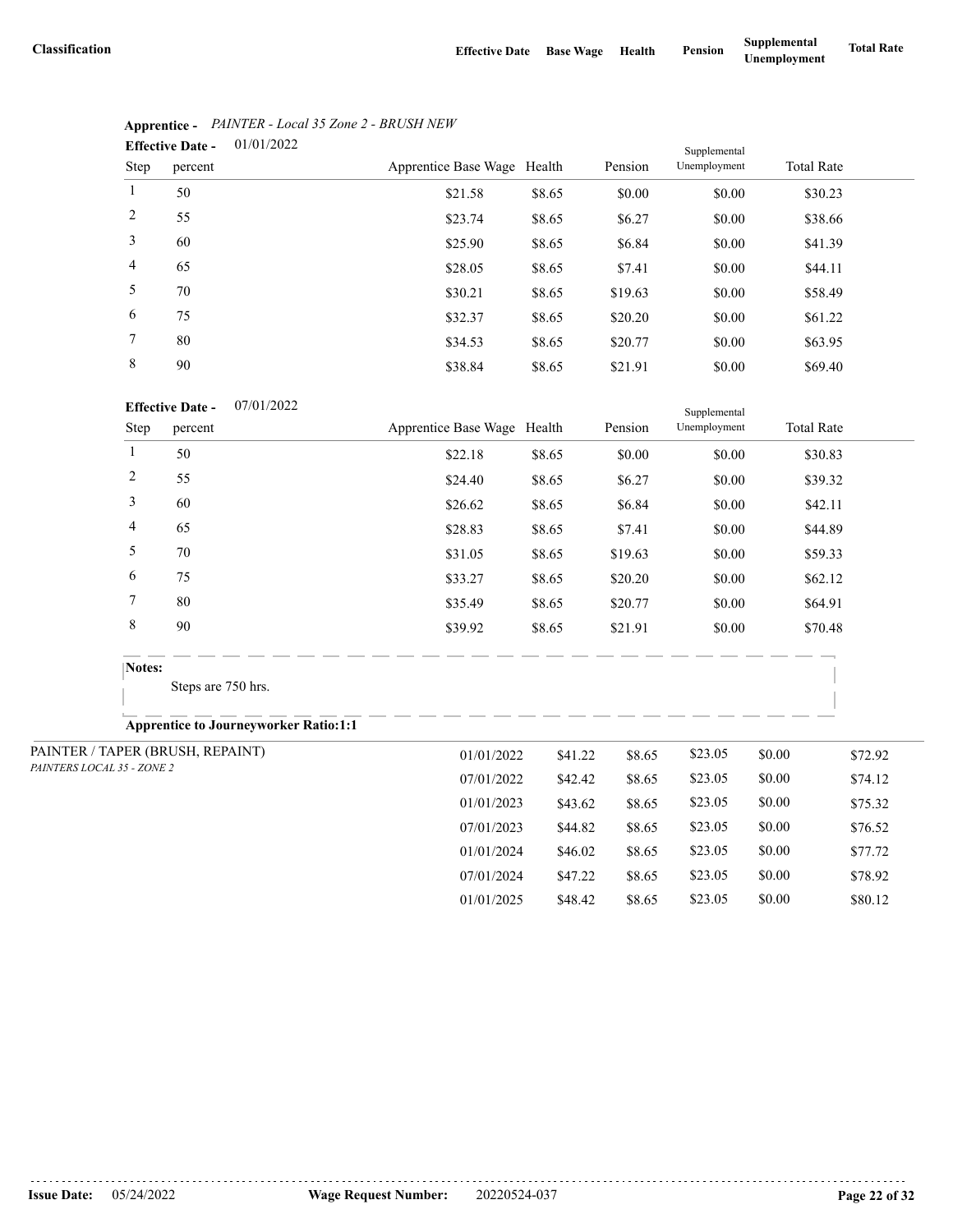|                | 01/01/2022<br><b>Effective Date -</b> |                             |        |         | Supplemental |                   |  |
|----------------|---------------------------------------|-----------------------------|--------|---------|--------------|-------------------|--|
| Step           | percent                               | Apprentice Base Wage Health |        | Pension | Unemployment | <b>Total Rate</b> |  |
| $\mathbf{1}$   | 50                                    | \$20.61                     | \$8.65 | \$0.00  | \$0.00       | \$29.26           |  |
| 2              | 55                                    | \$22.67                     | \$8.65 | \$6.27  | \$0.00       | \$37.59           |  |
| 3              | 60                                    | \$24.73                     | \$8.65 | \$6.84  | \$0.00       | \$40.22           |  |
| $\overline{4}$ | 65                                    | \$26.79                     | \$8.65 | \$7.41  | \$0.00       | \$42.85           |  |
| 5              | 70                                    | \$28.85                     | \$8.65 | \$19.63 | \$0.00       | \$57.13           |  |
| 6              | 75                                    | \$30.92                     | \$8.65 | \$20.20 | \$0.00       | \$59.77           |  |
| 7              | 80                                    | \$32.98                     | \$8.65 | \$20.77 | \$0.00       | \$62.40           |  |
| 8              | 90                                    | \$37.10                     | \$8.65 | \$21.91 | \$0.00       | \$67.66           |  |

# **Apprentice -** *PAINTER Local 35 Zone 2 - BRUSH REPAINT*

|                                                                       |              | <b>Effective Date -</b><br>0//01/2022                            |                             |         |         | Supplemental |        |                   |
|-----------------------------------------------------------------------|--------------|------------------------------------------------------------------|-----------------------------|---------|---------|--------------|--------|-------------------|
|                                                                       | Step         | percent                                                          | Apprentice Base Wage Health |         | Pension | Unemployment |        | <b>Total Rate</b> |
|                                                                       | $\mathbf{1}$ | 50                                                               | \$21.21                     | \$8.65  | \$0.00  | \$0.00       |        | \$29.86           |
|                                                                       | 2            | 55                                                               | \$23.33                     | \$8.65  | \$6.27  | \$0.00       |        | \$38.25           |
|                                                                       | 3            | 60                                                               | \$25.45                     | \$8.65  | \$6.84  | \$0.00       |        | \$40.94           |
|                                                                       | 4            | 65                                                               | \$27.57                     | \$8.65  | \$7.41  | \$0.00       |        | \$43.63           |
|                                                                       | 5            | 70                                                               | \$29.69                     | \$8.65  | \$19.63 | \$0.00       |        | \$57.97           |
|                                                                       | 6            | 75                                                               | \$31.82                     | \$8.65  | \$20.20 | \$0.00       |        | \$60.67           |
|                                                                       | 7            | 80                                                               | \$33.94                     | \$8.65  | \$20.77 | \$0.00       |        | \$63.36           |
|                                                                       | 8            | 90                                                               | \$38.18                     | \$8.65  | \$21.91 | \$0.00       |        | \$68.74           |
|                                                                       | Notes:       |                                                                  |                             |         |         |              |        |                   |
|                                                                       |              | Steps are 750 hrs.                                               |                             |         |         |              |        |                   |
|                                                                       |              | <b>Apprentice to Journeyworker Ratio:1:1</b>                     |                             |         |         |              |        |                   |
| LABORERS - ZONE 2 (HEAVY & HIGHWAY)                                   |              | PAINTER TRAFFIC MARKINGS (HEAVY/HIGHWAY)                         | 12/01/2021                  | \$35.41 | \$9.10  | \$16.64      | \$0.00 | \$61.15           |
|                                                                       |              | For apprentice rates see "Apprentice-LABORER (Heavy and Highway) |                             |         |         |              |        |                   |
| PANEL & PICKUP TRUCKS DRIVER<br>TEAMSTERS JOINT COUNCIL NO. 10 ZONE B |              |                                                                  | 12/01/2021                  | \$35.78 | \$13.41 | \$16.01      | \$0.00 | \$65.20           |
| DECK)                                                                 |              | PIER AND DOCK CONSTRUCTOR (UNDERPINNING AND                      | 08/01/2020                  | \$49.07 | \$9.40  | \$23.12      | \$0.00 | \$81.59           |
| PILE DRIVER LOCAL 56 (ZONE 1)                                         |              | For apprentice rates see "Apprentice- PILE DRIVER"               |                             |         |         |              |        |                   |
| PILE DRIVER<br>PILE DRIVER LOCAL 56 (ZONE 1)                          |              |                                                                  | 08/01/2020                  | \$49.07 | \$9.40  | \$23.12      | \$0.00 | \$81.59           |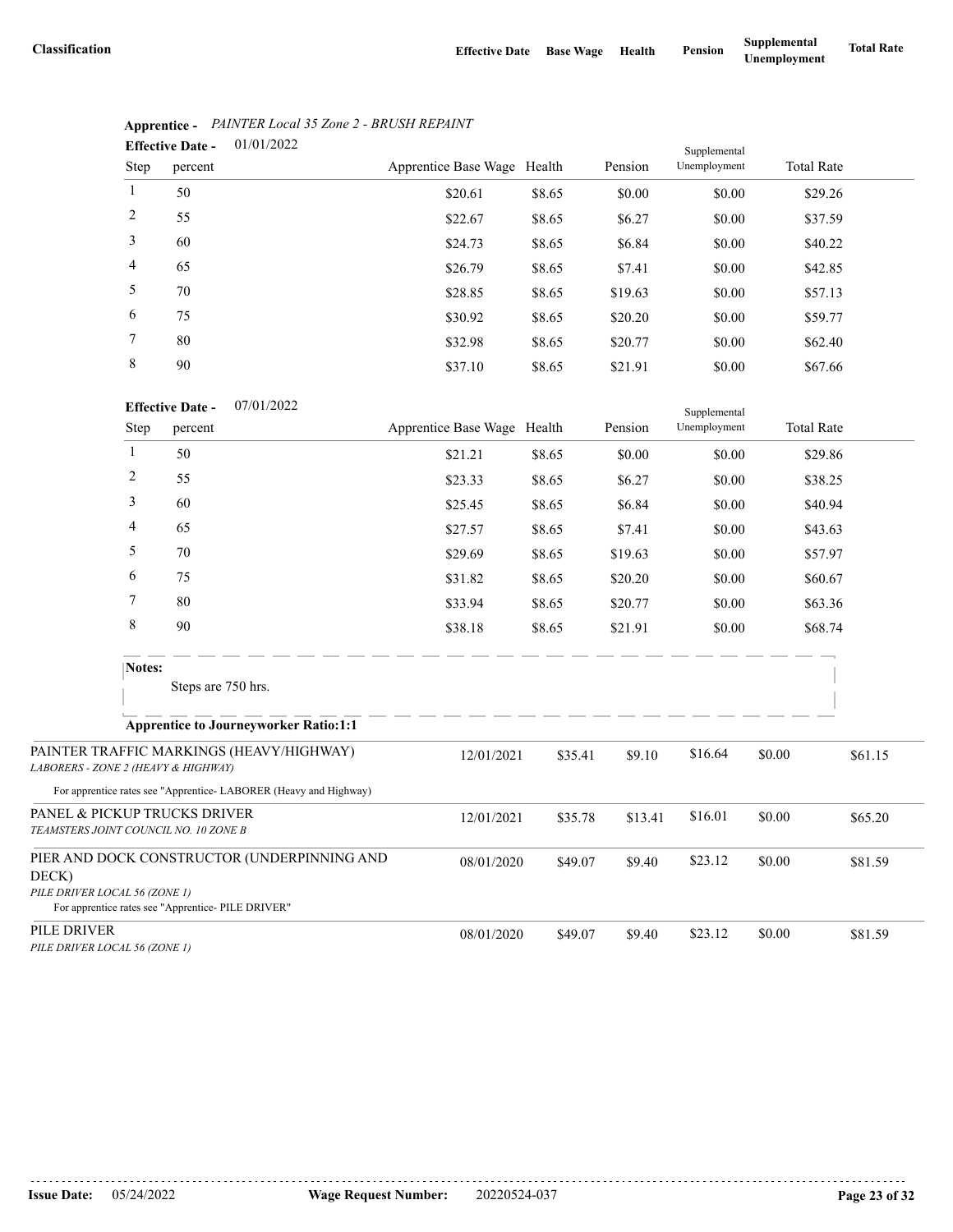|                                                   | <b>Effective Date -</b> | 08/01/2020                                           |                             |         |         | Supplemental |                   |         |
|---------------------------------------------------|-------------------------|------------------------------------------------------|-----------------------------|---------|---------|--------------|-------------------|---------|
|                                                   | Step                    | percent                                              | Apprentice Base Wage Health |         | Pension | Unemployment | <b>Total Rate</b> |         |
| 1                                                 | 50                      |                                                      | \$24.54                     | \$9.40  | \$23.12 | \$0.00       | \$57.06           |         |
| 2                                                 | 60                      |                                                      | \$29.44                     | \$9.40  | \$23.12 | \$0.00       | \$61.96           |         |
| 3                                                 | 70                      |                                                      | \$34.35                     | \$9.40  | \$23.12 | \$0.00       | \$66.87           |         |
| 4                                                 | 75                      |                                                      | \$36.80                     | \$9.40  | \$23.12 | \$0.00       | \$69.32           |         |
| 5                                                 | 80                      |                                                      | \$39.26                     | \$9.40  | \$23.12 | \$0.00       | \$71.78           |         |
| 6                                                 | 80                      |                                                      | \$39.26                     | \$9.40  | \$23.12 | \$0.00       | \$71.78           |         |
| 7                                                 | 90                      |                                                      | \$44.16                     | \$9.40  | \$23.12 | \$0.00       | \$76.68           |         |
| 8                                                 | 90                      |                                                      | \$44.16                     | \$9.40  | \$23.12 | \$0.00       | \$76.68           |         |
|                                                   | Notes:                  |                                                      |                             |         |         |              |                   |         |
|                                                   |                         | % Indentured After 10/1/17; 45/45/55/55/70/70/80/80  |                             |         |         |              |                   |         |
|                                                   |                         | Step 1&2 \$34.01/3&4 \$41.46/5&6 \$62.80/7&8 \$69.25 |                             |         |         |              |                   |         |
|                                                   |                         | <b>Apprentice to Journeyworker Ratio:1:5</b>         |                             |         |         |              |                   |         |
| PIPEFITTER & STEAMFITTER<br>PIPEFITTERS LOCAL 537 |                         |                                                      | 03/01/2021                  | \$57.94 | \$11.70 | \$20.24      | \$0.00            | \$89.88 |

# **Apprentice -** *PILE DRIVER - Local 56 Zone 1*

#### **Apprentice -** *PIPEFITTER - Local 537*

|                                                                    |                | <b>Effective Date -</b> | 03/01/2021                                                                                                                      |                             |         |         | Supplemental |                   |         |
|--------------------------------------------------------------------|----------------|-------------------------|---------------------------------------------------------------------------------------------------------------------------------|-----------------------------|---------|---------|--------------|-------------------|---------|
|                                                                    | Step           | percent                 |                                                                                                                                 | Apprentice Base Wage Health |         | Pension | Unemployment | <b>Total Rate</b> |         |
|                                                                    | 1              | 40                      |                                                                                                                                 | \$23.18                     | \$11.70 | \$8.25  | \$0.00       | \$43.13           |         |
|                                                                    | $\overline{c}$ | 45                      |                                                                                                                                 | \$26.07                     | \$11.70 | \$20.24 | \$0.00       | \$58.01           |         |
|                                                                    | 3              | 60                      |                                                                                                                                 | \$34.76                     | \$11.70 | \$20.24 | \$0.00       | \$66.70           |         |
|                                                                    | 4              | 70                      |                                                                                                                                 | \$40.56                     | \$11.70 | \$20.24 | \$0.00       | \$72.50           |         |
|                                                                    | 5              | 80                      |                                                                                                                                 | \$46.35                     | \$11.70 | \$20.24 | \$0.00       | \$78.29           |         |
|                                                                    | Notes:         |                         | ** 1:3; 3:15; 1:10 thereafter / Steps are 1 yr.<br>Refrig/AC Mechanic **1:1;1:2;2:4;3:6;4:8;5:10;6:12;7:14;8:17;9:20;10:23(Max) |                             |         |         |              |                   |         |
|                                                                    |                |                         | <b>Apprentice to Journeyworker Ratio:**</b>                                                                                     |                             |         |         |              |                   |         |
| PIPELAYER                                                          |                |                         |                                                                                                                                 | 12/01/2021                  | \$35.66 | \$9.10  | \$16.64      | \$0.00            | \$61.40 |
| <b>LABORERS - ZONE 2</b>                                           |                |                         |                                                                                                                                 | 06/01/2022                  | \$36.56 | \$9.10  | \$16.64      | \$0.00            | \$62.30 |
|                                                                    |                |                         |                                                                                                                                 | 12/01/2022                  | \$37.41 | \$9.10  | \$16.64      | \$0.00            | \$63.15 |
|                                                                    |                |                         |                                                                                                                                 | 06/01/2023                  | \$38.31 | \$9.10  | \$16.64      | \$0.00            | \$64.05 |
|                                                                    |                |                         |                                                                                                                                 | 12/01/2023                  | \$39.21 | \$9.10  | \$16.64      | \$0.00            | \$64.95 |
| For apprentice rates see "Apprentice-LABORER"                      |                |                         |                                                                                                                                 |                             |         |         |              |                   |         |
| PIPELAYER (HEAVY & HIGHWAY)<br>LABORERS - ZONE 2 (HEAVY & HIGHWAY) |                |                         |                                                                                                                                 | 12/01/2021                  | \$35.66 | \$9.10  | \$16.64      | \$0.00            | \$61.40 |

For apprentice rates see "Apprentice- LABORER (Heavy and Highway)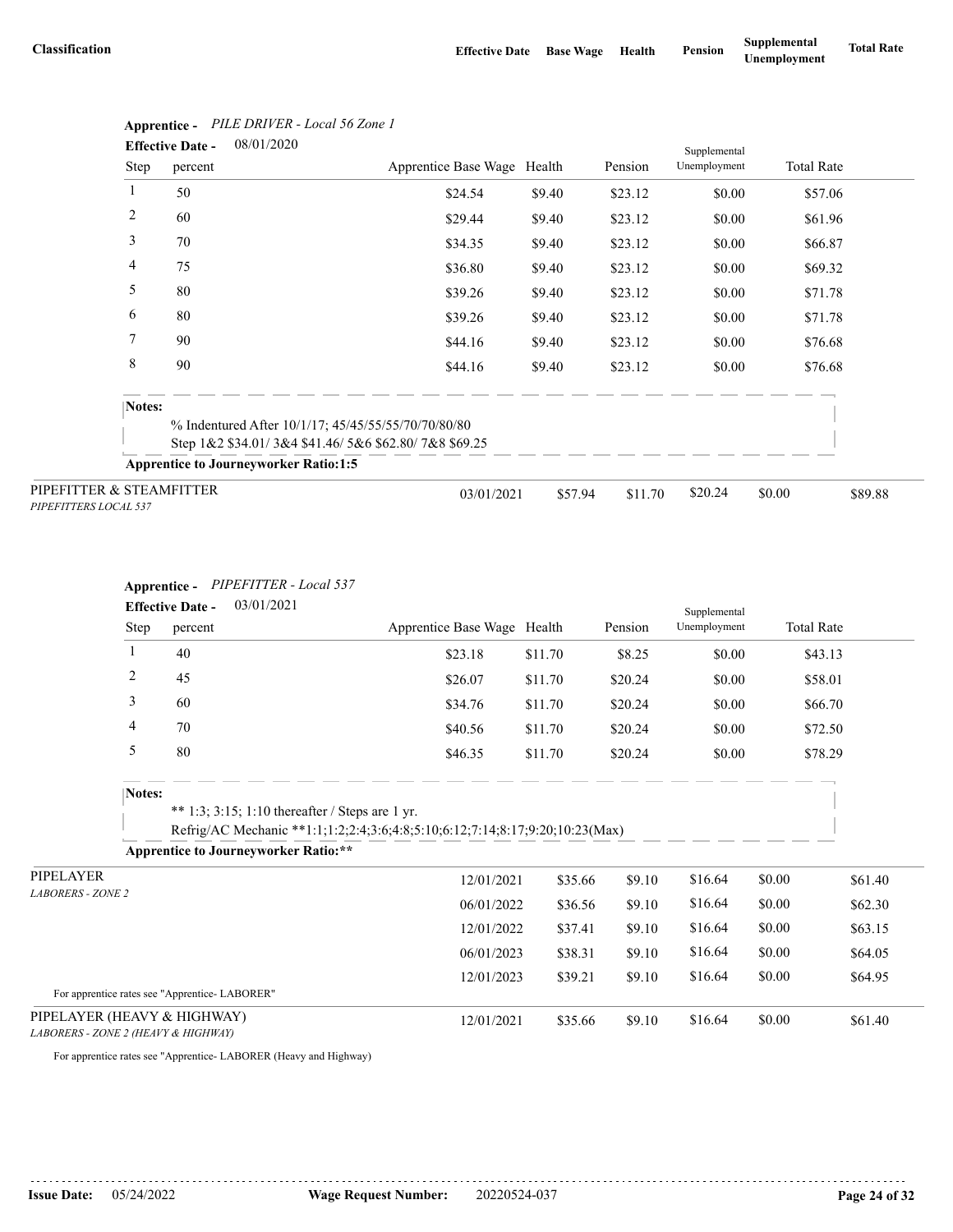| <b>Classification</b>          | <b>Effective Date</b> | <b>Base Wage</b> | Health  | Pension | Supplemental<br>Unemployment | <b>Total Rate</b> |
|--------------------------------|-----------------------|------------------|---------|---------|------------------------------|-------------------|
| PLUMBERS & GASFITTERS          | 03/01/2022            | \$61.79          | \$14.07 | \$18.36 | \$0.00                       | \$94.22           |
| PLUMBERS & GASFITTERS LOCAL 12 | 09/04/2022            | \$63.49          | \$14.07 | \$18.36 | \$0.00                       | \$95.92           |
|                                | 02/26/2023            | \$65.19          | \$14.07 | \$18.36 | \$0.00                       | \$97.62           |
|                                | 09/03/2023            | \$66.94          | \$14.07 | \$18.36 | \$0.00                       | \$99.37           |
|                                | 03/03/2024            | \$68.74          | \$14.07 | \$18.36 | \$0.00                       | \$101.17          |
|                                | 09/01/2024            | \$70.54          | \$14.07 | \$18.36 | \$0.00                       | \$102.97          |
|                                | 03/02/2025            | \$72.34          | \$14.07 | \$18.36 | \$0.00                       | \$104.77          |

### **Apprentice -** *PLUMBER/GASFITTER - Local 12*

| . .  | <b>Effective Date -</b> | 03/01/2022 |                             |         |         | Supplemental |                   |  |
|------|-------------------------|------------|-----------------------------|---------|---------|--------------|-------------------|--|
| Step | percent                 |            | Apprentice Base Wage Health |         | Pension | Unemployment | <b>Total Rate</b> |  |
|      | 35                      |            | \$21.63                     | \$14.07 | \$6.63  | \$0.00       | \$42.33           |  |
|      | 40                      |            | \$24.72                     | \$14.07 | \$7.52  | \$0.00       | \$46.31           |  |
|      | 55                      |            | \$33.98                     | \$14.07 | \$10.24 | \$0.00       | \$58.29           |  |
| 4    | 65                      |            | \$40.16                     | \$14.07 | \$12.04 | \$0.00       | \$66.27           |  |
|      | 75                      |            | \$46.34                     | \$14.07 | \$13.85 | \$0.00       | \$74.26           |  |

|                                                     |        | 09/04/2022<br><b>Effective Date -</b>         |                                                                                              |                             |         |         | Supplemental |        |                   |
|-----------------------------------------------------|--------|-----------------------------------------------|----------------------------------------------------------------------------------------------|-----------------------------|---------|---------|--------------|--------|-------------------|
|                                                     | Step   | percent                                       |                                                                                              | Apprentice Base Wage Health |         | Pension | Unemployment |        | <b>Total Rate</b> |
|                                                     | 1      | 35                                            |                                                                                              | \$22.22                     | \$14.07 | \$6.63  | \$0.00       |        | \$42.92           |
|                                                     | 2      | 40                                            |                                                                                              | \$25.40                     | \$14.07 | \$7.52  | \$0.00       |        | \$46.99           |
|                                                     | 3      | 55                                            |                                                                                              | \$34.92                     | \$14.07 | \$10.24 | \$0.00       |        | \$59.23           |
|                                                     | 4      | 65                                            |                                                                                              | \$41.27                     | \$14.07 | \$12.04 | \$0.00       |        | \$67.38           |
|                                                     | 5      | 75                                            |                                                                                              | \$47.62                     | \$14.07 | \$13.85 | \$0.00       |        | \$75.54           |
|                                                     | Notes: |                                               |                                                                                              |                             |         |         |              |        |                   |
|                                                     |        |                                               | ** 1:2; 2:6; 3:10; 4:14; 5:19/Steps are 1 yr<br>Step4 with lic\$69.00, Step5 with lic\$76.87 |                             |         |         |              |        |                   |
|                                                     |        |                                               | <b>Apprentice to Journeyworker Ratio:**</b>                                                  |                             |         |         |              |        |                   |
| PNEUMATIC CONTROLS (TEMP.)<br>PIPEFITTERS LOCAL 537 |        |                                               |                                                                                              | 03/01/2021                  | \$57.94 | \$11.70 | \$20.24      | \$0.00 | \$89.88           |
|                                                     |        |                                               | For apprentice rates see "Apprentice- PIPEFITTER" or "PLUMBER/PIPEFITTER"                    |                             |         |         |              |        |                   |
| PNEUMATIC DRILL/TOOL OPERATOR                       |        |                                               |                                                                                              | 12/01/2021                  | \$35.66 | \$9.10  | \$16.64      | \$0.00 | \$61.40           |
| <b>LABORERS - ZONE 2</b>                            |        |                                               |                                                                                              | 06/01/2022                  | \$36.56 | \$9.10  | \$16.64      | \$0.00 | \$62.30           |
|                                                     |        |                                               |                                                                                              | 12/01/2022                  | \$37.41 | \$9.10  | \$16.64      | \$0.00 | \$63.15           |
|                                                     |        |                                               |                                                                                              | 06/01/2023                  | \$38.31 | \$9.10  | \$16.64      | \$0.00 | \$64.05           |
|                                                     |        |                                               |                                                                                              | 12/01/2023                  | \$39.21 | \$9.10  | \$16.64      | \$0.00 | \$64.95           |
|                                                     |        | For apprentice rates see "Apprentice-LABORER" |                                                                                              |                             |         |         |              |        |                   |
| PNEUMATIC DRILL/TOOL OPERATOR (HEAVY &<br>HIGHWAY)  |        |                                               |                                                                                              | 12/01/2021                  | \$35.66 | \$9.10  | \$16.64      | \$0.00 | \$61.40           |
| LABORERS - ZONE 2 (HEAVY & HIGHWAY)                 |        |                                               | For apprentice rates see "Apprentice- LABORER (Heavy and Highway)                            |                             |         |         |              |        |                   |
| POWDERMAN & BLASTER                                 |        |                                               |                                                                                              | 12/01/2021                  | \$36.41 | \$9.10  | \$16.64      | \$0.00 | \$62.15           |
| <b>LABORERS - ZONE 2</b>                            |        |                                               |                                                                                              | 06/01/2022                  | \$37.31 | \$9.10  | \$16.64      | \$0.00 | \$63.05           |
|                                                     |        |                                               |                                                                                              | 12/01/2022                  | \$38.16 | \$9.10  | \$16.64      | \$0.00 | \$63.90           |
|                                                     |        |                                               |                                                                                              | 06/01/2023                  | \$39.06 | \$9.10  | \$16.64      | \$0.00 | \$64.80           |
|                                                     |        |                                               |                                                                                              | 12/01/2023                  | \$39.96 | \$9.10  | \$16.64      | \$0.00 | \$65.70           |
|                                                     |        |                                               |                                                                                              |                             |         |         |              |        |                   |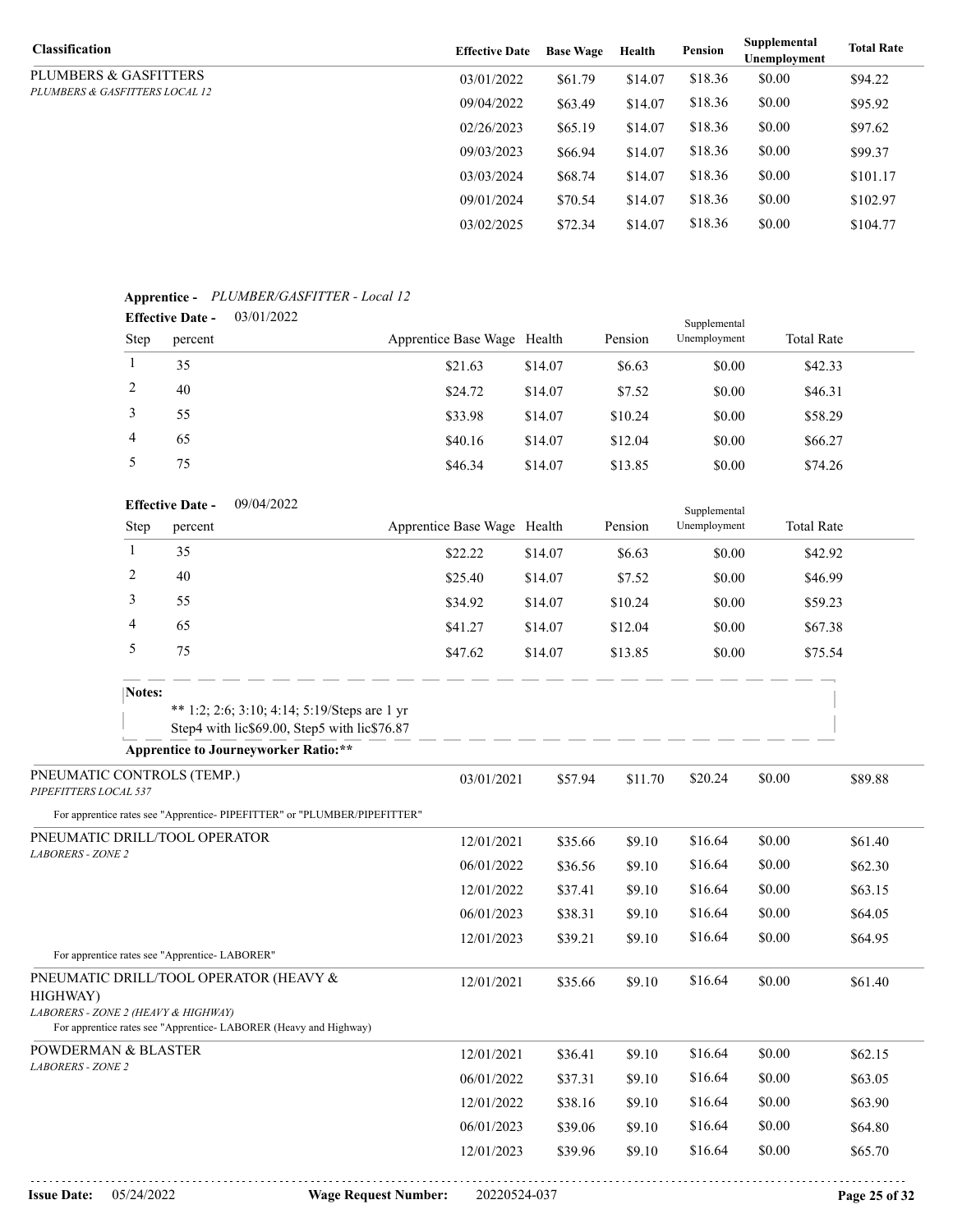| Classification                                                                 | <b>Effective Date</b> | <b>Base Wage</b> | Health  | <b>Pension</b> | Supplemental<br>Unemployment | <b>Total Rate</b> |
|--------------------------------------------------------------------------------|-----------------------|------------------|---------|----------------|------------------------------|-------------------|
| For apprentice rates see "Apprentice-LABORER"                                  |                       |                  |         |                |                              |                   |
| POWDERMAN & BLASTER (HEAVY & HIGHWAY)<br>LABORERS - ZONE 2 (HEAVY & HIGHWAY)   | 12/01/2021            | \$36.41          | \$9.10  | \$16.64        | \$0.00                       | \$62.15           |
| For apprentice rates see "Apprentice-LABORER (Heavy and Highway)               |                       |                  |         |                |                              |                   |
| POWER SHOVEL/DERRICK/TRENCHING MACHINE<br>OPERATING ENGINEERS LOCAL 4          | 12/01/2021            | \$51.38          | \$14.00 | \$16.05        | \$0.00                       | \$81.43           |
| For apprentice rates see "Apprentice-OPERATING ENGINEERS"                      |                       |                  |         |                |                              |                   |
| PUMP OPERATOR (CONCRETE)<br>OPERATING ENGINEERS LOCAL 4                        | 12/01/2021            | \$51.38          | \$14.00 | \$16.05        | \$0.00                       | \$81.43           |
| For apprentice rates see "Apprentice- OPERATING ENGINEERS"                     |                       |                  |         |                |                              |                   |
| PUMP OPERATOR (DEWATERING, OTHER)<br>OPERATING ENGINEERS LOCAL 4               | 12/01/2021            | \$33.69          | \$14.00 | \$16.05        | \$0.00                       | \$63.74           |
| For apprentice rates see "Apprentice-OPERATING ENGINEERS"                      |                       |                  |         |                |                              |                   |
| READY-MIX CONCRETE DRIVER                                                      | 05/01/2022            | \$25.85          | \$10.37 | \$6.35         | \$0.00                       | \$42.57           |
| TEAMSTERS 170 - J.G. MacLellan (Lowell)                                        | 01/01/2023            | \$25.85          | \$10.77 | \$6.35         | \$0.00                       | \$42.97           |
| <b>RECLAIMERS</b><br><b>OPERATING ENGINEERS LOCAL 4</b>                        | 12/01/2021            | \$50.83          | \$14.00 | \$16.05        | \$0.00                       | \$80.88           |
| For apprentice rates see "Apprentice- OPERATING ENGINEERS"                     |                       |                  |         |                |                              |                   |
| RIDE-ON MOTORIZED BUGGY OPERATOR                                               | 12/01/2021            | \$35.66          | \$9.10  | \$16.64        | \$0.00                       | \$61.40           |
| <b>LABORERS - ZONE 2</b>                                                       | 06/01/2022            | \$36.56          | \$9.10  | \$16.64        | \$0.00                       | \$62.30           |
|                                                                                | 12/01/2022            | \$37.41          | \$9.10  | \$16.64        | \$0.00                       | \$63.15           |
|                                                                                | 06/01/2023            | \$38.31          | \$9.10  | \$16.64        | \$0.00                       | \$64.05           |
|                                                                                | 12/01/2023            | \$39.21          | \$9.10  | \$16.64        | \$0.00                       | \$64.95           |
| For apprentice rates see "Apprentice-LABORER"                                  |                       |                  |         |                |                              |                   |
| ROLLER/SPREADER/MULCHING MACHINE<br>OPERATING ENGINEERS LOCAL 4                | 12/01/2021            | \$50.83          | \$14.00 | \$16.05        | \$0.00                       | \$80.88           |
| For apprentice rates see "Apprentice- OPERATING ENGINEERS"                     |                       |                  |         |                |                              |                   |
| ROOFER (Inc.Roofer Waterproofng & Roofer Damproofg)<br><i>ROOFERS LOCAL 33</i> | 02/01/2022            | \$47.03          | \$12.28 | \$19.45        | \$0.00                       | \$78.76           |

|                                                      | Apprentice - ROOFER - Local 33<br>02/01/2022<br><b>Effective Date -</b><br>Supplemental |                                                                                                           |                                                        |         |         |              |        |                   |  |
|------------------------------------------------------|-----------------------------------------------------------------------------------------|-----------------------------------------------------------------------------------------------------------|--------------------------------------------------------|---------|---------|--------------|--------|-------------------|--|
|                                                      | Step                                                                                    | percent                                                                                                   | Apprentice Base Wage Health                            |         | Pension | Unemployment |        | <b>Total Rate</b> |  |
|                                                      | 1                                                                                       | 50                                                                                                        | \$23.52                                                | \$12.28 | \$5.21  | \$0.00       |        | \$41.01           |  |
|                                                      | 2                                                                                       | 60                                                                                                        | \$28.22                                                | \$12.28 | \$19.45 | \$0.00       |        | \$59.95           |  |
|                                                      | 3                                                                                       | 65                                                                                                        | \$30.57                                                | \$12.28 | \$19.45 | \$0.00       |        | \$62.30           |  |
|                                                      | 4                                                                                       | 75                                                                                                        | \$35.27                                                | \$12.28 | \$19.45 | \$0.00       |        | \$67.00           |  |
|                                                      | 5                                                                                       | 85                                                                                                        | \$39.98                                                | \$12.28 | \$19.45 | \$0.00       |        | \$71.71           |  |
|                                                      |                                                                                         | Notes: ** 1:5, 2:6-10, the 1:10; Reroofing: 1:4, then 1:1<br>Step 1 is 2000 hrs.; Steps 2-5 are 1000 hrs. |                                                        |         |         |              |        |                   |  |
|                                                      |                                                                                         | <b>Apprentice to Journeyworker Ratio:**</b>                                                               | (Hot Pitch Mechanics' receive \$1.00 hr. above ROOFER) |         |         |              |        |                   |  |
| ROOFERS LOCAL 33                                     |                                                                                         | ROOFER SLATE / TILE / PRECAST CONCRETE                                                                    | 02/01/2022                                             | \$47.28 | \$12.28 | \$19.45      | \$0.00 | \$79.01           |  |
|                                                      |                                                                                         | For apprentice rates see "Apprentice-ROOFER"                                                              |                                                        |         |         |              |        |                   |  |
| SHEETMETAL WORKER<br>SHEETMETAL WORKERS LOCAL 17 - A |                                                                                         |                                                                                                           | 02/01/2022                                             | \$53.70 | \$13.80 | \$25.60      | \$2.79 | \$95.89           |  |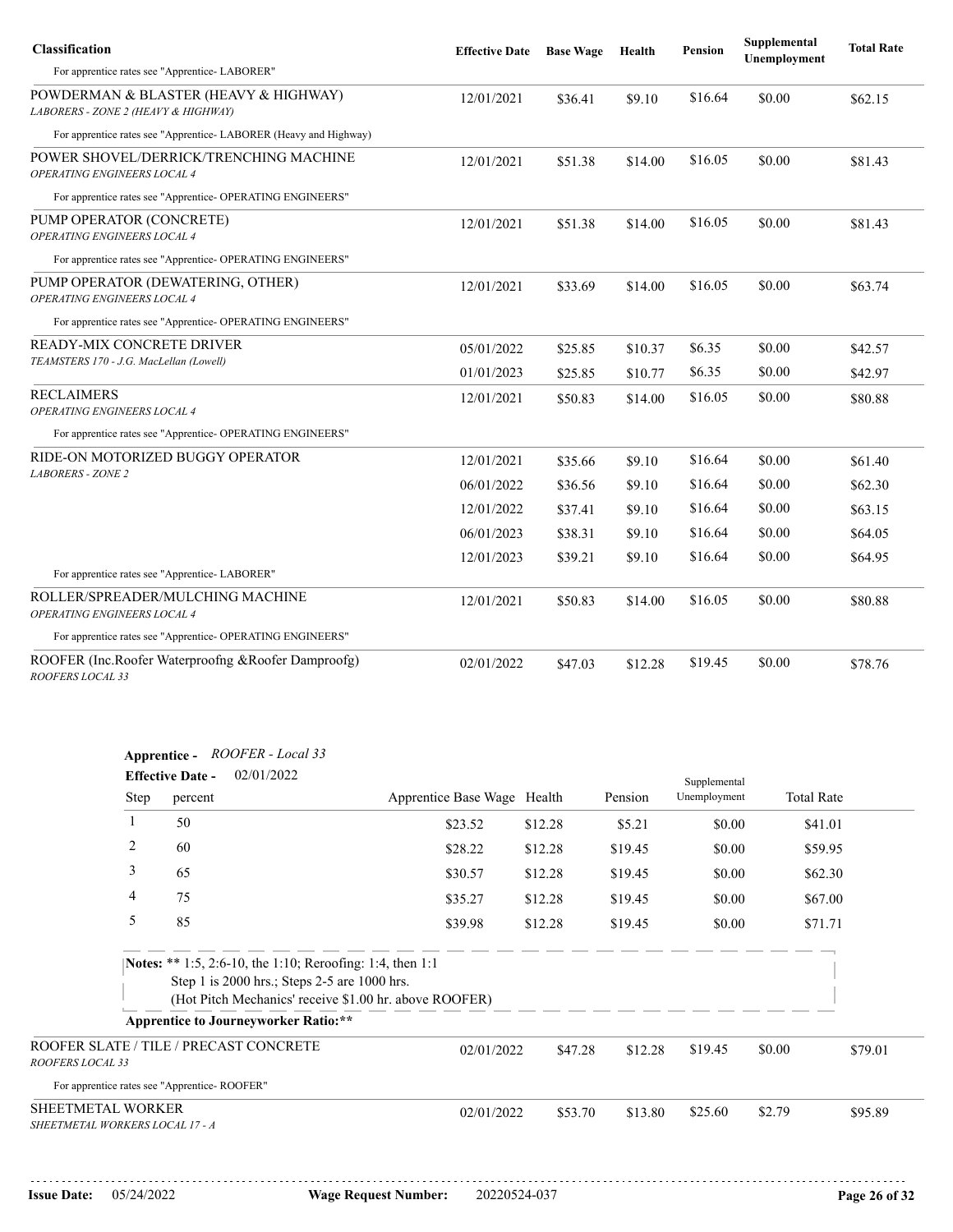|                                       |              | 02/01/2022<br><b>Effective Date -</b>            |                             |         |         | Supplemental |                   |          |
|---------------------------------------|--------------|--------------------------------------------------|-----------------------------|---------|---------|--------------|-------------------|----------|
|                                       | Step         | percent                                          | Apprentice Base Wage Health |         | Pension | Unemployment | <b>Total Rate</b> |          |
|                                       | $\mathbf{1}$ | 42                                               | \$22.55                     | \$13.80 | \$6.01  | \$0.00       |                   | \$42.36  |
|                                       | 2            | 42                                               | \$22.55                     | \$13.80 | \$6.01  | \$0.00       |                   | \$42.36  |
|                                       | 3            | 47                                               | \$25.24                     | \$13.80 | \$11.26 | \$1.51       |                   | \$51.81  |
|                                       | 4            | 47                                               | \$25.24                     | \$13.80 | \$11.26 | \$1.51       |                   | \$51.81  |
|                                       | 5            | 52                                               | \$27.92                     | \$13.80 | \$12.23 | \$1.62       |                   | \$55.57  |
|                                       | 6            | 52                                               | \$27.92                     | \$13.80 | \$12.48 | \$1.63       |                   | \$55.83  |
|                                       | 7            | 60                                               | \$32.22                     | \$13.80 | \$13.87 | \$1.80       |                   | \$61.69  |
|                                       | 8            | 65                                               | \$34.91                     | \$13.80 | \$14.84 | \$1.91       |                   | \$65.46  |
|                                       | 9            | 75                                               | \$40.28                     | \$13.80 | \$16.77 | \$2.13       |                   | \$72.98  |
|                                       | 10           | 85                                               | \$45.65                     | \$13.80 | \$18.20 | \$2.33       |                   | \$79.98  |
|                                       | Notes:       |                                                  |                             |         |         |              |                   |          |
|                                       |              | Steps are 6 mos.                                 |                             |         |         |              |                   |          |
|                                       |              | <b>Apprentice to Journeyworker Ratio:1:4</b>     |                             |         |         |              |                   |          |
| TEAMSTERS JOINT COUNCIL NO. 10 ZONE B |              | SPECIALIZED EARTH MOVING EQUIP < 35 TONS         | 12/01/2021                  | \$36.24 | \$13.41 | \$16.01      | \$0.00            | \$65.66  |
| TEAMSTERS JOINT COUNCIL NO. 10 ZONE B |              | SPECIALIZED EARTH MOVING EQUIP > 35 TONS         | 12/01/2021                  | \$36.53 | \$13.41 | \$16.01      | \$0.00            | \$65.95  |
| SPRINKLER FITTER                      |              |                                                  | 03/01/2022                  | \$64.36 | \$10.44 | \$22.10      | \$0.00            | \$96.90  |
|                                       |              | SPRINKLER FITTERS LOCAL 550 - (Section A) Zone 1 | 10/01/2022                  | \$66.06 | \$10.44 | \$22.10      | \$0.00            | \$98.60  |
|                                       |              |                                                  | 03/01/2023                  | \$67.76 | \$10.44 | \$22.10      | \$0.00            | \$100.30 |
|                                       |              |                                                  | 10/01/2023                  | \$69.51 | \$10.44 | \$22.10      | \$0.00            | \$102.05 |
|                                       |              |                                                  | 03/01/2024                  | \$71.31 | \$10.44 | \$22.10      | \$0.00            | \$103.85 |
|                                       |              |                                                  | 10/01/2024                  | \$73.11 | \$10.44 | \$22.10      | \$0.00            | \$105.65 |
|                                       |              |                                                  | 03/01/2025                  | \$74.91 | \$10.44 | \$22.10      | \$0.00            | \$107.45 |

**Apprentice -** *SHEET METAL WORKER - Local 17-A*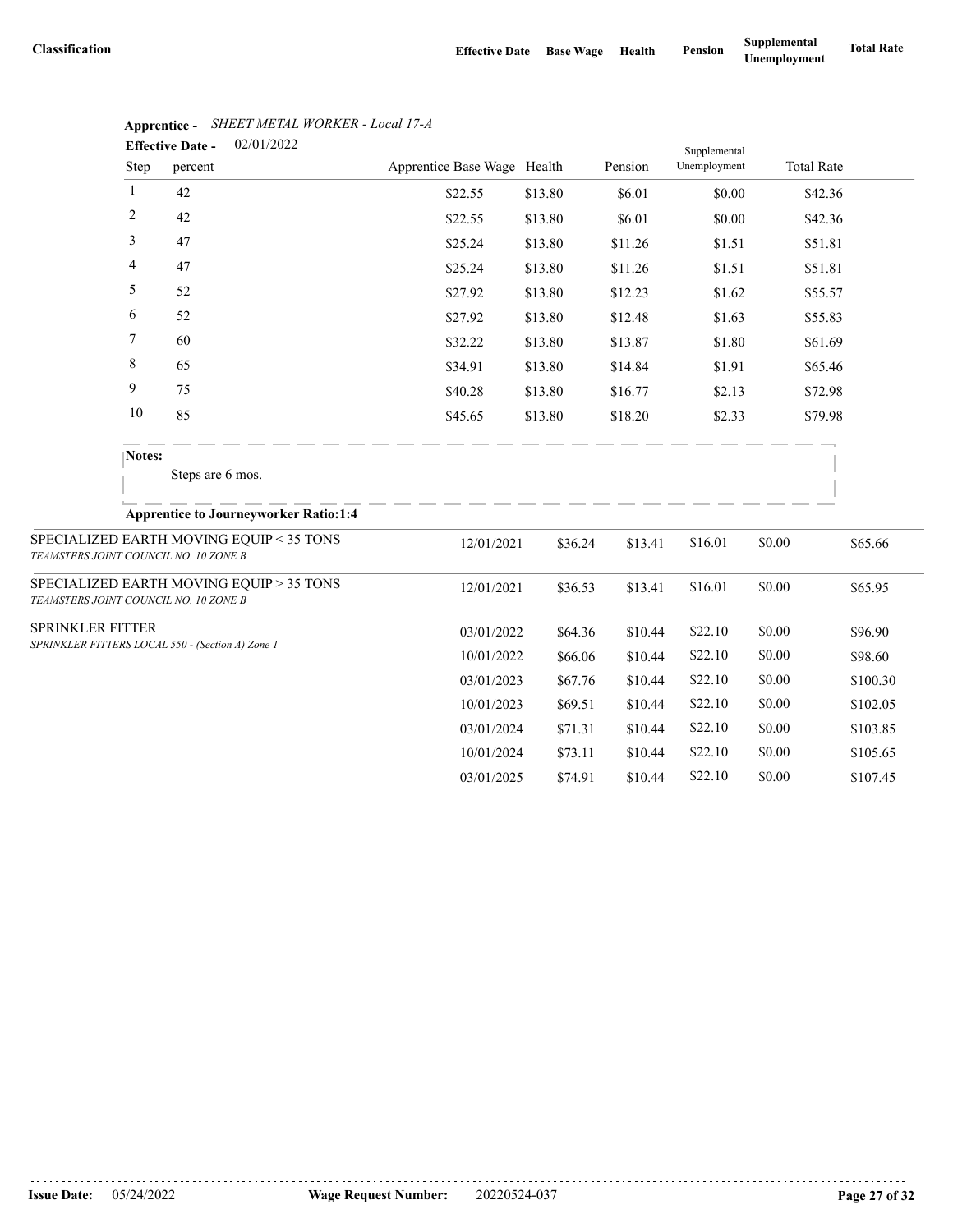|                 | <b>Effective Date -</b> | 03/01/2022 |                             |         |         | Supplemental |                   |  |
|-----------------|-------------------------|------------|-----------------------------|---------|---------|--------------|-------------------|--|
| <b>Step</b>     | percent                 |            | Apprentice Base Wage Health |         | Pension | Unemployment | <b>Total Rate</b> |  |
| $\mathbf{1}$    | 35                      |            | \$22.53                     | \$10.44 | \$12.35 | \$0.00       | \$45.32           |  |
| $\overline{2}$  | 40                      |            | \$25.74                     | \$10.44 | \$13.10 | \$0.00       | \$49.28           |  |
| 3               | 45                      |            | \$28.96                     | \$10.44 | \$13.85 | \$0.00       | \$53.25           |  |
| $\overline{4}$  | 50                      |            | \$32.18                     | \$10.44 | \$14.60 | \$0.00       | \$57.22           |  |
| 5               | 55                      |            | \$35.40                     | \$10.44 | \$15.35 | \$0.00       | \$61.19           |  |
| 6               | 60                      |            | \$38.62                     | \$10.44 | \$16.10 | \$0.00       | \$65.16           |  |
| $7\phantom{.0}$ | 65                      |            | \$41.83                     | \$10.44 | \$16.85 | \$0.00       | \$69.12           |  |
| 8               | 70                      |            | \$45.05                     | \$10.44 | \$17.60 | \$0.00       | \$73.09           |  |
| 9               | 75                      |            | \$48.27                     | \$10.44 | \$18.35 | \$0.00       | \$77.06           |  |
| 10              | 80                      |            | \$51.49                     | \$10.44 | \$19.10 | \$0.00       | \$81.03           |  |

|                                         | Apprentice - SPRINKLER FITTER - Local 550 (Section A) Zone 1 |
|-----------------------------------------|--------------------------------------------------------------|
| $\Gamma_{\rm ff}$ of $\Gamma_{\rm eff}$ | - <u>03/01/2022</u>                                          |

|                                                      | 10             | 80                      |                                                                           | \$51.49                     | \$10.44 | \$19.10 | \$0.00       |                   | \$81.03 |
|------------------------------------------------------|----------------|-------------------------|---------------------------------------------------------------------------|-----------------------------|---------|---------|--------------|-------------------|---------|
|                                                      |                | <b>Effective Date -</b> | 10/01/2022                                                                |                             |         |         | Supplemental |                   |         |
|                                                      | Step           | percent                 |                                                                           | Apprentice Base Wage Health |         | Pension | Unemployment | <b>Total Rate</b> |         |
|                                                      | $\mathbf{1}$   | 35                      |                                                                           | \$23.12                     | \$10.44 | \$12.35 | \$0.00       |                   | \$45.91 |
|                                                      | $\overline{2}$ | 40                      |                                                                           | \$26.42                     | \$10.44 | \$13.10 | \$0.00       |                   | \$49.96 |
|                                                      | 3              | 45                      |                                                                           | \$29.73                     | \$10.44 | \$13.85 | \$0.00       |                   | \$54.02 |
|                                                      | 4              | 50                      |                                                                           | \$33.03                     | \$10.44 | \$14.60 | \$0.00       |                   | \$58.07 |
|                                                      | 5              | 55                      |                                                                           | \$36.33                     | \$10.44 | \$15.35 | \$0.00       |                   | \$62.12 |
|                                                      | 6              | 60                      |                                                                           | \$39.64                     | \$10.44 | \$16.10 | \$0.00       |                   | \$66.18 |
|                                                      | 7              | 65                      |                                                                           | \$42.94                     | \$10.44 | \$16.85 | \$0.00       |                   | \$70.23 |
|                                                      | 8              | 70                      |                                                                           | \$46.24                     | \$10.44 | \$17.60 | \$0.00       |                   | \$74.28 |
|                                                      | 9              | 75                      |                                                                           | \$49.55                     | \$10.44 | \$18.35 | \$0.00       |                   | \$78.34 |
|                                                      | 10             | 80                      |                                                                           | \$52.85                     | \$10.44 | \$19.10 | \$0.00       |                   | \$82.39 |
|                                                      |                | Steps are 850 hours     | Notes: Apprentice entered prior 9/30/10:<br>40/45/50/55/60/65/70/75/80/85 | - - - - - - - - -           |         |         |              |                   |         |
|                                                      |                |                         | <b>Apprentice to Journeyworker Ratio:1:3</b>                              |                             |         |         |              |                   |         |
| STEAM BOILER OPERATOR<br>OPERATING ENGINEERS LOCAL 4 |                |                         | For apprentice rates see "Apprentice- OPERATING ENGINEERS"                | 12/01/2021                  | \$50.83 | \$14.00 | \$16.05      | \$0.00            | \$80.88 |
| <b>OPERATING ENGINEERS LOCAL 4</b>                   |                |                         | TAMPERS, SELF-PROPELLED OR TRACTOR DRAWN                                  | 12/01/2021                  | \$50.83 | \$14.00 | \$16.05      | \$0.00            | \$80.88 |
|                                                      |                |                         | For apprentice rates see "Apprentice- OPERATING ENGINEERS"                |                             |         |         |              |                   |         |
| TELECOMMUNICATION TECHNICIAN                         |                |                         |                                                                           | 03/01/2022                  | \$44.71 | \$13.00 | \$18.74      | \$0.00            | \$76.45 |
| ELECTRICIANS LOCAL 103                               |                |                         |                                                                           | 09/01/2022                  | \$46.42 | \$13.00 | \$18.87      | \$0.00            | \$78.29 |
|                                                      |                |                         |                                                                           | 03/01/2023                  | \$48.34 | \$13.00 | \$19.01      | \$0.00            | \$80.35 |
|                                                      |                |                         |                                                                           |                             |         |         |              |                   |         |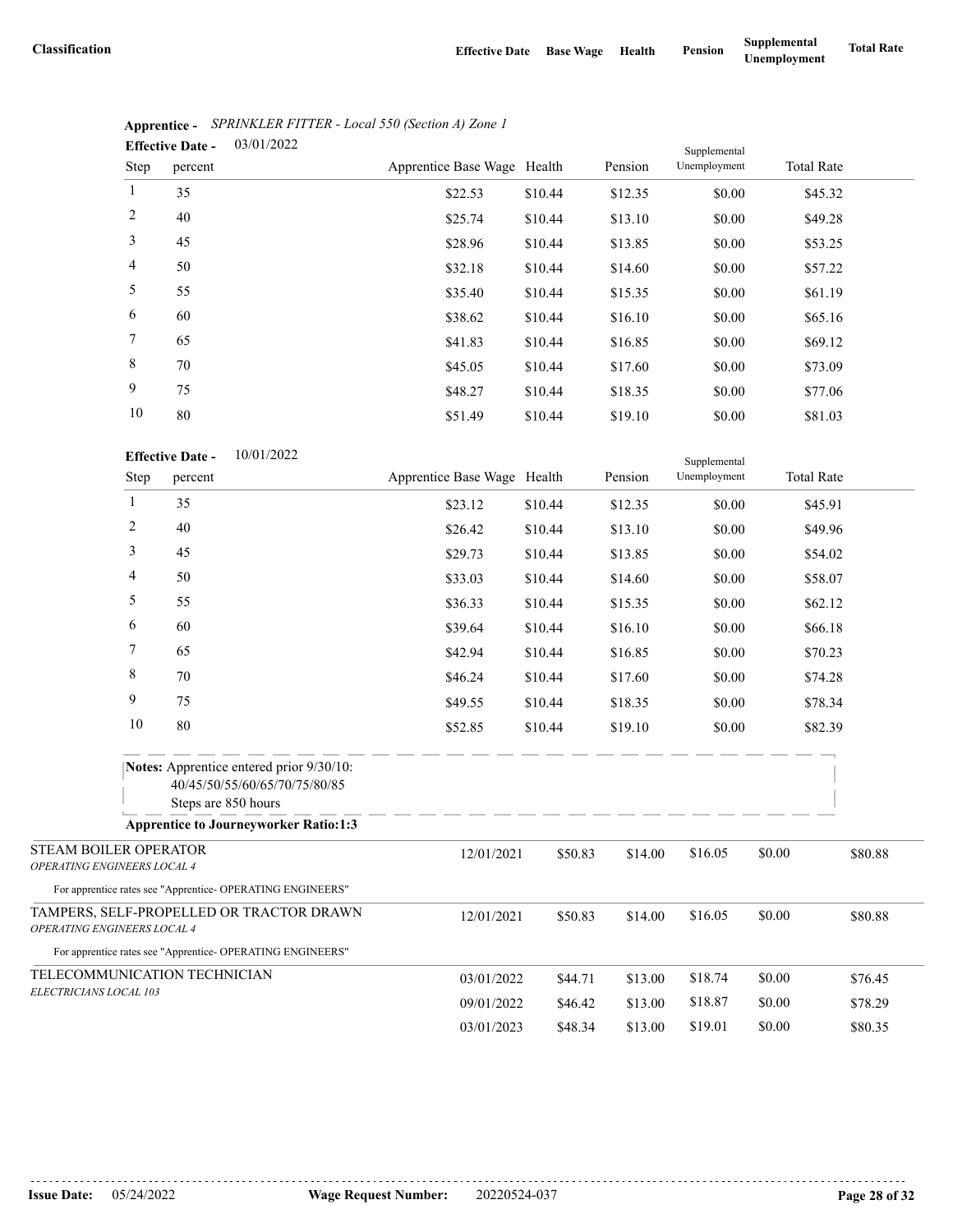|                | <b>Effective Date -</b> | 03/01/2022 |                             |         |         | Supplemental |                   |  |
|----------------|-------------------------|------------|-----------------------------|---------|---------|--------------|-------------------|--|
| <b>Step</b>    | percent                 |            | Apprentice Base Wage Health |         | Pension | Unemployment | <b>Total Rate</b> |  |
| $\mathbf{1}$   | 45                      |            | \$20.12                     | \$13.00 | \$0.60  | \$0.00       | \$33.72           |  |
| 2              | 45                      |            | \$20.12                     | \$13.00 | \$0.60  | \$0.00       | \$33.72           |  |
| $\mathfrak{Z}$ | 50                      |            | \$22.36                     | \$13.00 | \$15.06 | \$0.00       | \$50.42           |  |
| $\overline{4}$ | 50                      |            | \$22.36                     | \$13.00 | \$15.06 | \$0.00       | \$50.42           |  |
| 5              | 55                      |            | \$24.59                     | \$13.00 | \$15.43 | \$0.00       | \$53.02           |  |
| 6              | 60                      |            | \$26.83                     | \$13.00 | \$15.79 | \$0.00       | \$55.62           |  |
| $\tau$         | 65                      |            | \$29.06                     | \$13.00 | \$16.16 | \$0.00       | \$58.22           |  |
| 8              | 70                      |            | \$31.30                     | \$13.00 | \$16.53 | \$0.00       | \$60.83           |  |
| 9              | 75                      |            | \$33.53                     | \$13.00 | \$16.91 | \$0.00       | \$63.44           |  |
| 10             | 80                      |            | \$3577                      | \$13,00 | \$17.27 | \$0.00       | \$6604            |  |

# **Apprentice -** *TELECOMMUNICATION TECHNICIAN - Local 103*

| 80                           |                                                                  | \$35.77                                      | \$13.00 | \$17.27                                              | \$0.00                       | \$66.04           |         |
|------------------------------|------------------------------------------------------------------|----------------------------------------------|---------|------------------------------------------------------|------------------------------|-------------------|---------|
|                              | 09/01/2022                                                       |                                              |         |                                                      | Supplemental<br>Unemployment | <b>Total Rate</b> |         |
| 45                           |                                                                  |                                              |         |                                                      |                              |                   |         |
| 45                           |                                                                  | \$20.89                                      | \$13.00 | \$0.63                                               | \$0.00                       | \$34.52           |         |
| 50                           |                                                                  | \$23.21                                      | \$13.00 | \$15.13                                              | \$0.00                       | \$51.34           |         |
| 50                           |                                                                  | \$23.21                                      | \$13.00 | \$15.13                                              | \$0.00                       | \$51.34           |         |
| 55                           |                                                                  | \$25.53                                      | \$13.00 | \$15.51                                              | \$0.00                       | \$54.04           |         |
| 60                           |                                                                  | \$27.85                                      | \$13.00 | \$15.88                                              | \$0.00                       | \$56.73           |         |
| 65                           |                                                                  | \$30.17                                      | \$13.00 | \$16.26                                              | \$0.00                       | \$59.43           |         |
| 70                           |                                                                  | \$32.49                                      | \$13.00 | \$16.62                                              | \$0.00                       | \$62.11           |         |
| 75                           |                                                                  | \$34.82                                      | \$13.00 | \$17.00                                              | \$0.00                       | \$64.82           |         |
| 80                           |                                                                  | \$37.14                                      | \$13.00 | \$17.37                                              | \$0.00                       | \$67.51           |         |
|                              |                                                                  |                                              |         |                                                      |                              |                   |         |
|                              |                                                                  |                                              |         |                                                      |                              |                   |         |
|                              |                                                                  |                                              |         |                                                      |                              |                   |         |
| $0.011.1$ $111001F$ $0.701F$ |                                                                  |                                              |         | \$11.39                                              | \$22.34                      | \$0.00            | \$89.82 |
|                              | <b>Effective Date -</b><br>percent<br>Notes:<br><b>FINISHERS</b> | <b>Apprentice to Journeyworker Ratio:1:1</b> | \$20.89 | Apprentice Base Wage Health<br>\$13.00<br>02/01/2022 | Pension<br>\$0.63<br>\$56.09 | \$0.00            | \$34.52 |

TERRAZZO *BRICKLAYERS LOCAL 3 - MARBLE & TILE*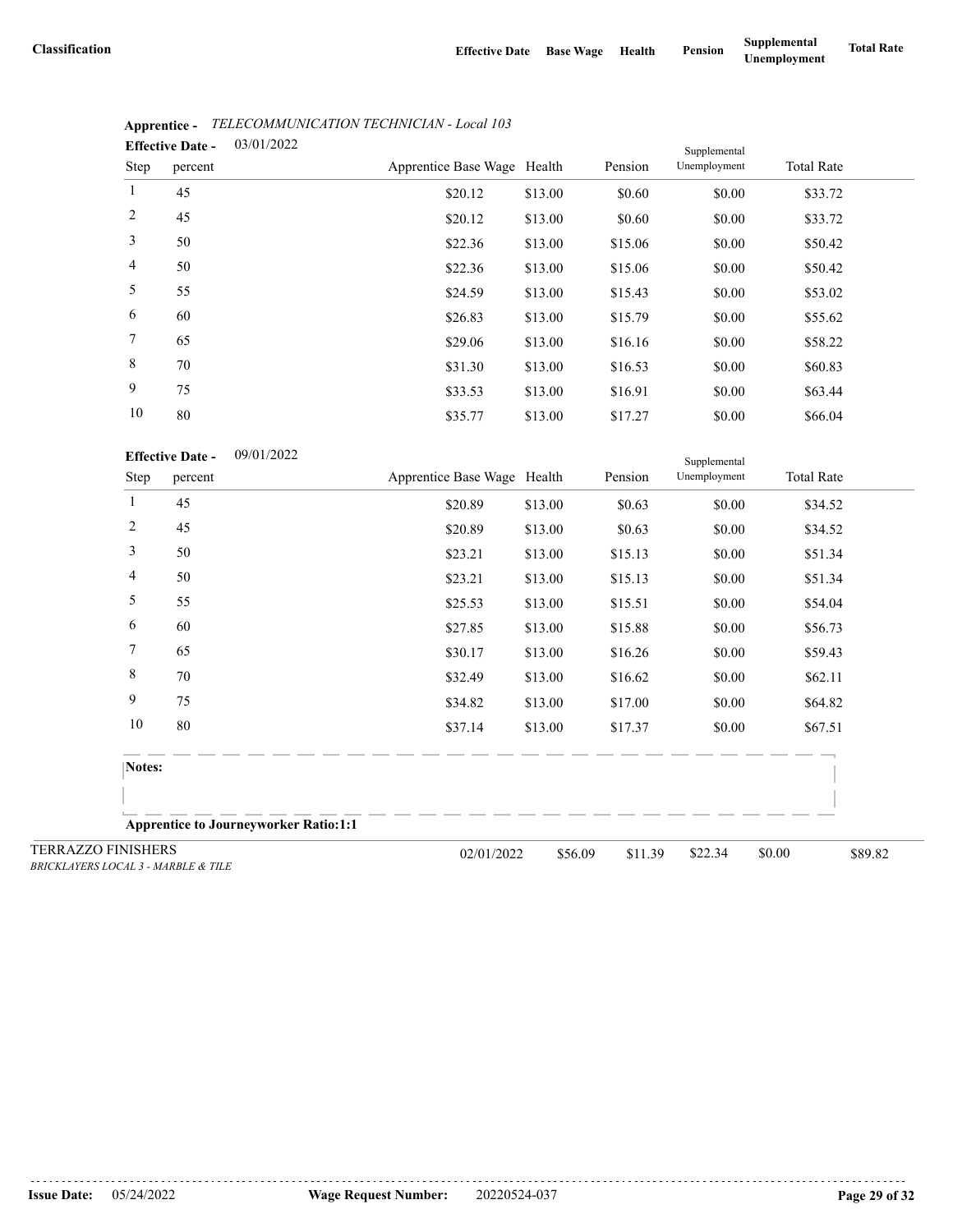|                                                                              | 02/01/2022<br><b>Effective Date -</b> |         |                                                            |                             |         | Supplemental |              |        |                   |  |
|------------------------------------------------------------------------------|---------------------------------------|---------|------------------------------------------------------------|-----------------------------|---------|--------------|--------------|--------|-------------------|--|
|                                                                              | <b>Step</b>                           | percent |                                                            | Apprentice Base Wage Health |         | Pension      | Unemployment |        | <b>Total Rate</b> |  |
|                                                                              | 1                                     | 50      |                                                            | \$28.05                     | \$11.39 | \$22.34      | \$0.00       |        | \$61.78           |  |
|                                                                              | 2                                     | 60      |                                                            | \$33.65                     | \$11.39 | \$22.34      | \$0.00       |        | \$67.38           |  |
|                                                                              | 3                                     | 70      |                                                            | \$39.26                     | \$11.39 | \$22.34      | \$0.00       |        | \$72.99           |  |
|                                                                              | 4<br>80                               |         |                                                            | \$44.87                     | \$11.39 | \$22.34      | \$0.00       |        | \$78.60           |  |
|                                                                              | 5<br>90                               |         |                                                            | \$50.48                     | \$11.39 | \$22.34      | \$0.00       |        | \$84.21           |  |
|                                                                              | Notes:                                |         |                                                            |                             |         |              |              |        |                   |  |
|                                                                              |                                       |         |                                                            |                             |         |              |              |        |                   |  |
|                                                                              |                                       |         | <b>Apprentice to Journeyworker Ratio:1:3</b>               |                             |         |              |              |        |                   |  |
| TEST BORING DRILLER<br>LABORERS - FOUNDATION AND MARINE                      |                                       |         |                                                            | 12/01/2021                  | \$42.58 | \$9.10       | \$17.72      | \$0.00 | \$69.40           |  |
| For apprentice rates see "Apprentice-LABORER"                                |                                       |         |                                                            |                             |         |              |              |        |                   |  |
| <b>TEST BORING DRILLER HELPER</b><br>LABORERS - FOUNDATION AND MARINE        |                                       |         |                                                            | 12/01/2021                  | \$41.30 | \$9.10       | \$17.72      | \$0.00 | \$68.12           |  |
| For apprentice rates see "Apprentice-LABORER"                                |                                       |         |                                                            |                             |         |              |              |        |                   |  |
| <b>TEST BORING LABORER</b><br><b>LABORERS - FOUNDATION AND MARINE</b>        |                                       |         |                                                            | 12/01/2021                  | \$41.18 | \$9.10       | \$17.72      | \$0.00 | \$68.00           |  |
| For apprentice rates see "Apprentice- LABORER"                               |                                       |         |                                                            |                             |         |              |              |        |                   |  |
| TRACTORS/PORTABLE STEAM GENERATORS<br>OPERATING ENGINEERS LOCAL 4            |                                       |         |                                                            | 12/01/2021                  | \$50.83 | \$14.00      | \$16.05      | \$0.00 | \$80.88           |  |
|                                                                              |                                       |         | For apprentice rates see "Apprentice- OPERATING ENGINEERS" |                             |         |              |              |        |                   |  |
| TRAILERS FOR EARTH MOVING EQUIPMENT<br>TEAMSTERS JOINT COUNCIL NO. 10 ZONE B |                                       |         |                                                            | 12/01/2021                  | \$36.82 | \$13.41      | \$16.01      | \$0.00 | \$66.24           |  |
| TUNNEL WORK - COMPRESSED AIR<br>LABORERS (COMPRESSED AIR)                    |                                       |         |                                                            | 12/01/2021                  | \$53.41 | \$9.10       | \$18.17      | \$0.00 | \$80.68           |  |
| For apprentice rates see "Apprentice- LABORER"                               |                                       |         |                                                            |                             |         |              |              |        |                   |  |
| LABORERS (COMPRESSED AIR)                                                    |                                       |         | TUNNEL WORK - COMPRESSED AIR (HAZ. WASTE)                  | 12/01/2021                  | \$55.41 | \$9.10       | \$18.17      | \$0.00 | \$82.68           |  |
| For apprentice rates see "Apprentice-LABORER"                                |                                       |         |                                                            |                             |         |              |              |        |                   |  |
| TUNNEL WORK - FREE AIR<br>LABORERS (FREE AIR TUNNEL)                         |                                       |         |                                                            | 12/01/2021                  | \$45.48 | \$9.10       | \$18.17      | \$0.00 | \$72.75           |  |
| For apprentice rates see "Apprentice-LABORER"                                |                                       |         |                                                            |                             |         |              |              |        |                   |  |
| TUNNEL WORK - FREE AIR (HAZ. WASTE)<br><b>LABORERS (FREE AIR TUNNEL)</b>     |                                       |         |                                                            | 12/01/2021                  | \$47.48 | \$9.10       | \$18.17      | \$0.00 | \$74.75           |  |
| For apprentice rates see "Apprentice-LABORER"                                |                                       |         |                                                            |                             |         |              |              |        |                   |  |
| VAC-HAUL<br>TEAMSTERS JOINT COUNCIL NO. 10 ZONE B                            |                                       |         |                                                            | 12/01/2021                  | \$36.24 | \$13.41      | \$16.01      | \$0.00 | \$65.66           |  |
| WAGON DRILL OPERATOR<br>LABORERS - ZONE 2                                    |                                       |         |                                                            | 12/01/2021                  | \$35.66 | \$9.10       | \$16.64      | \$0.00 | \$61.40           |  |
|                                                                              |                                       |         |                                                            | 06/01/2022                  | \$36.56 | \$9.10       | \$16.64      | \$0.00 | \$62.30           |  |
|                                                                              |                                       |         |                                                            | 12/01/2022                  | \$37.41 | \$9.10       | \$16.64      | \$0.00 | \$63.15           |  |
|                                                                              |                                       |         |                                                            | 06/01/2023                  | \$38.31 | \$9.10       | \$16.64      | \$0.00 | \$64.05           |  |
|                                                                              |                                       |         |                                                            | 12/01/2023                  | \$39.21 | \$9.10       | \$16.64      | \$0.00 | \$64.95           |  |
| For apprentice rates see "Apprentice- LABORER"                               |                                       |         |                                                            |                             |         |              |              |        |                   |  |

|                              |  | Apprentice - TERRAZZO FINISHER - Local 3 Marble & Tile |  |
|------------------------------|--|--------------------------------------------------------|--|
| $\mathbf{r}$ as $\mathbf{r}$ |  | 02/01/2022                                             |  |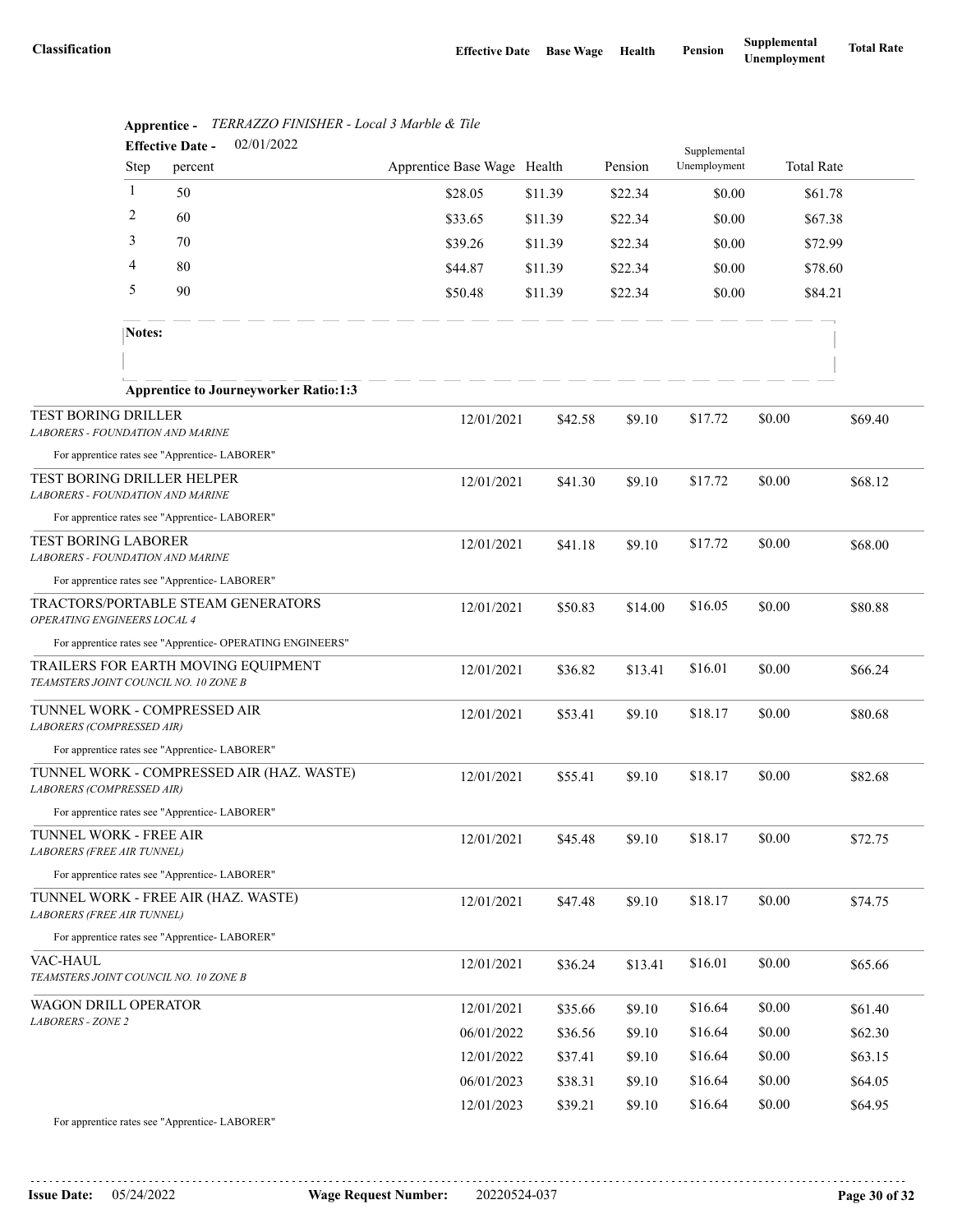| Classification                                                                               | <b>Effective Date</b> | <b>Base Wage</b> | Health  | <b>Pension</b> | Supplemental<br>Unemployment | <b>Total Rate</b> |
|----------------------------------------------------------------------------------------------|-----------------------|------------------|---------|----------------|------------------------------|-------------------|
| WAGON DRILL OPERATOR (HEAVY & HIGHWAY)<br>LABORERS - ZONE 2 (HEAVY & HIGHWAY)                | 12/01/2021            | \$35.66          | \$9.10  | \$16.64        | \$0.00                       | \$61.40           |
| For apprentice rates see "Apprentice-LABORER (Heavy and Highway)                             |                       |                  |         |                |                              |                   |
| WASTE WATER PUMP OPERATOR<br>OPERATING ENGINEERS LOCAL 4                                     | 12/01/2021            | \$51.38          | \$14.00 | \$16.05        | \$0.00                       | \$81.43           |
| For apprentice rates see "Apprentice- OPERATING ENGINEERS"                                   |                       |                  |         |                |                              |                   |
| WATER METER INSTALLER                                                                        | 03/01/2022            | \$63.39          | \$13.57 | \$17.26        | \$0.00                       | \$94.22           |
| PLUMBERS & GASFITTERS LOCAL 12                                                               | 09/04/2022            | \$63.49          | \$14.07 | \$18.36        | \$0.00                       | \$95.92           |
|                                                                                              | 02/26/2023            | \$65.19          | \$14.07 | \$18.36        | \$0.00                       | \$97.62           |
|                                                                                              | 09/03/2023            | \$66.94          | \$14.07 | \$18.36        | \$0.00                       | \$99.37           |
|                                                                                              | 03/03/2024            | \$68.74          | \$14.07 | \$18.36        | \$0.00                       | \$101.17          |
|                                                                                              | 09/01/2024            | \$70.54          | \$14.07 | \$18.36        | \$0.00                       | \$102.97          |
|                                                                                              | 03/02/2025            | \$72.34          | \$14.07 | \$18.36        | \$0.00                       | \$104.77          |
| For apprentice rates see "Apprentice- PLUMBER/PIPEFITTER" or "PLUMBER/GASFITTER"             |                       |                  |         |                |                              |                   |
| <b>Outside Electrical - East</b>                                                             |                       |                  |         |                |                              |                   |
| CABLE TECHNICIAN (Power Zone)<br>OUTSIDE ELECTRICAL WORKERS - EAST LOCAL 104                 | 08/30/2020            | \$29.67          | \$9.25  | \$1.89         | \$0.00                       | \$40.81           |
| For apprentice rates see "Apprentice- LINEMAN"                                               |                       |                  |         |                |                              |                   |
| CABLEMAN (Underground Ducts & Cables)<br>OUTSIDE ELECTRICAL WORKERS - EAST LOCAL 104         | 08/30/2020            | \$42.03          | \$9.25  | \$10.27        | \$0.00                       | \$61.55           |
| For apprentice rates see "Apprentice- LINEMAN"                                               |                       |                  |         |                |                              |                   |
| DRIVER / GROUNDMAN CDL<br>OUTSIDE ELECTRICAL WORKERS - EAST LOCAL 104                        | 08/30/2020            | \$34.62          | \$9.25  | \$10.07        | \$0.00                       | \$53.94           |
| For apprentice rates see "Apprentice- LINEMAN"                                               |                       |                  |         |                |                              |                   |
| DRIVER / GROUNDMAN -Inexperienced (<2000 Hrs)<br>OUTSIDE ELECTRICAL WORKERS - EAST LOCAL 104 | 08/30/2020            | \$27.20          | \$9.25  | \$1.82         | \$0.00                       | \$38.27           |
| For apprentice rates see "Apprentice- LINEMAN"                                               |                       |                  |         |                |                              |                   |
| EQUIPMENT OPERATOR (Class A CDL)<br>OUTSIDE ELECTRICAL WORKERS - EAST LOCAL 104              | 08/30/2020            | \$42.03          | \$9.25  | \$14.35        | \$0.00                       | \$65.63           |
| For apprentice rates see "Apprentice- LINEMAN"                                               |                       |                  |         |                |                              |                   |
| EQUIPMENT OPERATOR (Class B CDL)<br>OUTSIDE ELECTRICAL WORKERS - EAST LOCAL 104              | 08/30/2020            | \$37.09          | \$9.25  | \$10.87        | \$0.00                       | \$57.21           |
| For apprentice rates see "Apprentice- LINEMAN"                                               |                       |                  |         |                |                              |                   |
| GROUNDMAN<br>OUTSIDE ELECTRICAL WORKERS - EAST LOCAL 104                                     | 08/30/2020            | \$27.20          | \$9.25  | \$1.82         | \$0.00                       | \$38.27           |
| For apprentice rates see "Apprentice- LINEMAN"                                               |                       |                  |         |                |                              |                   |
| GROUNDMAN - Inexperienced (<2000 Hrs.)<br>OUTSIDE ELECTRICAL WORKERS - EAST LOCAL 104        | 08/30/2020            | \$22.25          | \$9.25  | \$1.82         | \$0.00                       | \$33.32           |
| For apprentice rates see "Apprentice-LINEMAN"                                                |                       |                  |         |                |                              |                   |
| JOURNEYMAN LINEMAN<br>OUTSIDE ELECTRICAL WORKERS - EAST LOCAL 104                            | 08/30/2020            | \$49.45          | \$9.25  | \$17.48        | \$0.00                       | \$76.18           |